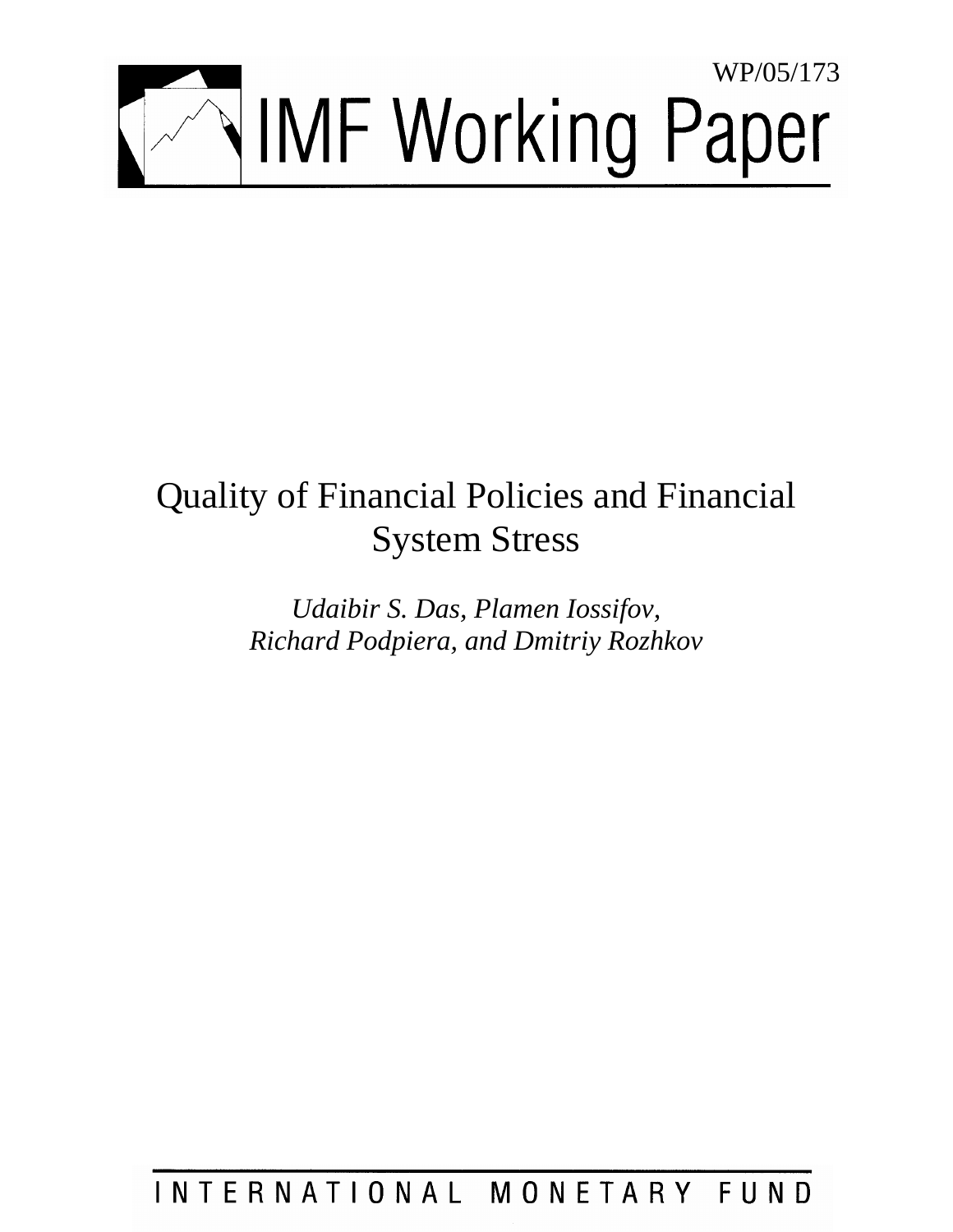© 2005 International Monetary Fund WP/05/173

## **IMF Working Paper**

Monetary and Financial Systems Department

# **Quality of Financial Policies and Financial System Stress**

Prepared by Udaibir S. Das, Plamen Iossifov, Richard Podpiera, and Dmitriy Rozhkov<sup>1</sup>

Authorized for distribution by Abdessatar Ouanes

August 2005

## **Abstract**

**This Working Paper should not be reported as representing the views of the IMF.** The views expressed in this Working Paper are those of the author(s) and do not necessarily represent those of the IMF or IMF policy. Working Papers describe research in progress by the author(s) and are published to elicit comments and to further debate.

In this paper, we develop multi-country indices of financial system stress and quality of financial policies and use them in regression analysis of the determinants of financial stress. We find that countries with higher quality of financial policies are better able to contain the effects of macroeconomic pressures on the overall level of stress in the financial system. They are also in a better position to ensure sustainable development of the financial system.

JEL Classification Numbers: G15, G18

Keywords: Financial crises, financial stress, financial policies

Author(s) E-Mail Address: udas@imf.org, pyosifov@UDel.Edu, rpodpiera@imf.org, drozhkov@imf.org

<sup>&</sup>lt;sup>1</sup> The authors would like to thank Mark O'Brien, Martin Cihak, Sean Craig, Jose Giancarlo Gasha, Alain Ize, Elina Ribakova, Andre Santos, and Ahmed Zorome for comments on an earlier draft of the paper.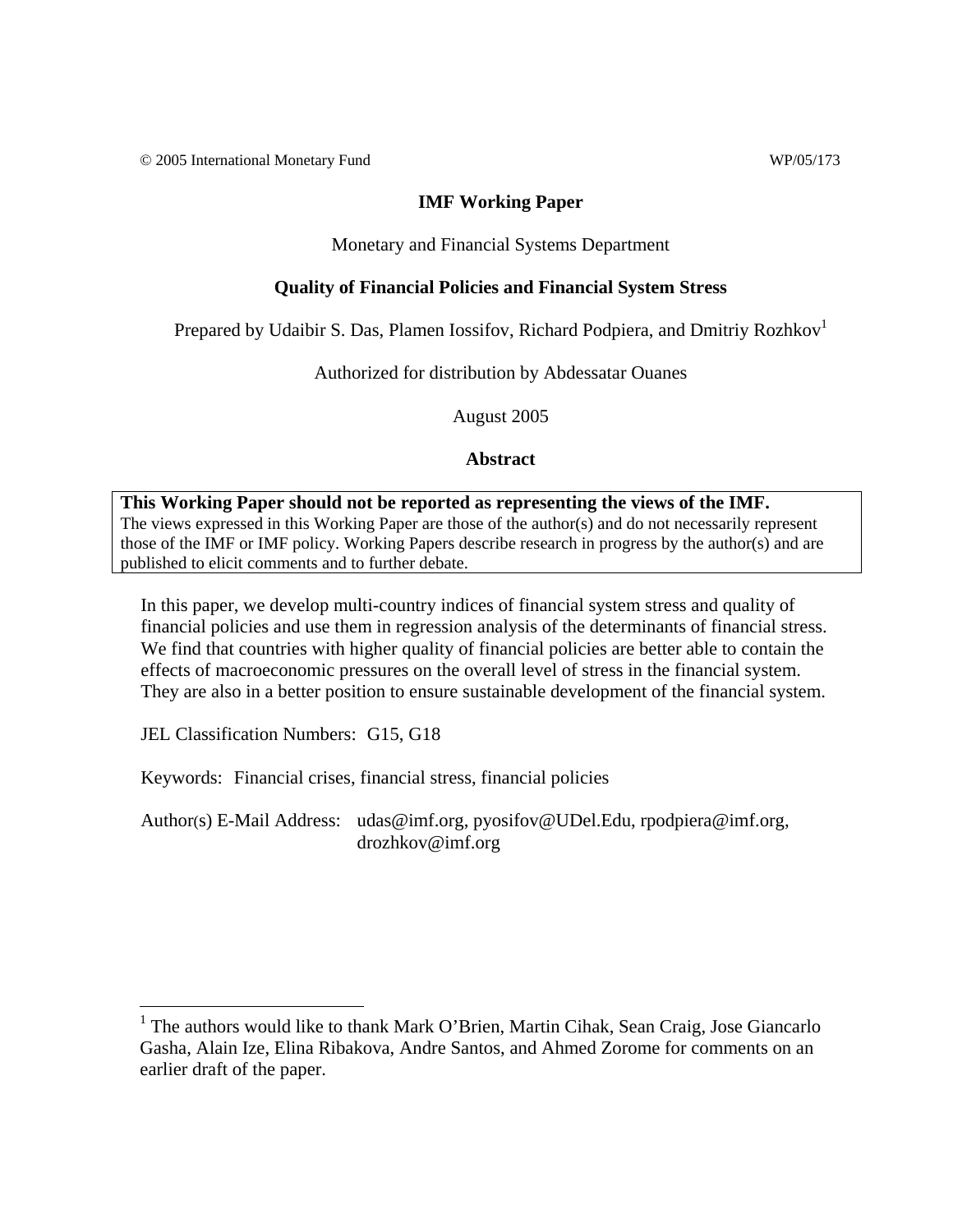| Contents                                                                                            | Page |
|-----------------------------------------------------------------------------------------------------|------|
|                                                                                                     |      |
|                                                                                                     |      |
| III. Measures of Financial System Stress and Quality of Financial Policies                          |      |
| IV. Analysis of the Link Between Quality of Financial Policies and Financial System Stress12        |      |
|                                                                                                     |      |
|                                                                                                     |      |
| Tables<br>2. Effects of Changes in Explanatory Variables on Financial System Stress21               |      |
| Figures<br>2. Histograms of Variables in Regression Model of Financial System Stress22              |      |
| Appendices<br>$\mathbf{L}$                                                                          |      |
| <b>Appendix Tables</b><br>2. Regulatory IFS Standards Assessed in Countries with Completed FSAPs 41 |      |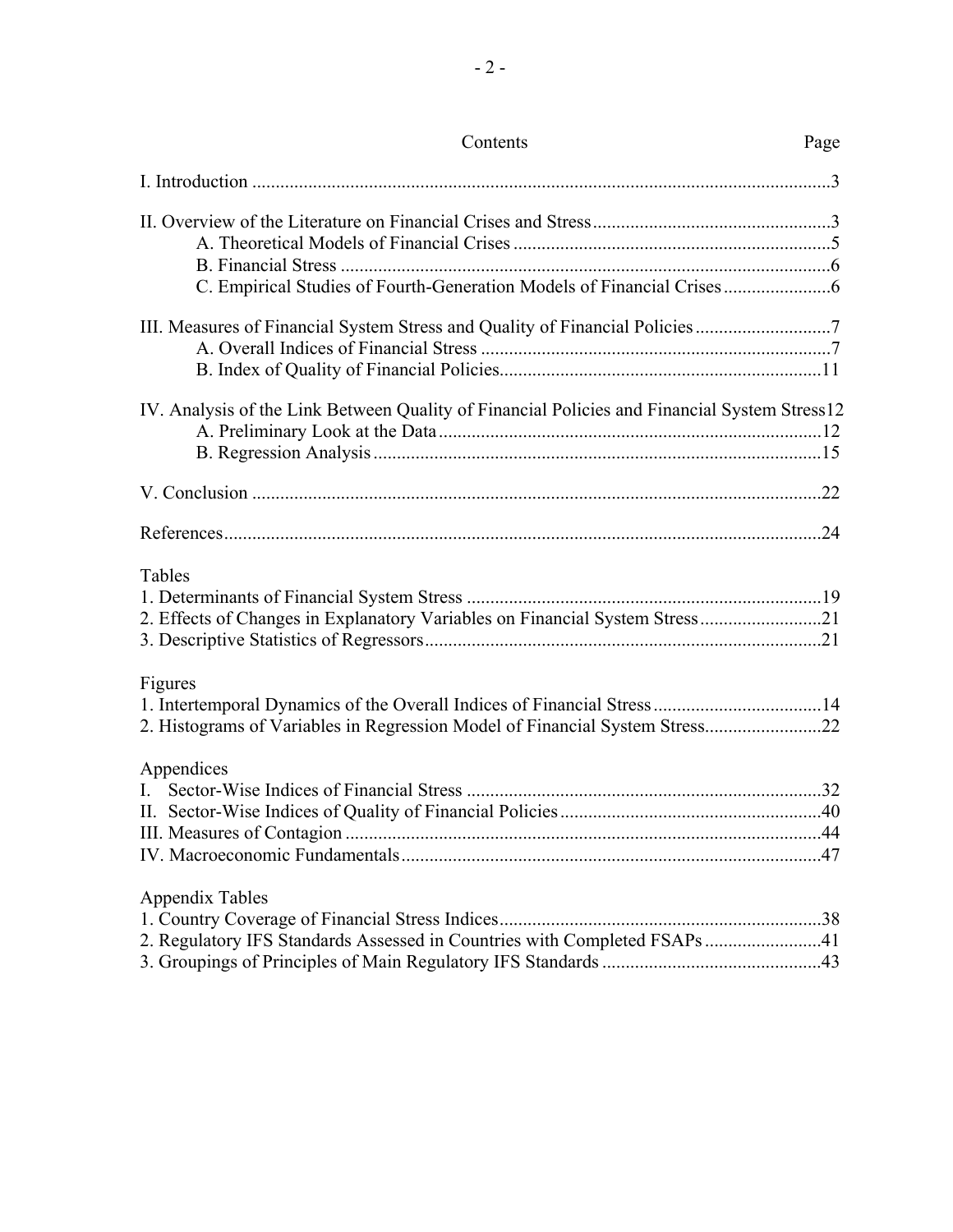# **I. INTRODUCTION**

The financial crises of the late 1990s underlined the importance of sound financial systems for countries' macroeconomic stability. Financial crises tend to have substantial macroeconomic costs, with possible negative effects on growth, reduction in policy effectiveness, and contagion effects. Weaknesses in financial systems lead to inefficient intermediation of savings, make monetary transmission less reliable, and may have serious fiscal consequences.

From the financial sector policymakers' point of view, the quality of domestic financial policies<sup>2</sup> is seen as key for achieving and maintaining financial stability (FSF, 2000; Mishkin, 2001). In contrast, the empirical economic literature is ambivalent as to the strength of the link. Early studies by Sundararajan, Marston, and Basu (2001) and Barth, Caprio, and Levine (2001) found that the quality of banking supervision policies, proxied by different instruments, does not have a statistically significant direct effect on bank soundness at the aggregate level and on the probability of a crisis. On the other hand, more recent studies by Das, Quintyn, and Chenard (2004) and Podpiera (2004), using bigger samples and more appropriate econometric specifications, provide some evidence of the existence of a positive link between the quality of supervision and bank soundness at the aggregate level.

This paper attempts to improve the understanding of the relationship between financial policies and financial stress. This is achieved by developing more robust measures of the quality of different aspects of financial policies, and by extending the analysis to sectors of the financial system other than banking and the foreign exchange market. We construct an index of financial stress and analyze its determinants<sup>3</sup> using longitudinal data-estimation techniques that control for time-invariant unobserved heterogeneity of the sample countries. We find that countries with higher quality of financial policies are better able to contain the effects of government deficits and inflationary pressures, stemming from terms-of-trade improvements, on the overall level of stress in the financial system. They are also in a better position to ensure sustainable development of the financial system.

# **II. OVERVIEW OF THE LITERATURE ON FINANCIAL CRISES AND STRESS**

The modern analysis of financial crises developed in response to the Great Depression of the 1930s. It was brought into the mainstream of economics by John Maynard Keynes in *The General Theory of Employment, Interest and Money*. The economic literature on financial

<sup>&</sup>lt;sup>2</sup> "Financial policies refers to policies related to the regulation, supervision, and oversight of the financial and payment systems, including markets and institutions, with the view to promoting financial stability, market efficiency, and client-asset and consumer protection" (IMF, 1999).

 $3$  Our goal in constructing the index is to create a measure of the severity of stress rather than to develop an indicator predicting financial crises.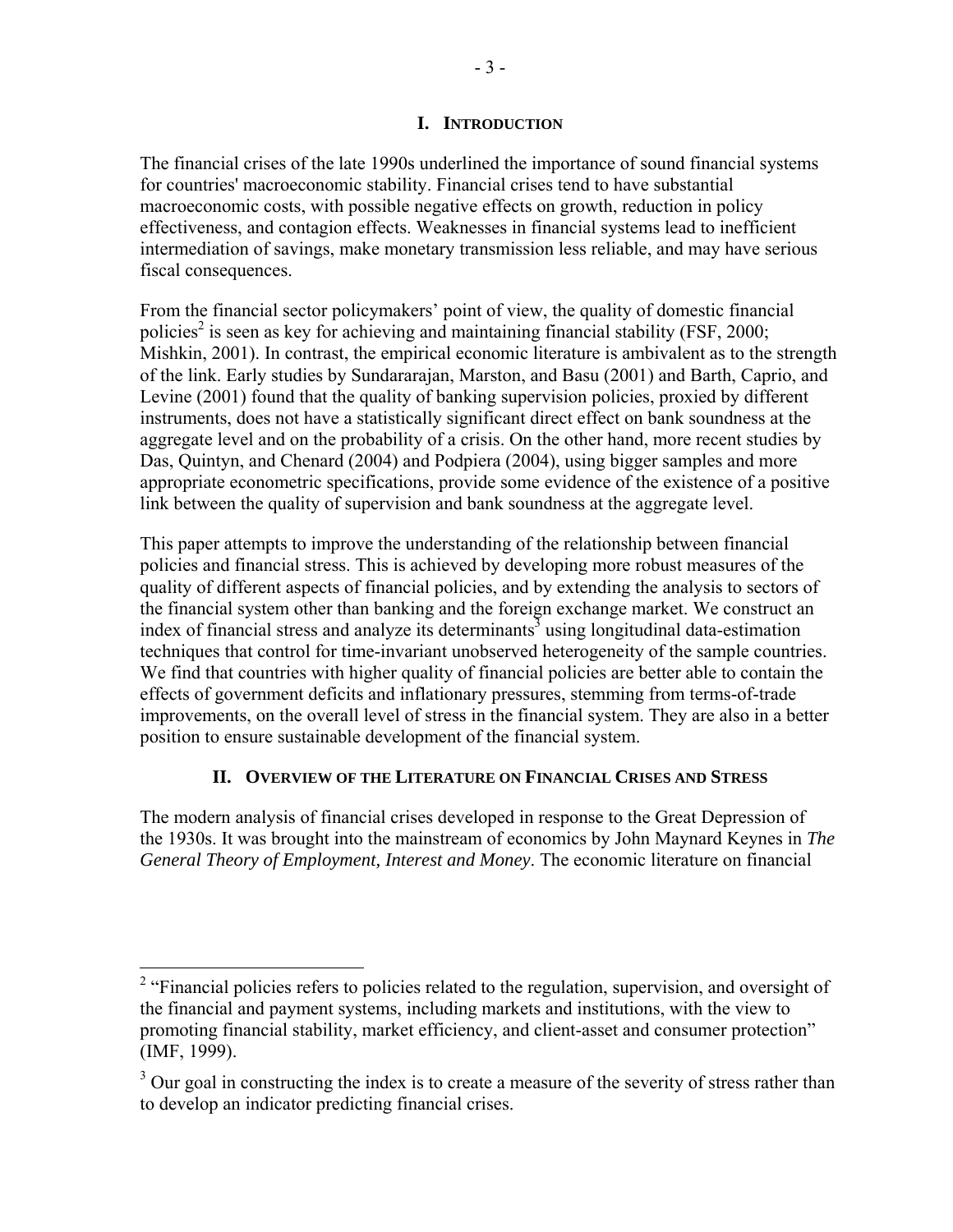crises has since evolved through classic descriptive analyses, such as Kindleberger (1978), to the modern theoretical models, surveyed by Breuer (2004).<sup>4</sup>

Kindleberger (1978) examined historic episodes of financial crises and identified commonalities in financial system developments in the course of the build up, immediately prior, and during crises. He concluded that all crises are preceded by manias or bubbles, characterized by irrationality on the part of market participants, followed by the emergence of financial distress, which manifests in balance sheet vulnerabilities that eventually culminate in a crash and/or panic. Since then, the financial crises literature has developed a number of mathematical models that uphold agents' rationality.

On the empirical side, efforts have been targeted at testing the validity of different models and identifying the factors that affect crisis incidence (e.g., Eichengreen, Rose, and Wyplosz, 1996; Rossi, 1999; etc.). One distinctive sub-branch of the literature on financial crises has focused on the identification of symptoms of financial distress with the goal of anticipating crises before they occur. On the theoretical side, these efforts have led to the development of the concept of "systemic risk," defined as "...the likelihood of a sudden, usually unexpected, collapse of the confidence in a significant portion of the banking or financial system with potentially large real economic effects" (Bartholomew and Whalen, 1995). On the empirical side, the search for variables that signal the occurrence of financial distress has given birth to the "early warning system/indicators" literature (IMF, 1998; Kaminsky and Reinhart, 1999). A related strand of operational research (IMF, 2001a; IMF, 2001b; IMF, 2003) has striven to identify financial soundness indicators to be used for continuous surveillance of financial system's vulnerability to shocks and capacity to absorb losses.

There is now virtual consensus regarding the defining characteristic of a financial crisis—a disruption in one or more sectors of the financial system that has a sizable negative impact on the real economy (Group of Ten, 2001; IMF, 1998). The definition of the financial system relevant for the analysis of financial crises potentially encompasses all financial institutions, financial markets, and the financial infrastructure (Houben, Kakes, and Schinasi, 2004). In practice, however, most financial crises emanate in and propagate through the banking sector, and the foreign exchange, debt, and equity markets (Bordo and Schwartz, 2000). Symptoms of financial system disruption include: (i) falling asset prices (Eichengreen and Portes, 1987; Patel and Sarkar, 1998; Bordo and Schwartz, 2000); (ii) exchange rate depreciation and/or losses of official foreign reserves (Sachs, Tornell, and Velasco, 1995; Eichengreen, Rose, and Wyplosz, 1996); (iii) insolvency of market participants (De Bandt and Hartmann, 2000; Breuer, 2004); (iv) defaults of debtors, including sovereign defaults (Bordo, Dueker, and Wheelock, 2000; Catao and Sutton, 2002); (v) rising interest rates (Kaminsky and Reinhart, 2001; IMF, 1998); and (vi) increased volatility of financial markets returns (Illing and Liu, 2003; De Bandt and Hartmann, 2000).

There are two, not mutually exclusive, approaches for identifying financial crises, known as the systemic and macroprudential views. The systemic approach uses as a yardstick the

<sup>&</sup>lt;sup>4</sup> An extensive compilation of the literature on financial crises can be found at www.internationaleconomics.net/crisis.html.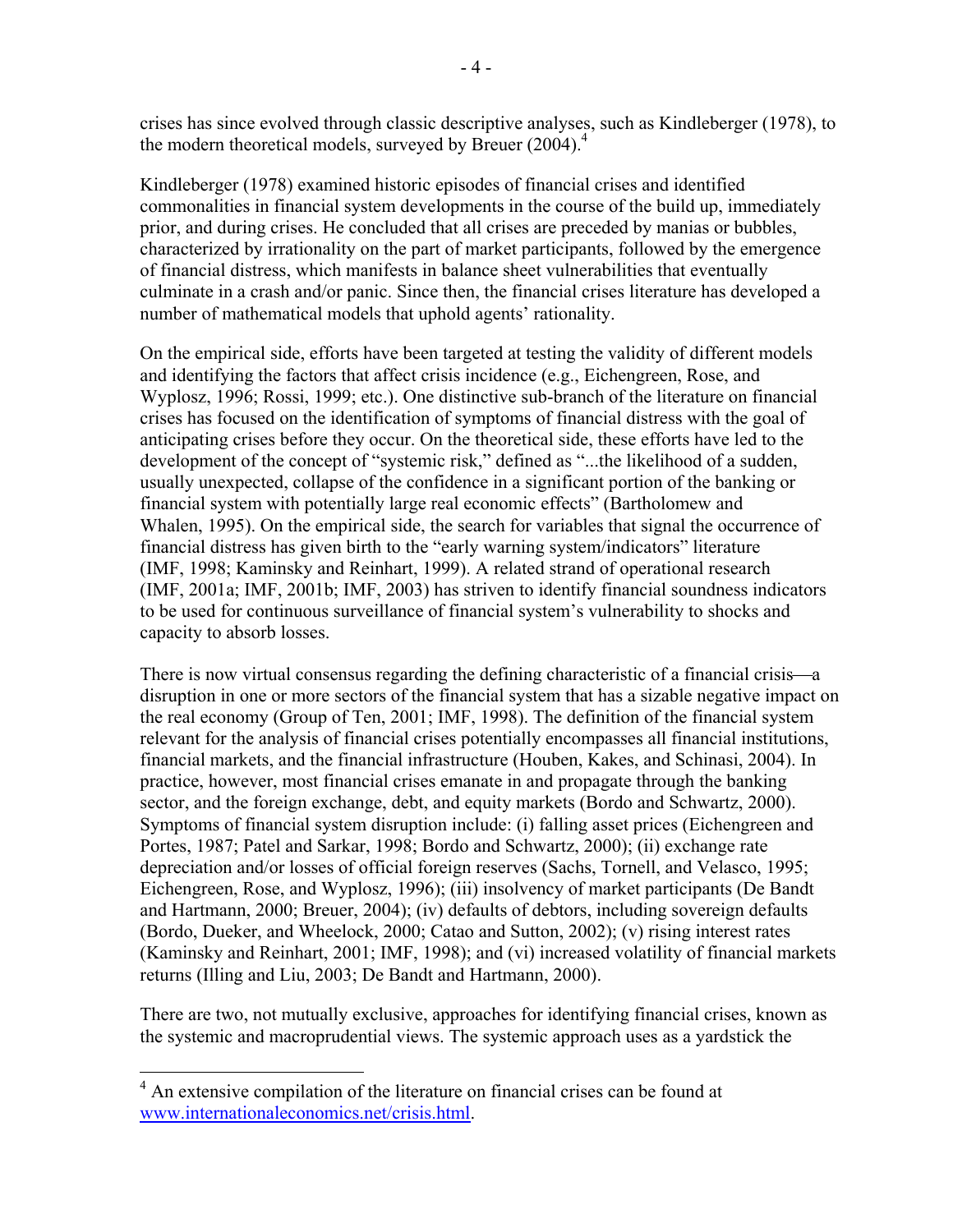degree to which the financial disturbance spreads within and/or across the different components of the financial system and the severity of its effect on the solvency of financial intermediaries (De Bandt and Hartmann, 2000). The macroprudential approach uses as a yardstick the severity of the negative effect of the financial disruption on the real economy (Houben, Kakes, and Schinasi, 2004).

The analysis presented in this paper falls in the realm of the mainstream literature on financial crises. In the rest of this section, therefore, we survey only the mainstream theoretical models and empirical studies of financial crises. Literature on systemic risk, early warning systems, and financial soundness indicators is covered, respectively, in the surveys by Bartholomew and Whalen (2000), Berg, Borensztein, and Pattillo (2004), and IMF (2003).

# **A. Theoretical Models of Financial Crises**

Existing literature has traditionally concentrated on defining and explaining the episodes of financial crises, primarily currency and banking crises. The two types of crises often occur simultaneously (Eichengreen and Bordo, 2002), and involve an actual or potential depreciation in the value of claims (Kaufman, 2000). The emphasis on currency and banking crises is not surprising, since they are both associated with serious negative effects for the real economy, including recession and unemployment, banking and business failures, inflation, reductions in investments, and losses in wealth (Breuer, 2004). Many studies found that the loss in output and recovery time for banking crises is worse than those for currency crises (Kaufman, 2000, and Bordo and Schwartz, 2000).

Breuer (2004) notes that models of currency and banking crises share a parallel development, and identify four generations of such models.<sup>5</sup> The models of the first generation (Salant and Henderson, 1978, Mishkin, 1978, Krugman, 1979, Flood and Garber, 1984) were developed in response to the sovereign debt crisis of Latin America of the 1980s, and were based on macroeconomic fundamentals and speculation. Second-generation models (Diamond and Dybvig, 1983, Obstfeld, 1994, Calvo, 1995, Eichengreen et al., 1996) developed in response to the European Exchange Rate Mechanism (ERM) crisis of 1992–93 and the Mexican crisis of 1994–95. They introduced speculation based on self-fulfilling expectations that need not be tied to fundamentals. The models of the third generation (Calvo 1995, Miller 1996, Sachs et al. 1995, Kiyotaki and Moore 1997) responded to the Asian crisis of 1997–98. They emphasized incentives and opportunities that invite lending and borrowing for overly risky or unproductive projects, and considered 'twin crises' as opposed to currency or banking crises independently.

The latest models of financial crises (fourth-generation models in Breuer 2004 terminology) consider the role of institutional factors. Quality of the institutional infrastructure for financial intermediation has been shown to affect the level of financial development, depositor trust in the financial system, and the level of credit risk (Bonin and Wachtel, 2003; De Nicolo, Geadah, and Rozhkov, 2003). In the fourth-generation models (Agenor and

 $\overline{a}$ 

 $<sup>5</sup>$  Similar classification of currency crises that stops at the third generation identified above is</sup> presented in Frankel and Wei (2004).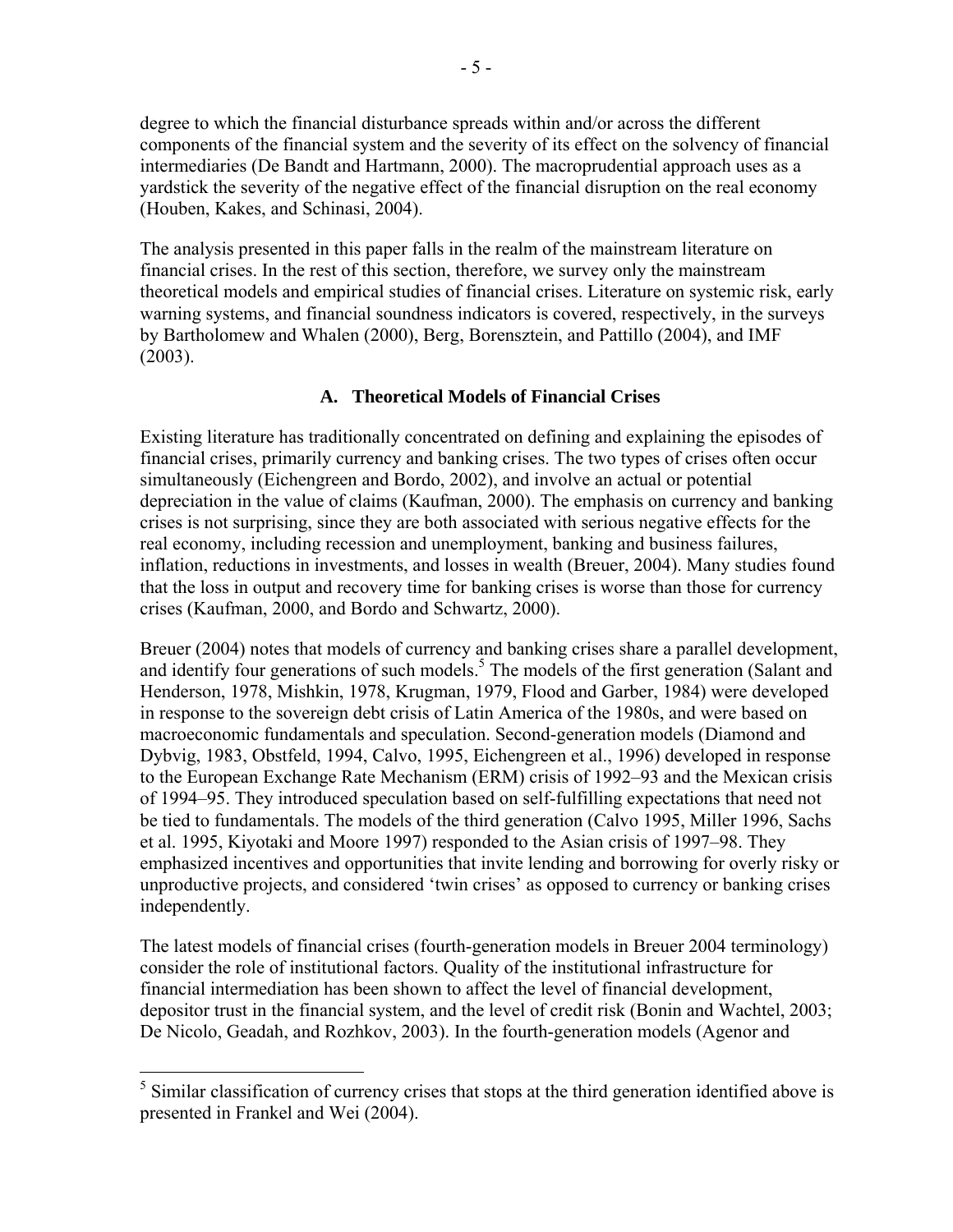Aizenman, 1999; Hall and Jones, 1999; Alesina et al., 2002; Barth, Caprio, and Levine, 2001; Das, Quintyn, and Chenard, 2004), explanatory variables include factors like politics, rule of law, trust, ethnic tensions, culture, property rights, legal origin, types of governance, and quality of financial policies. The idea is that these variables are important because they have an impact on information, uncertainty, and transactions costs and can affect the efficiency of decision-making.

Good and transparent financial policies enhance the efficiency of financial system and the real sector by anchoring market expectations and alleviating the problems of adverse selection and moral hazard in the relationship between financial firms and their clients. Nontransparent policy formulation, and weak and inconsistent financial policies that fail to weed poorly-managed and undercapitalized participants out of the marketplace and ensure the credibility of regulatory filings, result in frequent revisions of private agents' expectations of losses in financial sectors/markets. This raises the variability of asset prices, consumption, and investment, thereby increasing the riskiness of investments in financial and physical assets. The latter translates into higher risk-premiums demanded on investments. The possibility for adverse selection and moral hazard in the relationship between supervised entities and their clients also results in higher risk-premiums and interest rates that prevent firms from pursuing otherwise economically viable investment projects (Sundararajan, Das, and Yossifov, 2003).

# **B. Financial Stress**

Traditionally, the concept of financial stress has been used in the financial crises literature in reference to the incidence and magnitude of different symptoms of financial system disruption in the panic/crash phase of crises. For example, BIS (1999) lists under the rubric of financial stress the widening of yield spreads in the bond markets, the fall of stock market indices, the increase in nominal 1-day volatility of financial prices, etc. in periods of financial crises.

In a seminal study of the Canadian financial system, Illing and Liu (2003) extended the definition of financial stress to include the intertemporal dynamics of the variables serving as indicators of financial system disruption. They defined stress as "the force exerted on economic agents by uncertainty and changing expectations of loss in financial markets and institutions…. If financial stress is systemic, economic behavior can be altered sufficiently to have adverse effects on the real economy.... Therefore, financial stress is a continuous variable with a spectrum of values, where extreme values are called a crisis."

Looking at the level of financial stress instead of incidences of financial crises allows for continuous surveillance of the financial system. At the same time, however, analyses of financial crises and stress are closely related, as crises are signaled by extreme realizations of financial stress.

# **C. Empirical Studies of Fourth-Generation Models of Financial Crises**

Early studies on the subject have yielded little evidence in support of the importance of the quality of financial policies for financial stability. Looking only at the banking sector, Sundararajan, Marston, and Basu (2001) and Barth, Caprio, and Levine (2001) find that the quality of banking supervision, proxied by different instruments, does not have a statistically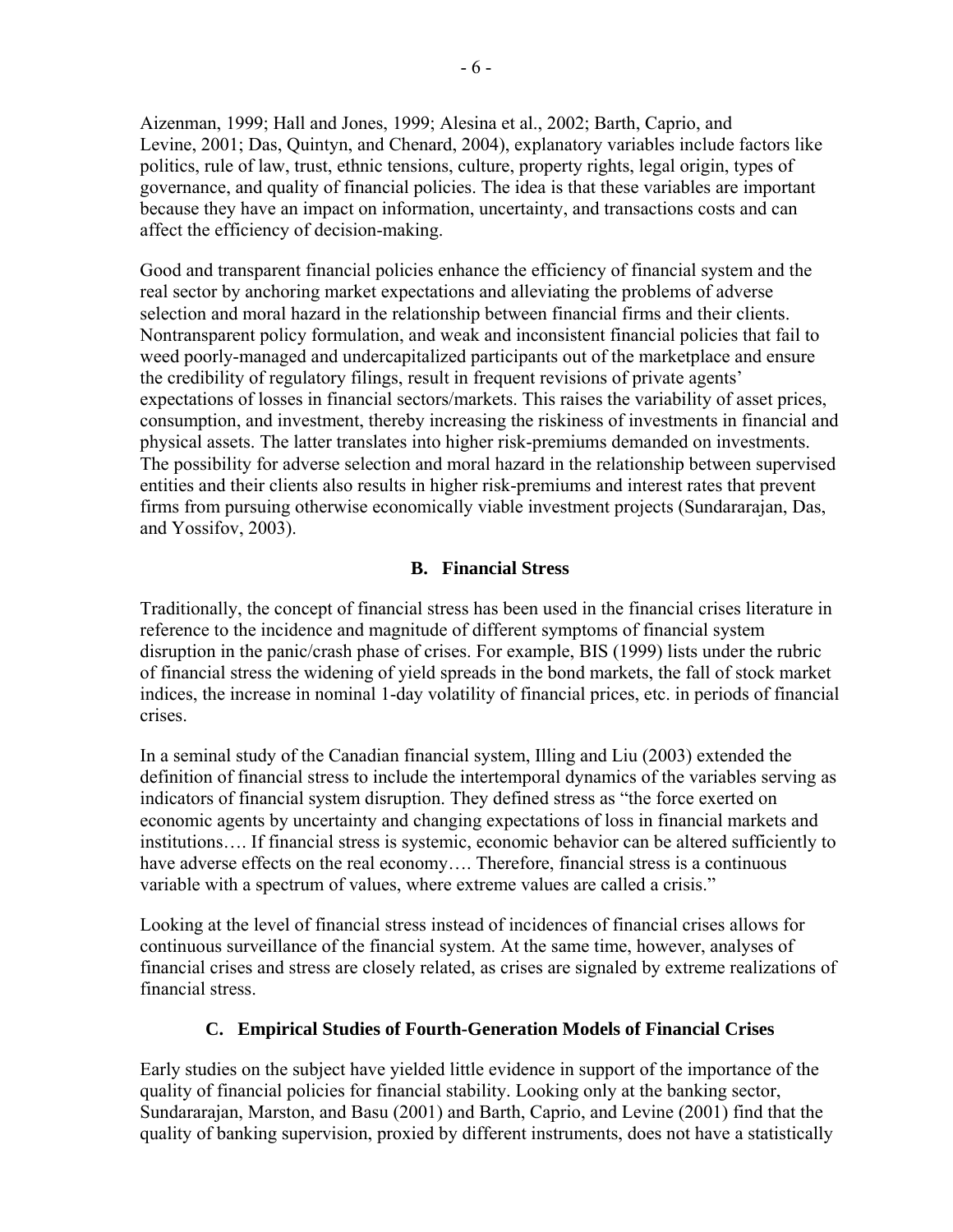significant direct effect on bank soundness at the aggregate level and on the probability of a crisis. Sundararajan, Marston, and Basu (2001) do, however, report some evidence that higher noncompliance with internationally-accepted good practices of banking supervision results in higher nonperforming loans ratio "…by accentuating the marginal effect on credit risks associated with low loan growth." The relevance of these early studies to the debate is, however, limited by the small sample size in Sundararajan, Marston, and Basu (2001), and the failure to control for a number of fundamentals and institutions in Barth, Caprio, and Levine (2001).

More recent studies by Das, Quintyn, and Chenard (2004) and Podpiera (2004), using bigger samples and more appropriate econometric specifications, provide evidence of the existence of a positive link between the quality of different aspects of banking supervision and bank soundness at the aggregate level. By constructing indices of financial system soundness and regulatory governance, based on country data collected from the Financial Sector Assessment Program (FSAP), these papers showed that financial system soundness is affected by regulatory governance, along with variables reflecting macroeconomic conditions, the structure of the banking system, and the quality of political institutions and public sector governance.

Existing empirical studies tend to focus on one or two financial sectors, instead of taking a system-wide approach to the analysis of financial crises. Despite the fact that in most cases financial crises affect more than one financial sector/market, empirical studies focus on one sector, or the combination of currency and banking crises that has come to be known as twin crises.<sup>6</sup>

# **III. MEASURES OF FINANCIAL SYSTEM STRESS AND QUALITY OF FINANCIAL POLICIES**

We construct indices of quality of financial policies and financial system stress for the 68 countries or economies with completed FSAP at the time this paper was written (Appendix Table 2). The FSAP is the main vehicle for systematically assessing countries' financial policies, which we use as a primary source of information on institutional quality. Given that our main goal is to explore the link between the quality of financial policies and the level of stress in the financial system, we analyze the latter only in countries, for which we have assessment data on the quality of financial policies.

# **A. Overall Indices of Financial Stress**

In this paper, we adopt the definition of financial stress proposed by Illing and Liu (2003). As noted above, Illing and Liu (2003) conceptually view financial stress as a continuous variable, the extreme realizations of which occur in the panic/crash phase of crises. In practice, they construct indices of financial stress from variables that reflect the presence (or

<sup>&</sup>lt;sup>6</sup> For a review of the empirical studies of financial crises, see Breuer (2004) and references therein. Influential examples include: (1) currency crises: Eichengreen, Rose, and Wyplosz (1996); (2) banking crises: Demirguc-Kunt and Detragiache (1997); (3) sovereign debt crises: Christofides, Mulder, and Tiffin (2003); (4) stock market crashes: Herrera and Perry (2001); and (5) twin banking and currency crises: Kaminsky and Reinhart (1999).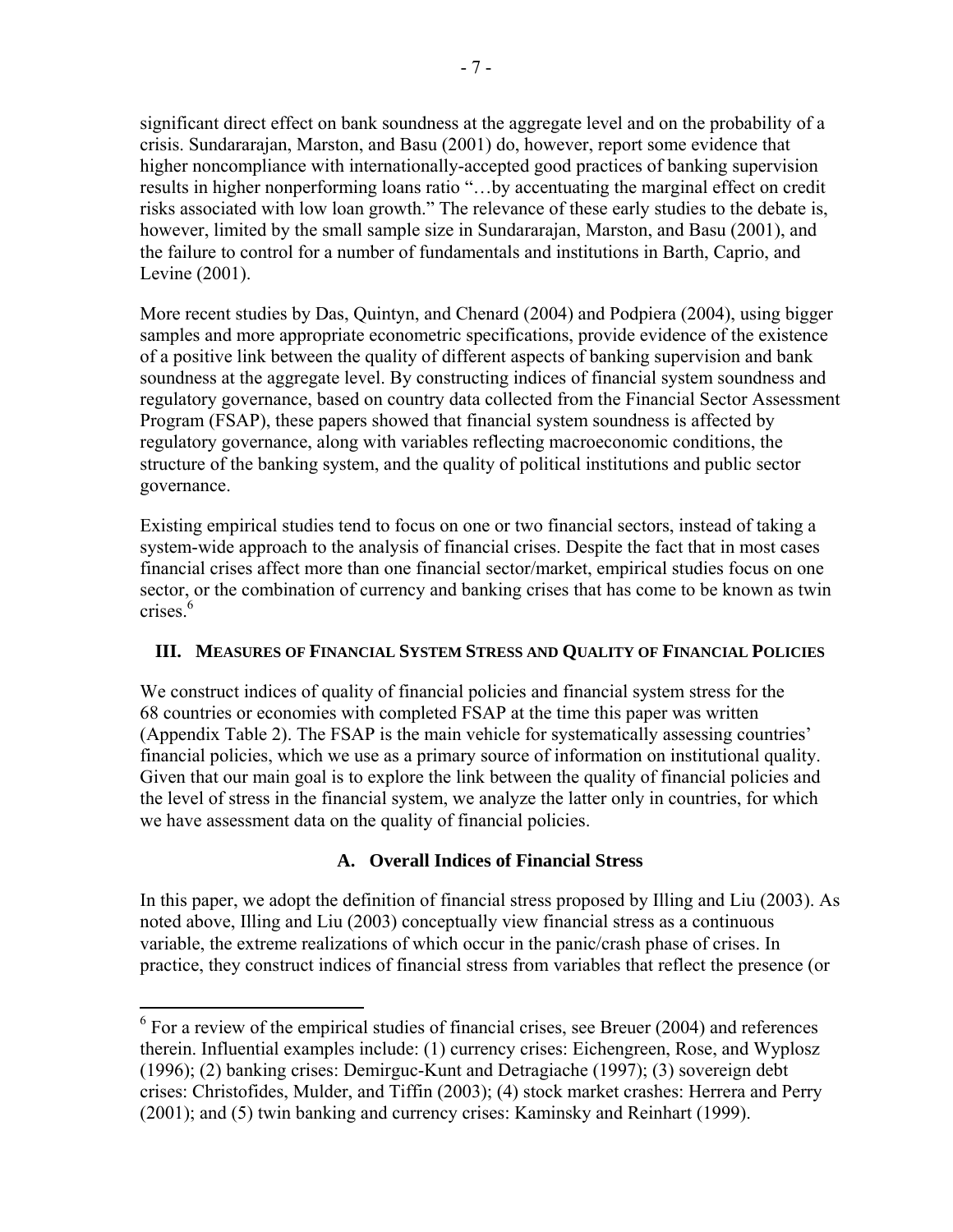lack) and magnitude of financial system disruptions. As seen from the overview of the literature on financial crises, symptoms of financial system disruption include: (1) falling asset prices; (2) exchange rate depreciation and/or losses of official foreign reserves; (3) insolvency of market participants; (4) defaults of debtors, including sovereign defaults; (5) rising interest rates; and (6) increased volatility of financial markets returns.

We adopt a system-wide approach to the analysis of financial stress that takes into account developments in the key components of the financial system: the banking sector, the foreign exchange and equity markets, and the domestic and external government debt markets.<sup>7</sup> To construct an index of financial stress for the financial system as a whole, we first create sector-wise indices of financial stress, and then combine them in an overall index. Given data availability, basing the overall index of financial stress on all five sectors results in valid observations for just 22 economies (Appendix Table 1). As this is not sufficient to ensure robustness of the follow-up regression analysis, we construct an alternative overall index of financial stress, based on the three sectors of the financial system, for which we have data for most countries—the banking sector, and the foreign exchange and equity markets. In the construction of the overall financial system stress indices, each sector-wise index of financial stress is weighted by the size of the respective financial sector/market relative to the combined size of the financial sectors/markets encompassed by the particular overall index.<sup>8</sup>

# **Sector-wise indices of financial stress<sup>9</sup>**

In the construction of sector-wise indices of financial stress, we use primarily variables that measure the first and, whenever possible, the second moments of price data from the respective sectors/markets, suitably transformed to allow meaningful cross-country comparisons. Data on these variables are readily available at high frequencies (up to daily), and they reflect directly the presence (or lack) and magnitude of financial system disruptions. In our choice of variables, we follow closely the existing literature, except in the case of the banking sector. A novel feature of our multi-country financial stress indices is the use of volatility measures alongside real price variables and spreads. As seen from the overview of the financial crises literature, the panic/crash phase of crises is often characterized not only by falling real asset prices, but also by heightened uncertainty about the nominal value of investments in the markets under considerations. Following Illing and Liu (2003, p. 17), we model the conditional variance of one-day nominal returns in the stock and foreign exchange

<sup>&</sup>lt;sup>7</sup> Our initial intention was to include the insurance sector in the analysis of financial stress. However, we were unable to find suitable indicators of financial stress in this sector for a large enough sample of countries. Other components of the financial sector, including pension funds and hedge funds, are important only for a small number of countries.

 $8$  The variables used to measure the size of each sector of the financial system relative to the size of the domestic economy are commonly used in the literature: (1) banking sector—total assets of deposit money banks to GDP ratio; (2) stock market—stock market capitalization to GDP ratio; (3) foreign exchange market—total imports and exports of goods and services to GDP ratio; (4) external government debt market—ratio of external government debt to GDP; and (5) domestic government debt market—ratio of domestic government debt to GDP.

<sup>&</sup>lt;sup>9</sup> See Appendix I for details on variables, transformations, and weighting schemes.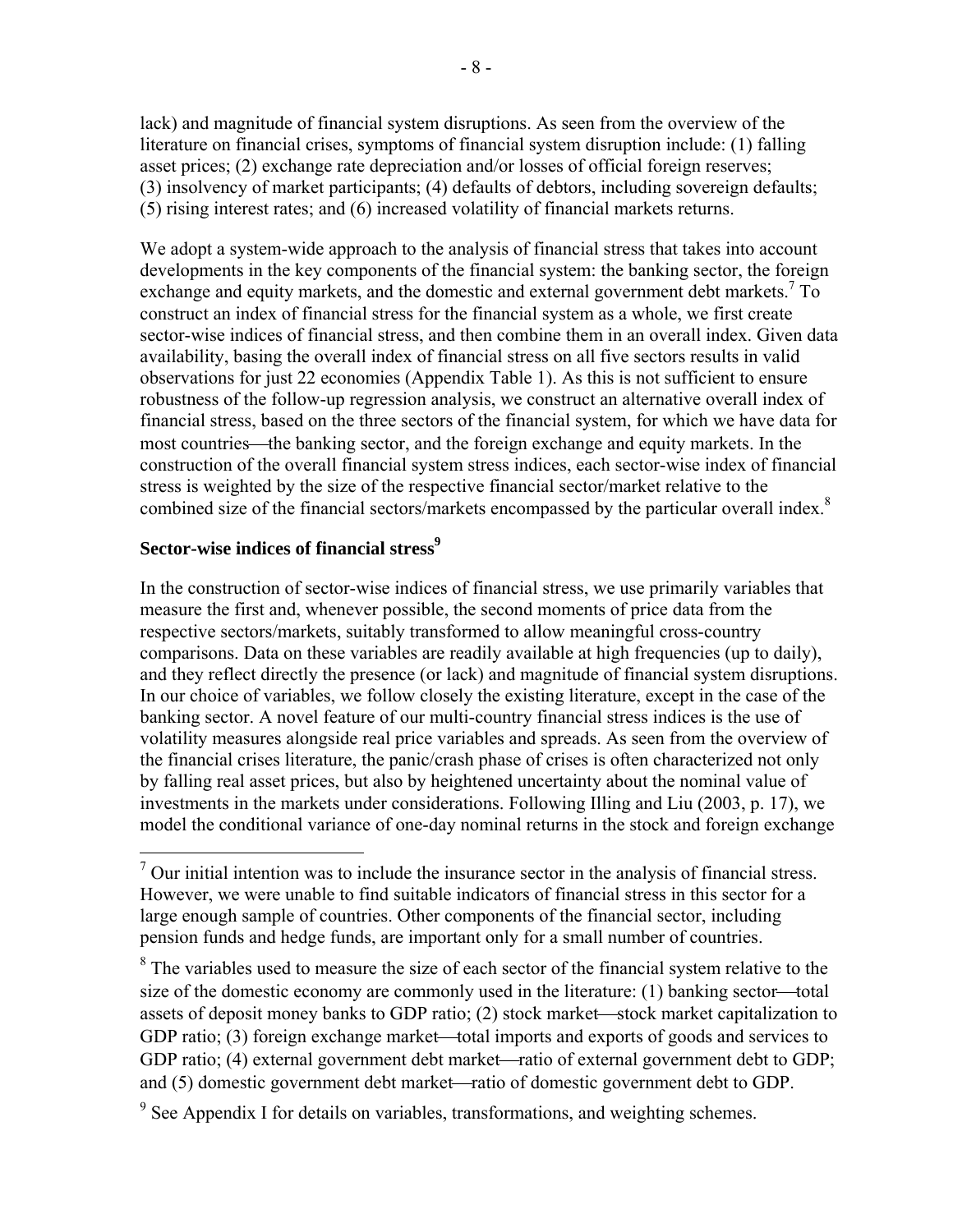markets as GARCH(1,1) processes, and use period-average values of the estimated conditional variances in the construction of the financial stress indices.

The indicators of financial stress in each segment of the financial system are combined in a sector-wise index by first transforming the values of each variable across all countries and time periods in percentiles and then averaging the values of the transformed series for each country in each time period. For a given country in a given time period, the score on a financial stress index, based on the percentiles transformation method, shows the average $10$  percent of country-time period measurements of financial stress in the full sample that fall below the level of stress measured in the time period and country under consideration.

# *Banking sector*

 $\overline{a}$ 

All existing empirical studies of banking crises and bank soundness (in the context of financial stability) rely on aggregate balance-sheet indicators of weaknesses and vulnerabilities of financial intermediaries (e.g., share of nonperforming loans (NPL) in banks' total loans, etc.) — either explicitly, as indicators of bank soundness (Sundararajan, Marston, and Basu, 2001; Das, Quintyn, and Chenard, 2004), or implicitly, by using Demirguc-Kunt and Detragiache (1997) and Caprio (2003) dating of banking crises, which uses the NPL ratio as one of the quantitative factors for determining crises periods (Breuer, 2004, p. 307).

There are two reasons why we choose not to rely on aggregate balance-sheet indicators to measure stress in the banking sector. On the one hand, the availability, timeliness, and reliability of the data on these indicators are inadequate for our goal to develop high-frequency indices for continuous surveillance of the financial system. Publicly available data of good quality on aggregate bank balance-sheet indicators for a large number of countries has only recently become publicly available in the IMF's *Global Financial Stability Reports*. The time span of the published data is, however, limited to the post-1998 period, the frequency of the data is annual, and it is being published with a considerable delay in the case of many countries. On the other hand, as noted by Illing and Liu (2003) "stress is the product of a vulnerable structure and some exogenous shock." The aggregate balance sheet of financial intermediaries can be beset by weaknesses and vulnerabilities for a long time, before some exogenous shock triggers extreme realizations of the indicators of the magnitude of financial system disruptions.

To measure financial stress in the banking sector, we use overnight interbank rates and the amounts of central bank credit to banks. When banks experience difficulties meeting their obligations out of their current earnings, due to a bank run, exposure to other participants in the payments system that fail to meet their obligations etc., they can turn to either the interbank market or the central bank to raise quickly additional funds. Problem banks would face progressively higher risk-premia on the interbank market, as other market participants become aware of the extent of their balance-sheet weaknesses. Central bank lending would be their last resort, should the access to interbank funds is completely shut off. Therefore,

 $10$  Across different indicators of the severity of financial stress.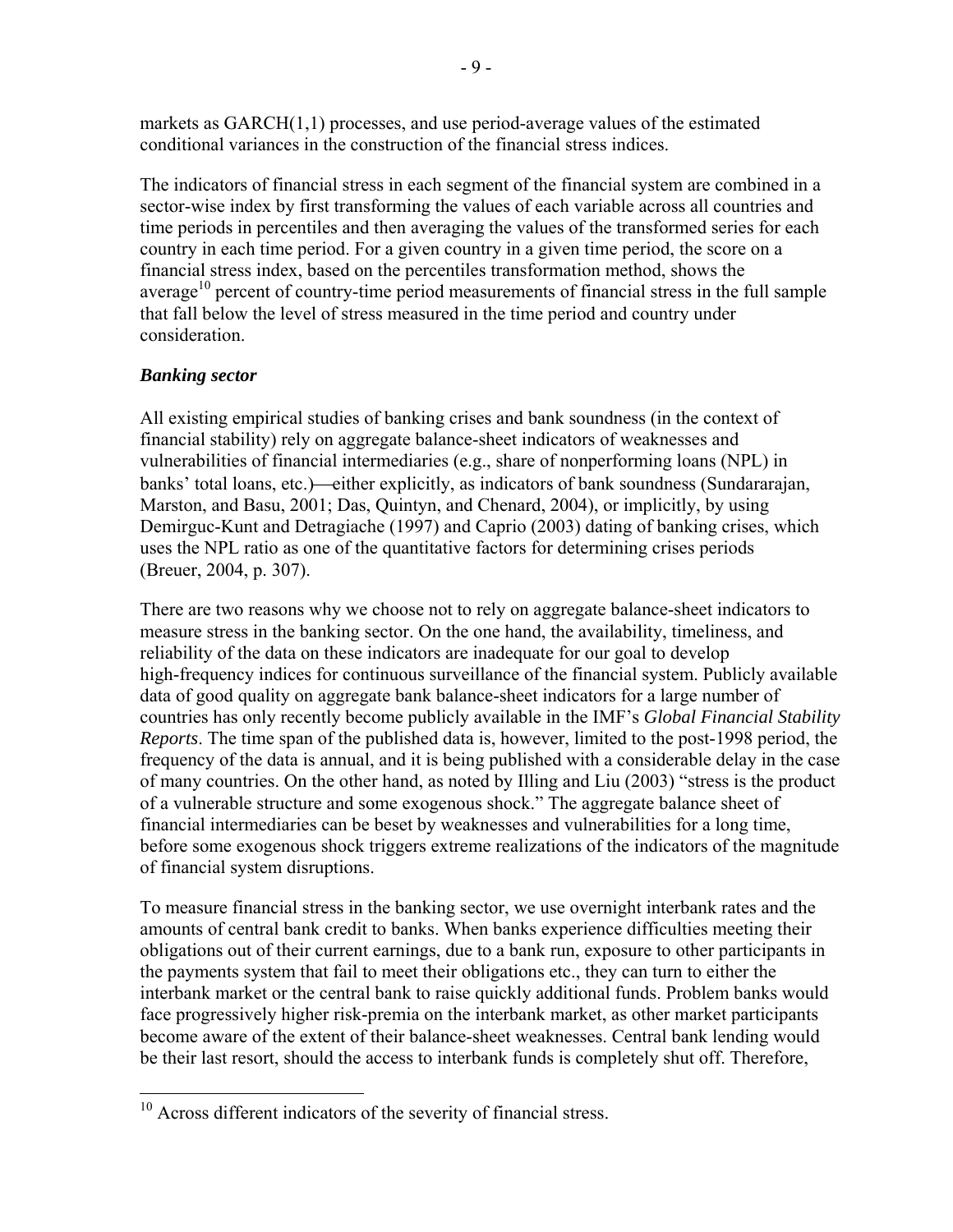overnight interbank rates and the amounts of central bank credit to banks are our preferred measures of financial stress in the banking sector.<sup>11</sup> To ensure that country rankings on the final index capture cross-country differences in the severity of stress in the banking sector, we use the real overnight interbank rate (to account for differences in the rate of inflation across countries) and the ratio of central bank credit to total bank assets (to remove the scale effect due to the different sizes of the economies in our sample).

# *Foreign exchange market*

The construction of the financial stress index for the foreign exchange market is informed by the widely accepted procedure for constructing foreign exchange market pressure indices (e.g., Sachs, Tornell, Velasco, 1995; Eichengreen, Rose, and Wyplosz, 1996; Kaminsky and Reinhart, 1999; etc.), from which we deviate in three respects. First, we add a volatility measure to capture the time-varying uncertainty associated with the nominal value of open positions on the foreign exchange market. Second, to ensure that country rankings on the final index capture cross-country differences in the severity of foreign exchange market pressures, we use the real effective exchange rate instead of the nominal exchange rate,<sup>12</sup> and the ratio of net international reserves to imports in place of the level of net international reserves (to remove the scale effect due to the different sizes of the economies in our sample). Finally, we use the above-mentioned variables in levels instead of percentage changes over an arbitrary period, as is common in the literature, because as noted by Borio and Lowe (2002) "vulnerabilities are generally built up over an extended period, rather than in a single year."

# *Stock market*

1

There is surprisingly little research on non-U.S. stock market crises (see Patel and Sarkar, 1998 for a survey and an important contribution). Existing studies follow the lead of Patel and Sarkar (1998) in using the CMAX method for identifying crises periods. The CMAX indicator is a "hybrid volatility-loss measure" (Illing and Liu, 2003), defined as the ratio of the level of the stock market index to its maximum realization in the time span between the sample's start date and the period, for which the CMAX value is calculated.<sup>13</sup> In this paper, we decouple the standard volatility-loss measure in two separate variables—one

 $11$  We do not use a volatility measure in the construction of the financial stress index for the banking sector, because of the poor quality of published daily interbank interest rate data. The series, which we obtained from Bloomberg and the CEIC Daily Database contained a very large number of missing values.

 $12$  Kaminsky and Reinhart (1999) also use the real effective exchange rate in their analysis of cross-country differences in severity of currency crises.

 $<sup>13</sup>$  In Patel and Sarkar's original formulation, all country indices were expressed in nominal</sup> dollar terms, although the authors note that in future research they would like to use the indices either in real U.S. dollar or real local currency terms. Herrera and Perry (2001) carry out this research agenda, by estimating CMAX indicators, based on real stock market indices, for a number of Latin American countries.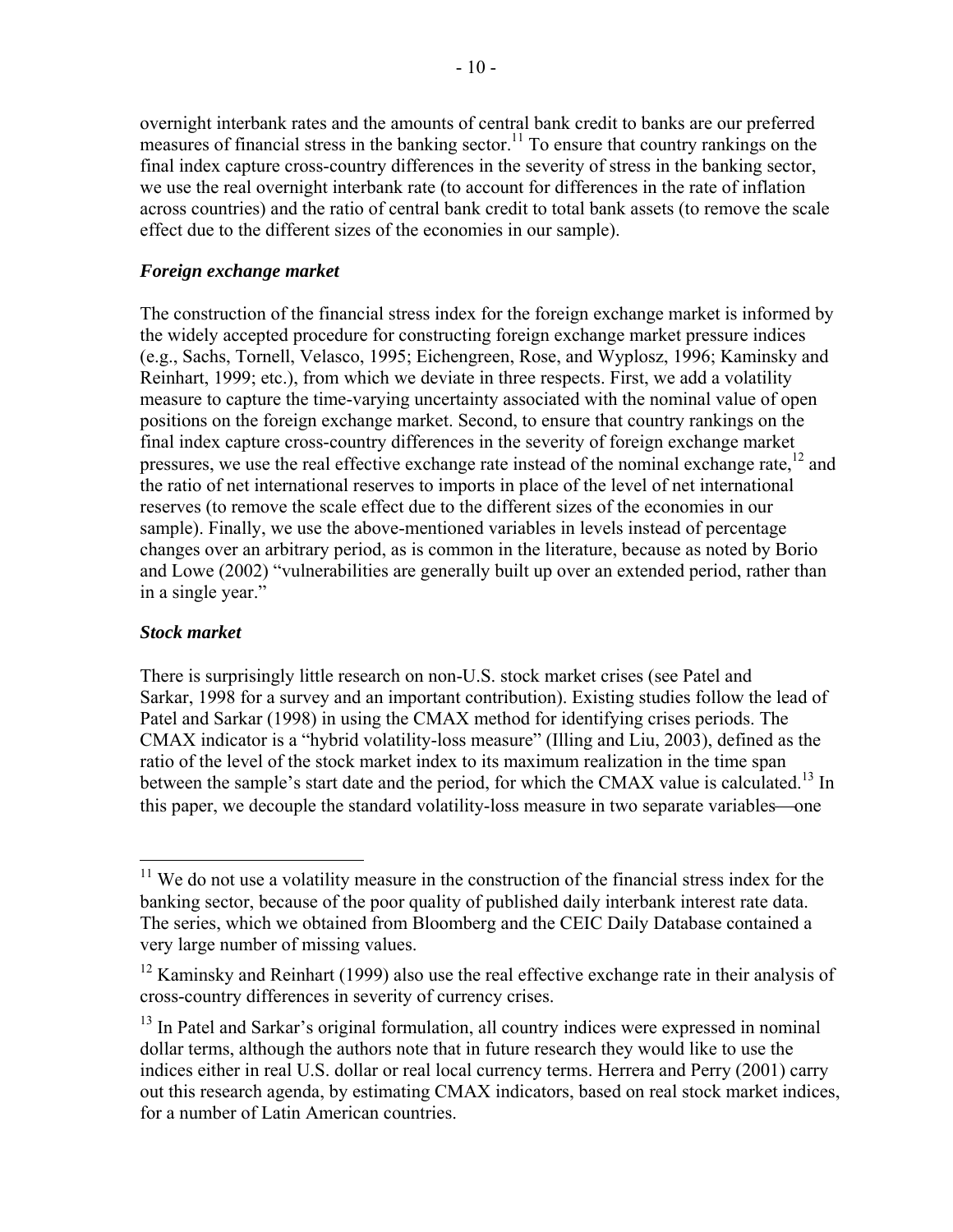measuring the level of real stock market indices, and the second capturing the volatility of nominal stock market returns.

# *Government debt markets*

 $\overline{a}$ 

Following the consensus in the literature, we measure financial stress in the external government debt market by the spread between the return on countries' foreign debt (for countries that issue U.S. dollar-denominated debt) or the hedged return in U.S. dollars of domestic government debt (for countries with fully convertible currencies that do not issue U.S. dollar-denominated debt), and the return on U.S. government securities with comparable maturity (Sy, 2003; Merrick, 2004). Due to lack of published daily data on domestic government bond yields for the majority of countries in our sample, we measure financial stress in the domestic government debt market by the quarterly values of the real treasury bill rate.

# **B. Index of Quality of Financial Policies**

To assess countries' progress in adopting good and effective financial policies, there is a need for guideposts to judge what has been achieved and what remains to be done. As indicated earlier, the term "financial policies" in the paper refers to policies related to the regulation, supervision, and oversight of the financial and payment systems. The international community has accepted certain minimum elements of such type of financial polices. These have been codified as an international standard in the areas of supervisory polices,<sup>14</sup> transparency policies,<sup>15</sup> and market integrity polices.<sup>16</sup> Since, 1999, the FSAP has become the main vehicle for assessing countries' observance with these financial polices, providing the most comprehensive and consistent cross-country dataset on the quality of domestic financial policies.

For our analysis, we use the principle-by-principle assessments of countries' observance of the Basel Core Principles for Effective Banking Supervision (BCP) and the IOSCO Objectives and Principles of Securities Regulation (OPSR) to construct indices of the quality of financial policies in the banking sector, securities market, and a combined index of quality of financial policies (one observation per country for the whole sample). To construct a combined index of quality of financial policies, we first create sector-wise indices of quality of financial policies in the banking sector and securities market, and then combine them into one index. Each sector-wise index is weighted by the size of the respective financial

<sup>&</sup>lt;sup>14</sup> Basel Core Principles for Effective Banking Supervision; IOSCO Objectives and Principles of Securities Regulation; IAIS Insurance Core Principles; CPSS Core Principles for Systemically Important Payment Systems; and CPSS-IOSCO Recommendations for Securities Settlement Systems.

<sup>&</sup>lt;sup>15</sup> IMF's Special Data Dissemination Standard and General Data Dissemination System; IMF's Code of Good Practices on Fiscal Transparency; and IMF's Code of Good Practices on Transparency in Monetary and Financial Policies.

<sup>&</sup>lt;sup>16</sup> OECD Principles of Corporate Governance; Anti-Money Laundering and Combating the Financing of Terrorism.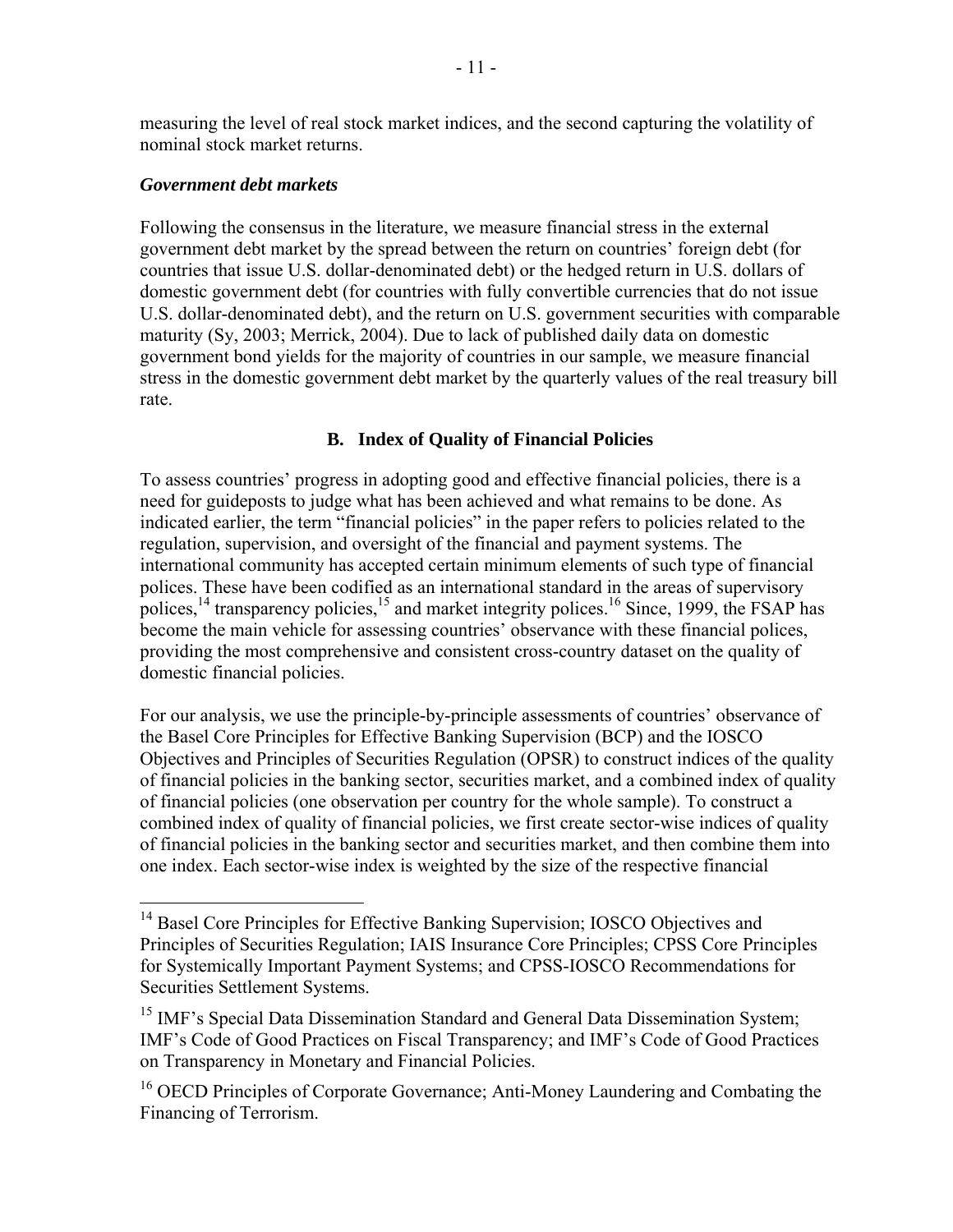sector/market relative to the combined size of the financial sectors/markets encompassed by the combined index.<sup>17</sup> Given the importance of banks and securities markets in most countries' and their key role in crises, the combined index can be considered a good proxy for the overall financial sector policies. Identification problems (caused by the fact that there is only one observation of the index per country for the whole sample) are solved by using it only in interaction with other variables (Section IV).

In the construction of indices of quality of financial policies, we assign equal weights to countries' performance in the four areas of financial policies that are of particular relevance for financial soundness and stability—governance; regulatory practices; prudential framework; and financial integrity and safety net arrangements (Appendix II).<sup>18</sup> The constituent principles of the main financial policy standards are grouped under the above four headings and countries' average degree of observance of principles in each group is calculated. Countries' final scores on the sector-wise indices of quality of financial policies are then obtained by taking simple averages of the four scores obtained in the preceding step.

# **IV. ANALYSIS OF THE LINK BETWEEN QUALITY OF FINANCIAL POLICIES AND FINANCIAL SYSTEM STRESS**

We use panel data at annual frequency over the period 1998–2003. The relatively small sample of economies, for which we are able to construct overall financial stress indices (22 or 65, depending on the coverage of sectors/markets, Appendix Table 1), all but precludes the use of cross-sectional regression specifications. Panel data, besides increasing the degrees of freedom and hence the efficiency of parameter estimates, has the added advantage of substantially reducing estimation biases that plague cross-sectional regressions, including omitted variables bias, and bias caused by measurement errors. We choose annual frequency, as data on some of the explanatory variables are available only annually. Even when available, the usefulness of higher frequency data is undermined by peculiarities in data collection and methodologies in some countries that tend to average out at lower frequency of reporting. We limit the time-span of the sample to a six-year period beginning in 1998, mainly because all principle-by-principle assessments of countries' observance of financial policies, on which we base our index of quality of financial policies, have been conducted from 1999 onwards.

# **A. Preliminary Look at the Data**

Over the period 1998–2003, the average level of financial stress has decreased in both the full-sample of countries and in the country groups with above and below-average quality of

 $\overline{a}$ 

 $17$  The variables used to measure the relative sizes of the banking sector and securities market are, respectively, the total assets of deposit money banks to GDP ratio and the stock market capitalization to GDP ratio.

<sup>&</sup>lt;sup>18</sup> The rationale for this classification of regulatory polices across different components of the financial system can be found in *Financial Sector Regulation: Issues and Gaps,*  [http://www.imf.org/external/np/sec/pn/2004/pn04131.htm,](http://0-www-imf-org.library.svsu.edu/external/np/sec/pn/2004/pn04131.htm) October, (Washington: International Monetary Fund).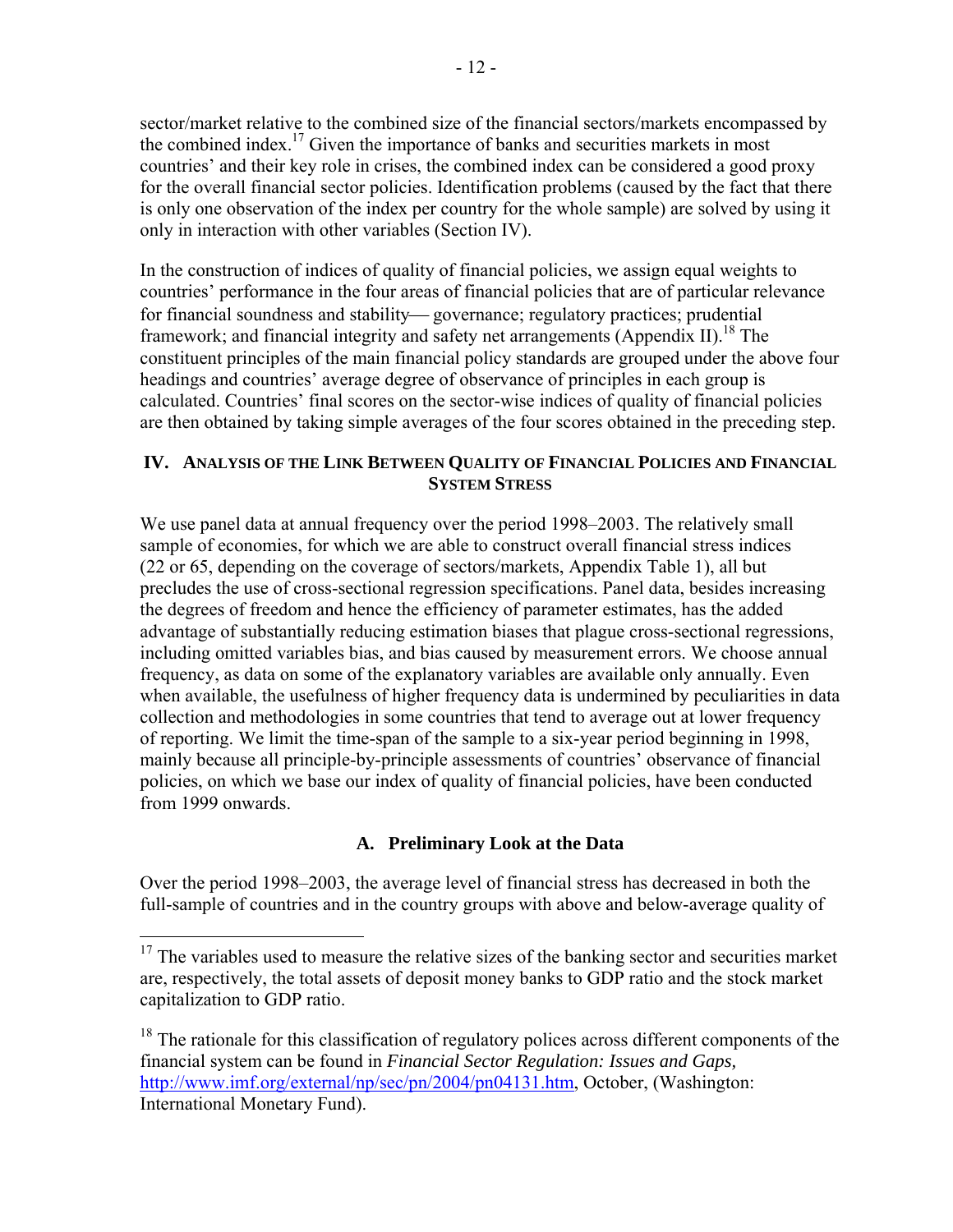financial policies (Figure 1). This reflects the abundant liquidity in the major financial centers throughout most of the period that has spilled over to emerging markets and developing countries, leading to rich valuations in the bond and equity markets and lower market volatility. In the beginning of the period, the average level of financial stress was higher in countries with below-average quality of financial policies, but has since declined at a faster rate. As a result, the average values of the overall index of financial stress in countries with above- and below-average quality of financial policies were roughly the same in 2003. The observed convergence of the average levels of financial system stress in the two groups of countries may reflect the willingness of investors from mature markets to accept narrower risk-spreads, relative to historic valuations, on their overseas investments, in their quest for higher returns than afforded by domestic investments (IMF, *Global Financial Stability Report*, various issues).

Taken as a group, countries with above-average quality of financial policies have been more financially stable than countries that lag on this indicator. Throughout the whole period, the difference between the maximum country scores on the overall index of financial stress and its average values remained narrower and falling among countries with above-average quality of financial policies. At the same time, the heterogeneity in financial stress outcomes among countries with below-average quality of financial policies remained largely unchanged.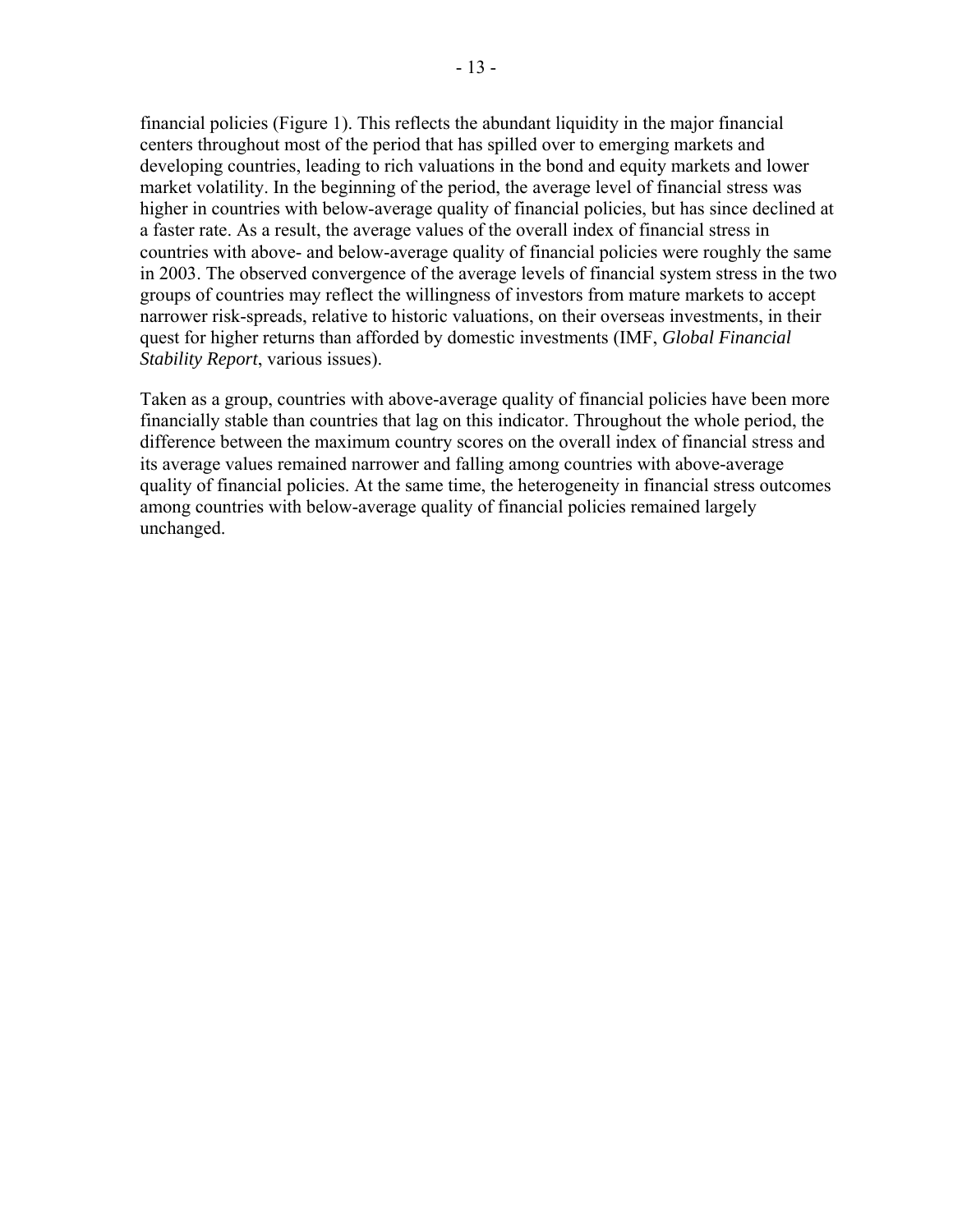

# Figure 1. Intertemporal Dynamics of the Overall Indices of Financial Stress (FSI5<sup>1/</sup> and FSI3<sup>2/</sup>) in the Full Sample and in Country Groups by Quality of Financial Policies

 $20<sup>1</sup>$ 

 $10<sup>1</sup>$ 0

1998

1999

B. Countries with scores on the combined index of quality of financial policies *below the average* for all countries

2000 2001

Year

2002

2003

20

 $10<sup>1</sup>$ 

 $\theta$ 

1998

1999

 C. Countries with scores on the combined index of quality of financial policies *equal or above the average* for all countries

Year

2001

2002

2003

2000



Notes: Each panel presents fitted OLS change trajectories by country and an average change trajectory (bold line) for the entire group of countries.

 $1/$  Encompassing the banking sector, the foreign exchange and equity markets, and the domestic and external government debt markets.

 $\frac{2}{2}$  Encompassing the banking sector, and the foreign exchange and equity markets.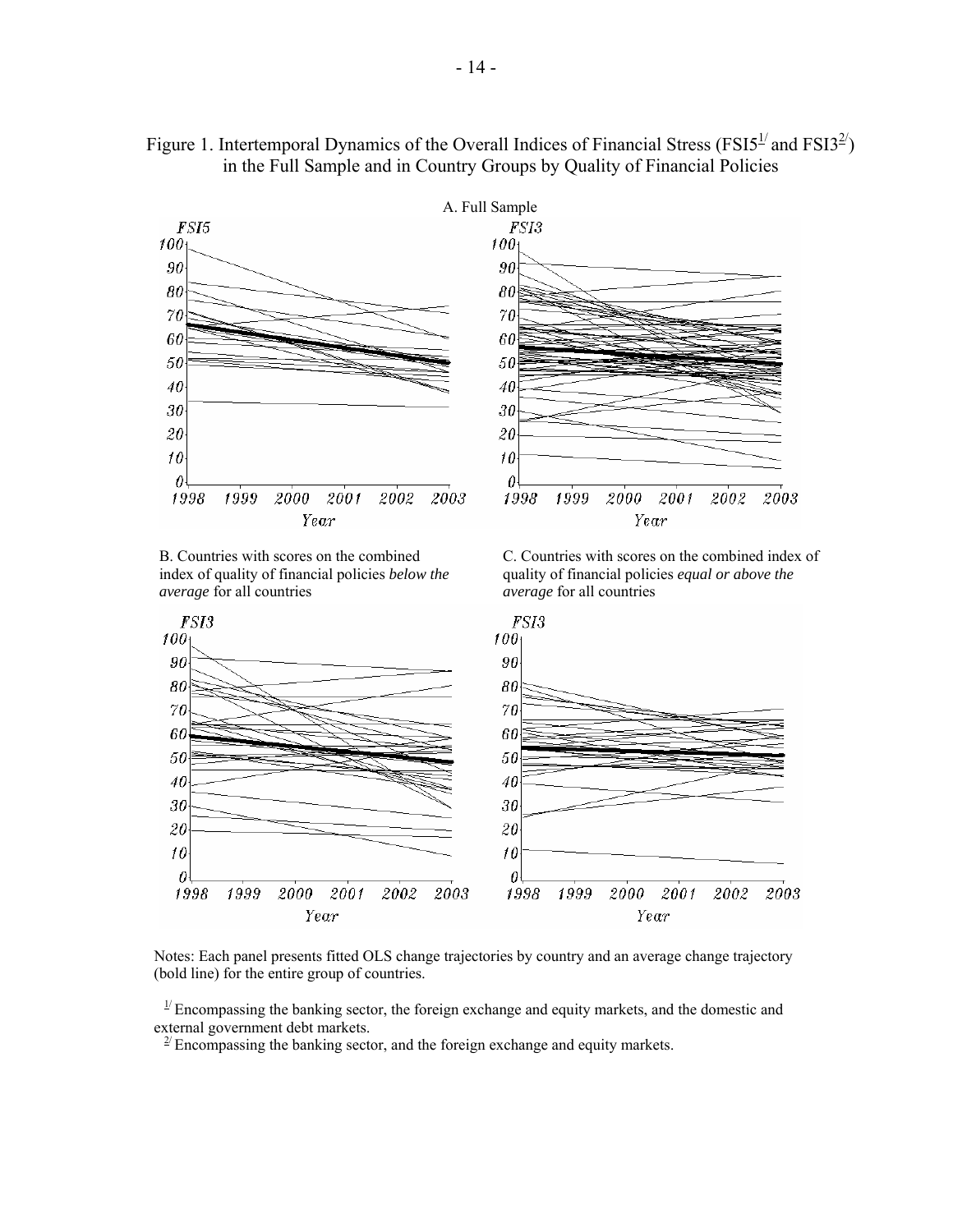#### **B. Regression Analysis**

#### **Regression model**

The four generations of theoretical models of financial crises (Section II) identify three broad sets of variables as potential determinants of crisis incidence and, by extension, of the severity of stress in the financial system—weak macroeconomic fundamentals, cross-border contagion, and weak institutions. In practice, no real-world financial crisis can be unequivocally categorized in one of the four theoretical types of crises (Frankel and Wei, 2004, p. 10). Macroeconomic fundamentals, cross-border contagion, and quality of institutions all play a role in determining the level of stress in the financial system.

The specification of the panel data regression model should also reflect the fact that, typically, there is only one observation per country on most measures of institutional quality. The index of quality of financial policies, developed in this paper, is no exception. This is not as restrictive as it appears at first glance, because institutions are shaped by complex socio-economic forces over long periods of time, and it is, therefore, reasonable to assume that they remain relatively unchanged in the short run.

With the above considerations in mind, we propose a regression model that views financial system stress as being determined by macroeconomic fundamentals, cross-border spillovers of financial stress, and interactions between institutions, on the one hand, and fundamentals and exogenous shocks, on the other:

$$
FSI_{it} = \alpha_i + \left(\sum_n \delta^n F_{it}^n + \sum_k \xi^k C_{it}^k\right)\left(1 + \sum_j \beta^j I_i^j\right) + \varepsilon_{it}
$$
\n<sup>(1)</sup>

- $FSI<sub>it</sub>$   $\rightarrow$  value of the overall index of stress in the financial system for country *i* in period *t*;
- $\alpha_i$  country-specific constant;
- *<sup>n</sup> Fit* ⎯ value of macroeconomic fundamental *n* for country *i* in period *t*;
- $C_{i}^{k}$  cross-border spill-over of financial stress, captured by the level of
	- contagion measure *k* for country *i* in period *t*;
- $I_i^j$  value of indicator *j* of quality of institutions in country *i*.

In (1), macroeconomic fundamentals and exogenous shocks affect the level of financial stress directly, with their impact differing across countries due to differences in institutions. In other words, institutions play the role of a medium for impact propagation. The model is an adaptation of Blanchard and Wolfers (1999) analysis of the rise of European unemployment, which provides a general framework for examining the effect of infrequently changing (and measured) characteristics of the economy on economic outcomes over time. The Blanchard and Wolfers (1999) approach bears significant similarities with Illing and Liu (2003) informal discussion of the determinants of financial system stress:

"Our review of facts makes clear why it is tempting to look for explanations of the rise of European unemployment based on the interaction of shocks and institutions: Adverse shocks can potentially explain the general increase in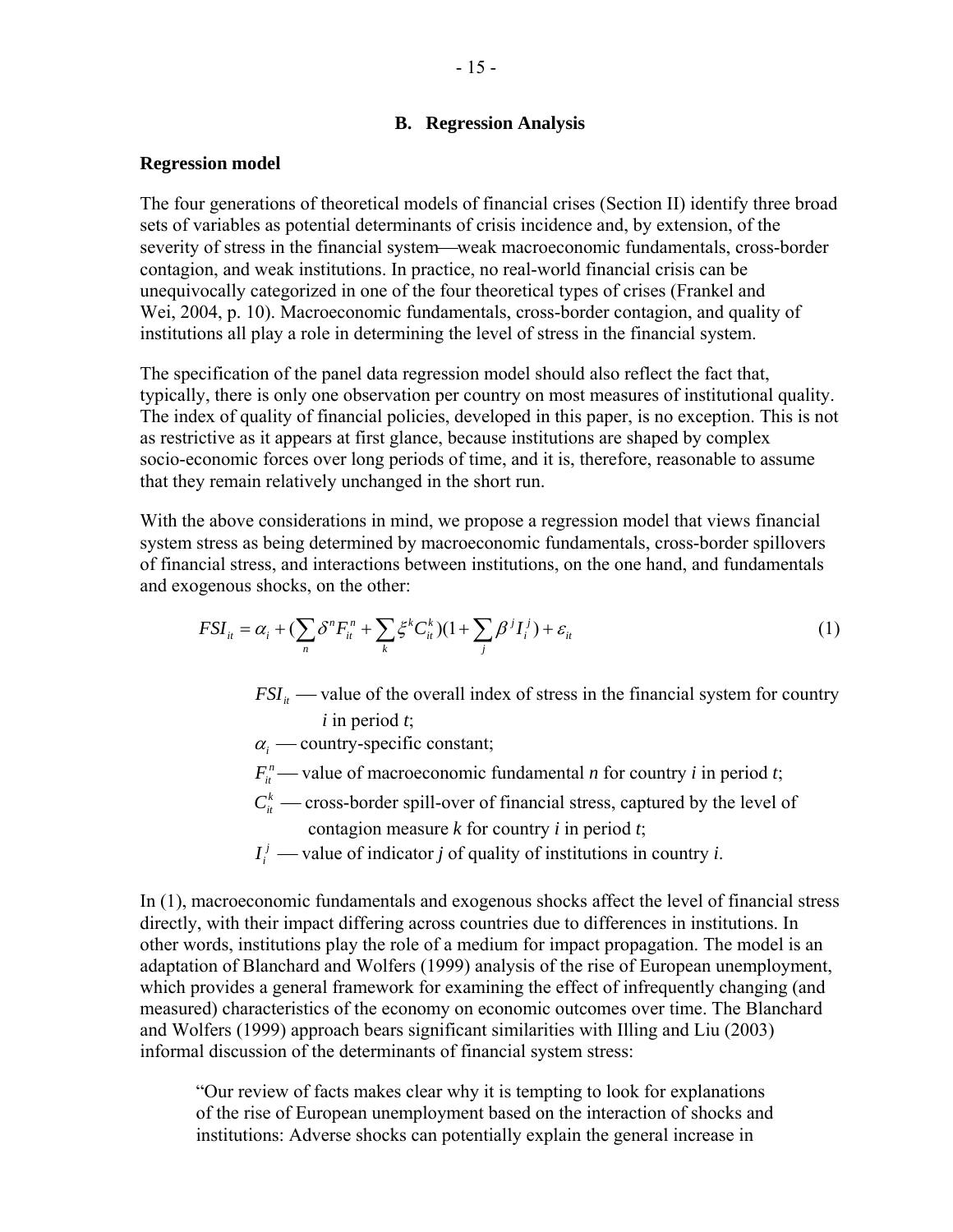unemployment. Differences in institutions can potentially explain differences in outcomes across countries." Blanchard and Wolfers (1999, p. 16).

"Stress is the product of a vulnerable structure and some exogenous shock…. A shock is more likely to result in stress (in the extreme, a crisis) when financial conditions are weak; …. Shocks may also propagate through weakness in the structure of the financial system..." (Illing and Liu, 2003).

The dependent variable in our model is the overall index of financial stress that encompasses three segments of the financial system—the banking sector, and the foreign exchange and equity markets (Section III). The index is calculated at quarterly frequency. To convert it to annual frequency, we take the maximum quarterly realization of the index in each year in our sample.<sup>19</sup> The small number of countries, for which we are able to construct an overall financial stress index encompassing all five financial sectors/markets, prevents us from using it in regression analysis, as the implemented estimation techniques use a lot of degrees of freedom.

Our measure of institutional quality is the index of quality of financial policies, based on countries' observance of international financial sector standards (Section III). In the economic literature, similar indices have been used as measures of institutional quality by Sundararajan, Marston, and Basu (2001), Das, Quintyn, and Chenard (2004), and Podpiera (2004). Some empirical studies of financial crises have also utilized indicators of institutions that provide information on regulatory preconditions (i.e., the general policy and environmental conditions and institutional infrastructure essential for regulation), which are not evaluated as part of the regulatory standards assessments.<sup>20</sup> The large number of interaction terms in (1) that would have been needed to test simultaneously the effects of different measures of institutional quality on financial system stress, prevent us from considering complimentary measures of institutional quality in the regression analysis. This is an area in which further research is needed.

The definition and selection of macroeconomic fundamentals variables follow the consensus in the empirical literature on financial crises (Appendix IV). We construct measures of contagion via international trade, that affects primarily the foreign exchange market, and measures of financial flow contagion that propagate through the banking sector, the stock market and the external government debt market (Appendix III). In the case of the foreign exchange market and the banking sector, we construct measures of cross-border spillovers of financial stress via both the direct and indirect contagion channels, whereas in the case of the stock and external government debt markets we are able to measure spillovers of financial

 $\overline{a}$ 

 $19$  Regression results are robust to the method of converting quarterly financial stress data to annual frequency. We have used both the maximum and average of quarterly realizations and the results were not substantially different.

<sup>&</sup>lt;sup>20</sup> Mulder, Perrelli and Rocha (2002) utilize indices, developed by La Porta, Lopez-de-Silanes, Shleifer, and Vishny (1998), on creditor's rights, shareholder's rights, ability to enforce contracts, accounting standards, and origin of the legal regime. Das, Quintyn, and Chenard (2004) use indicators from Kaufman, Kraay and Mastruzzi (KKM, 2003) on control of corruption, government effectiveness, voice and accountability, and regulatory quality.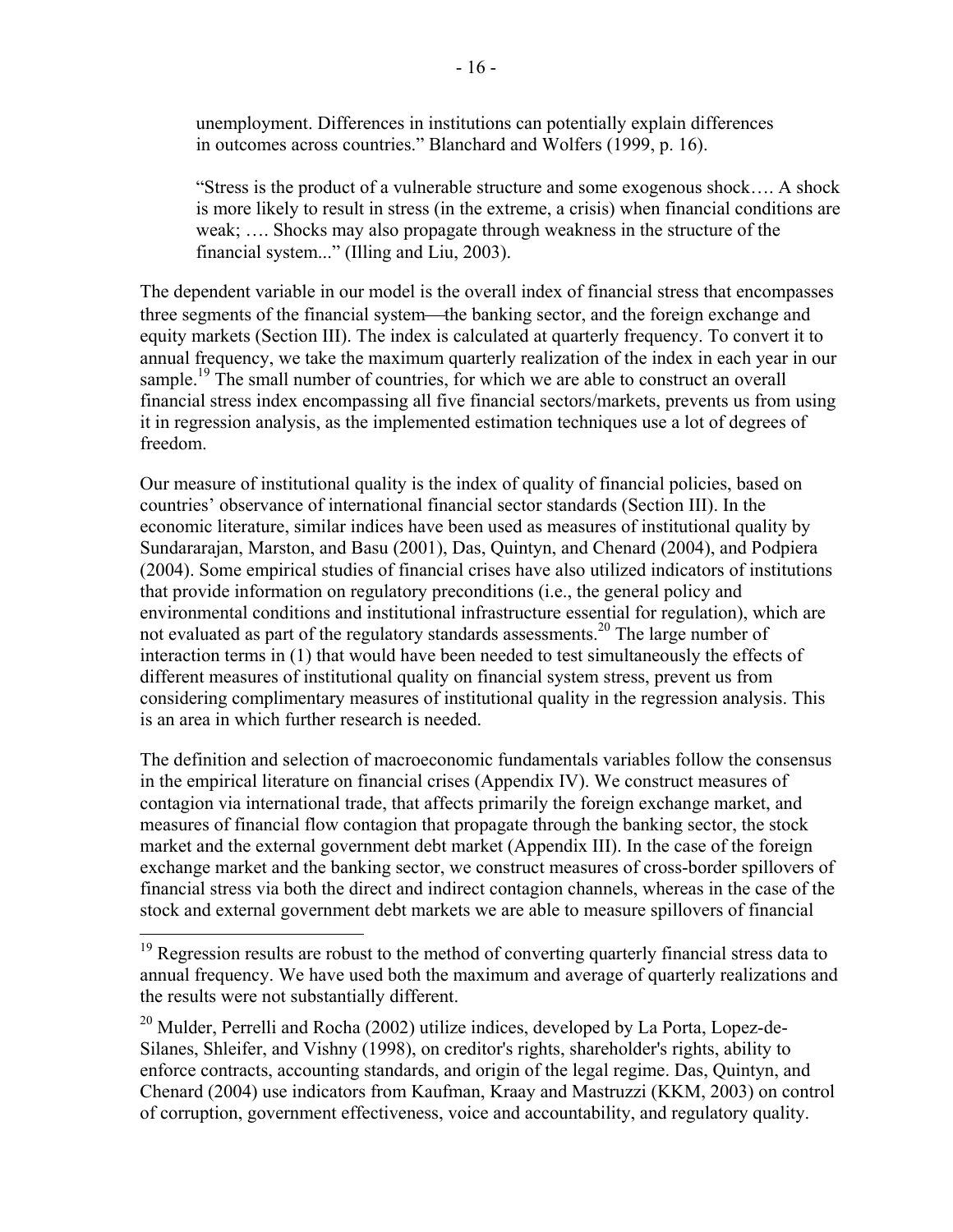stress via the indirect contagion channel only. The first type of contagion occurs when a realization of financial stress in one country has an impact on the level of financial stress in another country, with the two countries having strong bilateral trade or financial links. The second type of contagion occurs when a realization of financial stress in one country has an impact on the level of financial stress in another country, with the two countries having strong bilateral trade or financial links with a common third country. The indirect contagion channel is referred to as "competitive devaluation," when it occurs in the foreign exchange market (Dornbusch, Park and Claessens, 2000, p. 5), the "common lender channel,"<sup>21</sup> when it affects the banking sector, and the "portfolio rebalancing channel,"<sup>22</sup> when it hits the stock and external government debt markets (Schinasi and Smith, 2000).

# **Regression findings**

 $\overline{a}$ 

At the initial stages of the analysis, we considered all macroeconomic variables and contagion measures (Appendices III and IV) as potential determinants of the level of financial system stress. Given the properties of model (1), we consider the primary explanatory variables only in pairs with their interaction terms with the index of quality of financial policies. We tested each regression specification for country-specific constants versus a common intercept.<sup>23</sup> In all cases, the variable intercept model outperformed the common constant specification. Because all macroeconomic fundamentals are endogenous, and, therefore, likely to be correlated with the white-noise error term in (1), and all explanatory variables are potentially correlated with the country-specific effects, we evaluate the regression using the Arellano and Bover (1995) and Blundell and Bond (1998) GMM-SYS estimator, as implemented by Roodman (2003) in a STATA module. The GMM-SYS estimator is consistent in dynamic models with variable intercepts, in which some of the explanatory variables are correlated with the idiosyncratic and white-noise errors.

The combined GMM-SYS estimator is based on two sets of instrument/moment conditions: one for the model in first-differences and one for the model in levels. In the case of the first set of moment conditions, second and longer lags of the dependent and endogenous variables in levels are used together with the contemporaneous first-differences of exogenous regressors as instruments. In the case of the second set of moment conditions, lagged first-differences of the dependent and endogenous variables are used together with the contemporaneous levels of exogenous regressors as instruments. To keep the number of instruments manageable, we use an option of the estimation routine that creates "…one

 $2<sup>1</sup>$  If banks in a country have exposure to a number of emerging markets, high values of financial stress in the banking sector of one of these emerging markets may cause banks to call-off part of their loans not only to that country, but to other emerging markets too, in their bid to restore capital adequacy.

 $^{22}$  If a country included in a global index of stocks or bonds experiences a high level of financial stress in the stock/bond market, foreign investors that practice index investing may liquidate some of their positions not only in that country, but in other countries included in the index.

<sup>&</sup>lt;sup>23</sup> Estimations were carried out using STATA and PcGive software packages.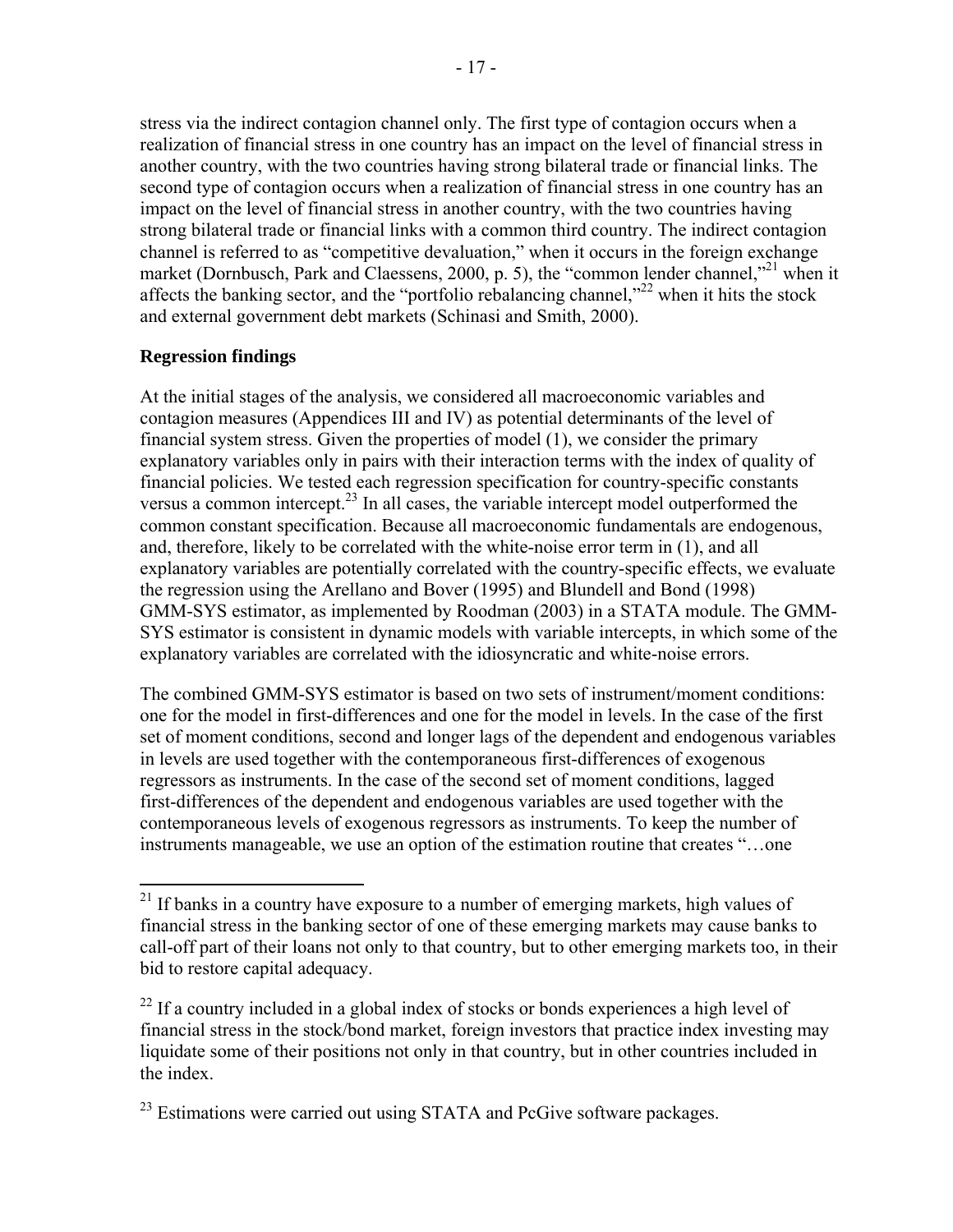instrument for each variable and lag distance, rather than one for each time period, variable, and lag distance" (Roodman, 2003). See Doornik, Arellano, and Bond (2002), and Roodman (2003) for more information on the GMM-SYS estimator.

Table 1 presents our preferred regression specification. Specification tests on the static version of the preferred regression model, evaluated by the GMM-SYS estimator, signal the presence of serial correlation in the disturbances  $(\varepsilon_{i}$ ). We add a lagged dependent variable in the final regression specification to address this problem, because the GMM-SYS estimator assumes serially uncorrelated errors. The resultant partial adjustment model implies that the short run impact of each explanatory variable on financial system stress is smaller, in absolute value, than its effect in the long run. The model, presented in Table 1, shows the short run coefficients of explanatory variables. Their long run coefficients are obtained by dividing the values in Table 1 by one minus the coefficient of the lagged dependent variable (see notes to Table 1). The magnitude of this expression suggests a relatively slow pace of adjustment of the overall level of financial stress from one long run equilibrium to another, in the face of changes in macroeconomic fundamentals, cross-border spillovers of financial stress, and institutions. Approximately half of the remaining gap between the short run response of the level of financial system stress to such changes and its equilibrium response is closed each year.

The level of financial system stress is positively related to government budget deficits and the terms-of-trade index, with the strength of the association determined by the quality of countries' financial policies. Higher quality of financial policies reduces the impact of these variables on financial system stress (Table 2). The negative association between financial system stress and government budget balances is driven by the decrease in government borrowing requirements and hence interest rates and the quelling of aggregate demand and hence demand driven price increases (through the narrowing of the gap between government revenue, which is foregone expenditure by other sectors, and government expenditures), brought around by an improvement in government finances. The positive link between financial system stress and improvements in terms-of-trade stem from their inflationary consequences. Improvements in terms-of-trade are ushered by either higher prices of exports (in domestic currency units), lower prices of imports (in U.S. dollars), or appreciation of the nominal exchange rate (measured in domestic currency units per US\$1). The first potential cause has a direct impact on the domestic price level, whereas the last two stimulate the demand for imports, giving sellers pricing power.

Countries with higher quality of financial policies are better able to contain the effects of government deficits and inflationary pressures, stemming from terms-of-trade improvements, on the overall level of stress in the financial system. The short run and long run effects of changes in the primary explanatory variables on financial system stress are higher in absolute terms, when evaluated at the  $25<sup>th</sup>$  percentile of the index of quality of financial policies than when evaluated at its  $75<sup>th</sup>$  percentile (Table 2).<sup>24</sup>

1

 $24$  Due to the presence of interaction terms, involving the value of the index of quality of financial policies, the effects of changes in the primary explanatory variables on financial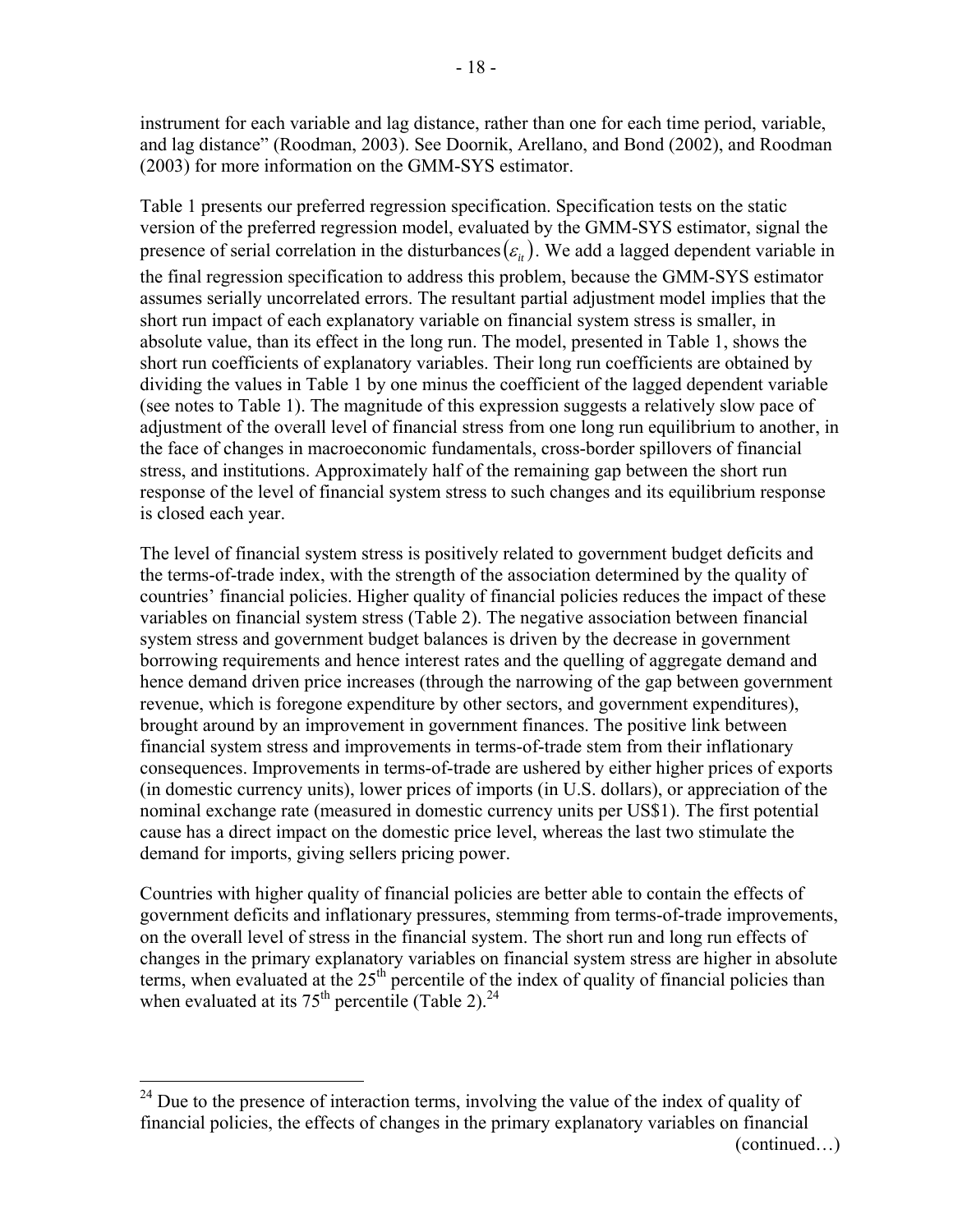| Explanatory variables/Overall index of financial stress (FSI3)                                             | <b>GMM-SYS</b><br>Estimator |
|------------------------------------------------------------------------------------------------------------|-----------------------------|
| Lagged value of FSI3                                                                                       | $0.52**$<br>(0.11)          |
| Constant                                                                                                   | $19.73$ **<br>(7.19)        |
| General government balance as percent of GDP (GovBal)                                                      | $-2.11*$<br>(0.95)          |
| Interaction term between the index of quality of financial policies $(QFPI)$ and<br>GovBal (QFPI_x_GovBal) | $0.023*$<br>(0.01)          |
| Index of terms of trade in goods and services (TOT)                                                        | $0.15**$<br>(0.04)          |
| Interaction term between <i>QFPI</i> and $TOT$ ( <i>QFPI_x_TOT</i> )                                       | $-0.002$ **<br>(0.0005)     |
| Measure of contagion among constituents of the MSCI Emerging Markets<br>Equity Index (ContMSC)             | $-27.25$ **<br>(9.91)       |
| Interaction term between QFPI and ContMSC (QFPI_x_ContMSC)                                                 | $0.37**$<br>(0.13)          |
| Time trend (TIME)                                                                                          | $-4.39$ **<br>(1.10)        |
| Interaction term between <i>QFPI</i> and <i>TIME</i> ( <i>QFPI_x_TIME</i> )                                | $0.059$ **<br>(0.01)        |
| Overall $R^2$                                                                                              | 0.62                        |
| Arellano-Bond test for AR(1) in first differences (StataCorp, 2003b)                                       | $-2.92$ **                  |
| Arellano-Bond test for AR(2) in first differences                                                          | $-1.6$                      |
| Number of instruments                                                                                      | 30                          |
| Sargan test of overidentifying restrictions (StataCorp, 2003b)                                             | 28.3                        |
| Number of countries                                                                                        | 55                          |
| Number of observations                                                                                     | 271                         |
| Notes: Robust standard errors in parentheses.                                                              |                             |

#### Table 1. Determinants of Financial System Stress

\*\* – statistically significant at 99% level of confidence.

\* – statistically significant at 95% level of confidence.

 $\overline{a}$ 

 $^{\wedge}$  – Squared correlation between *FSI3* and its predictions from the model.

The static, long run solution of the partial adjustment model, presented in Table 1, is: <sup>25</sup>

*FSI3* = 40.89 – 4.36 *GovBal* + 0.05 *QFPI\_x\_GovBal* + 0.32 *TOT* – 0.003 *QFPI\_x\_TOT* – – 56.47 *ContMSC* + 0.77 *QFPI\_x\_ContMSC* – 9.11 *TIME* + 0.12 *QFPI\_x\_TIME*

system stress depend not only on their respective coefficients, but also on the coefficients of the interactive terms and the values of the index of quality of financial policies.

<sup>25</sup> "The static or long run solution of a dynamic, stochastic process denotes a hypothetical deterministic situation in which all change has ceased. For a stationary stochastic process..., the static solution corresponds to the expected value." (Hendry, 1995, pp. 212–13).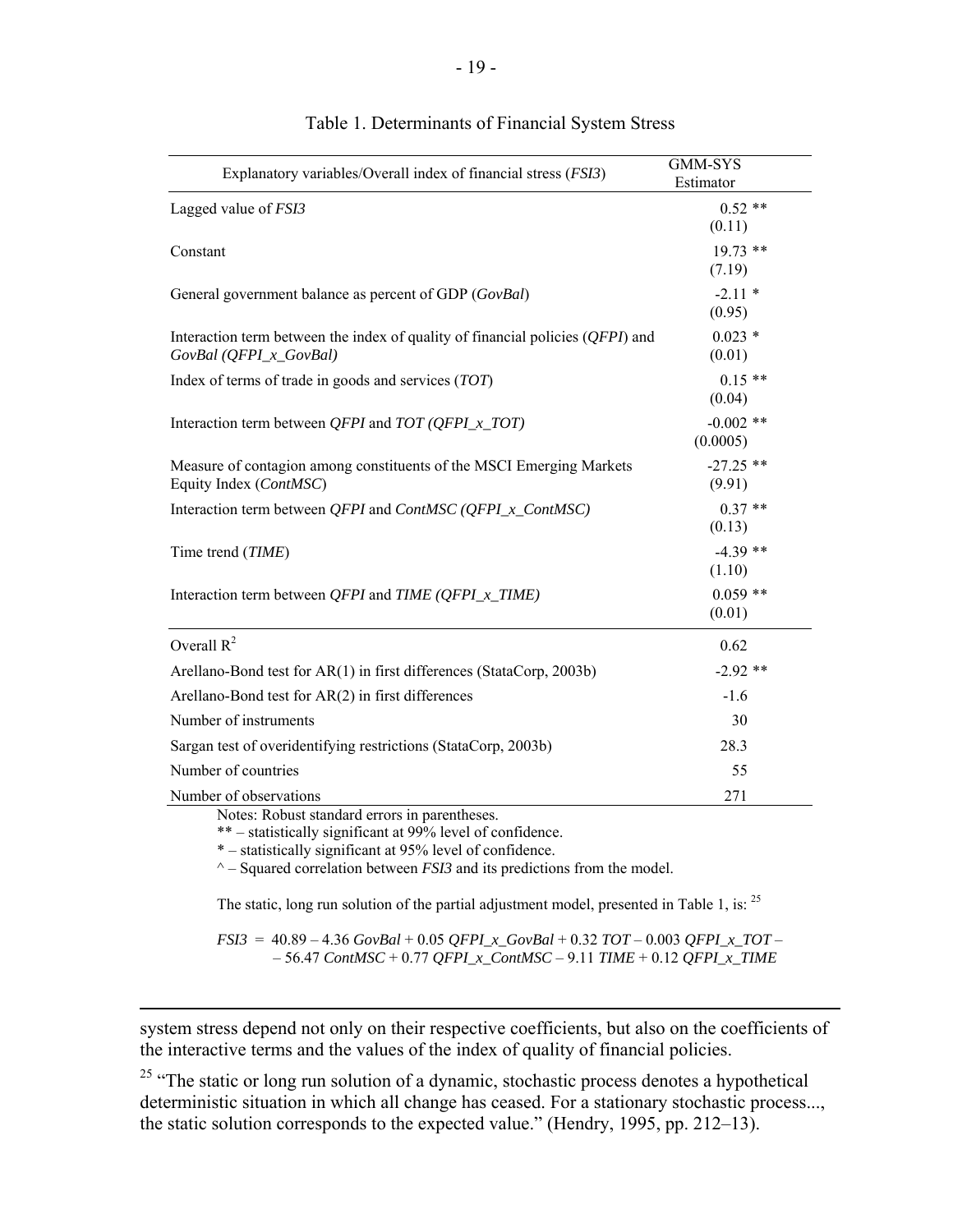For the sample covering 1998–2003, we do not find evidence of the presence of portfolio rebalancing contagion channel among emerging markets. On the contrary, data seem to indicate that the direct effect of a higher realization of financial stress in the stock market of a country that is a member of the MSCI Emerging Markets Index is to decrease financial system stress in other member countries of the index (Table 1). This implies that international investors channel funds away from the troubled country into other emerging stock markets, rather than closing positions in all such markets. This finding may be explained by the willingness in recent years of investors from mature markets to accept narrower risk-spreads, relative to historic valuations, on their overseas investments, in their quest for higher returns than afforded by domestic investments (IMF, *Global Financial Stability Report*, various issues).

The overall negative effect of contagion-driven influx of foreign funds on financial system stress in emerging stock markets is more pronounced for low values of the index of quality of financial policies (Table 2). Whereas the immediate effect of a contagion-driven influx of foreign funds in emerging stock markets is to lower the level of financial system stress, this is not necessarily beneficial for recipient countries, as excess liquidity in the financial system can feed manias. Countries with higher quality of financial policies may be in a better position to fend off foreign capital looking for a temporary safe harbor to weather the storm in another emerging country. For values of the quality of financial policies index above the 55-th percentile, high realization of financial stress in a country, member of the MSCI Emerging Markets Index, leads to an increase of financial system stress in peer countries.

In the period 1998–2003, the average level of financial stress has exhibited a slight downward autonomous trend among countries that rank below the 55<sup>th</sup> percentile on the index of quality of financial policies, falling faster in countries with lower scores on the index. Over the same period, the average level of financial stress has exhibited a slight upward autonomous trend among countries that rank above the  $55<sup>th</sup>$  percentile on the index of quality of financial policies, increasing faster in countries with higher scores on the index (Table 2). However, in all cases, the short run effects of passage of time, *ceteris paribus*, on the average level of financial system stress are small, with countries increasing or decreasing their scores on the overall financial system stress index by less than two basis points per year.

Our preferred regression specification has a good fit with a squared correlation between *FSI3* and its predictions from the model of  $0.62<sup>26</sup>$  Even though the short run and long run effects of changes in explanatory variables on the index of financial system stress appear small (Table 2), the heterogeneity in country realizations of explanatory variables (Figure 2) ensures the good fit of the model. All coefficients in our preferred regression specification are highly statistically significant, even with standard errors consistent in the presence of any pattern of heteroskedasticity and autocorrelation within panels.

The consistency of the GMM-SYS estimator depends on the validity of the underlying assumptions. The lack of serial correlation in the nonidiosyncratic residuals of the dynamic

 $\overline{a}$ 

<sup>&</sup>lt;sup>26</sup> Squared correlations between observed and predicted dependent variable series are used in STATA as measures of goodness of fit in panel data models (StataCorp., 2003b, p. 195).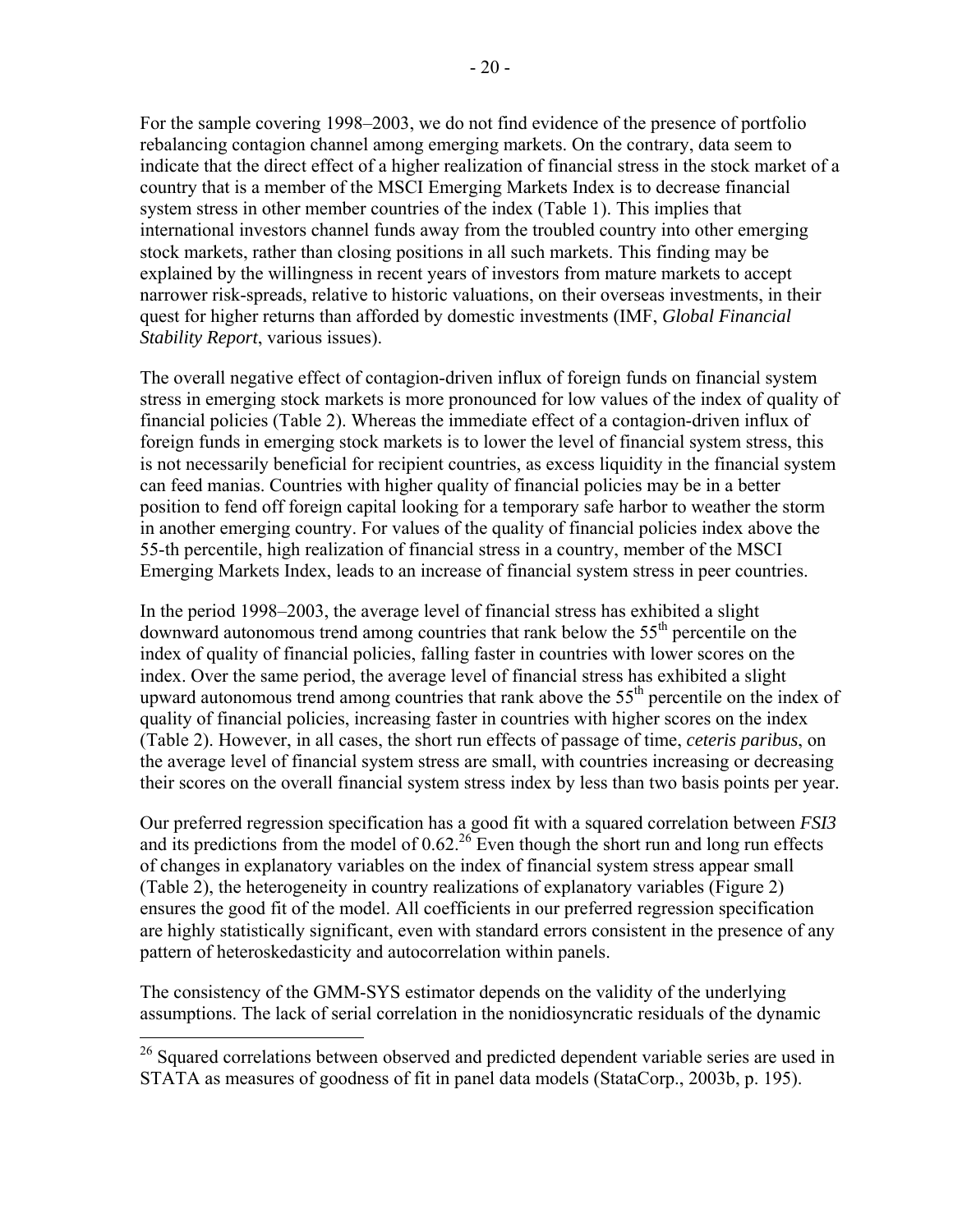model can be established by testing for second-order correlation in the residuals in firstdifferences (Doornik, Arellano, and Bond, 2002). A more general test of the validity of the underlying assumptions of the GMM-SYS estimators is the Sargan test of overidentifying restrictions (Arellano, 2003). The results from both types of tests (Table 1) establish the validity of the assumptions behind the GMM-SYS estimator. There is no evidence of second-order correlation in the residuals in first-differences and the Sargan test statistic is also statistically insignificant at the 99 percent level of confidence.

|                                                              |                                               |         |                              |                         | (basis points of $FSI3$ )    |                         |  |
|--------------------------------------------------------------|-----------------------------------------------|---------|------------------------------|-------------------------|------------------------------|-------------------------|--|
|                                                              | Change in predicted value of <i>FSI3</i> with |         |                              |                         |                              |                         |  |
|                                                              | <i>QFPI</i> at sample                         |         | OFPI at 25-                  |                         | OFPI at 75-                  |                         |  |
| <b>Scenarios</b>                                             | mean $(67.66)$                                |         |                              | th percentile $(56.49)$ |                              | th percentile $(80.89)$ |  |
|                                                              | Short run Long run<br>effect                  | effect  | Short run Long run<br>effect | effect                  | Short run Long run<br>effect | effect                  |  |
| <i>GovBal</i> falls below its sample mean by                 |                                               |         |                              |                         |                              |                         |  |
| one percentage point (with TOT, ContMSC, and                 | 0.52                                          | 1.08    | 0.78                         | 1.62                    | 0.21                         | 0.43                    |  |
| <i>TIME</i> at sample means)                                 |                                               |         |                              |                         |                              |                         |  |
| TOT rises above its sample mean by ten points                |                                               |         |                              |                         |                              |                         |  |
| (with <i>GovBal, ContMSC</i> , and <i>TIME</i> at sample     | 0.42                                          | 0.88    | 0.61                         | 1.26                    | 0.21                         | 0.42                    |  |
| means)                                                       |                                               |         |                              |                         |                              |                         |  |
| <i>ContMSC</i> doubles from its sample mean (with            | $-0.56$                                       | $-1.16$ | $-1.62$                      | $-3.36$                 | 0.69                         | 1.43                    |  |
| GovBal, TOT, and TIME at sample means)                       |                                               |         |                              |                         |                              |                         |  |
| TIME increments by one period from its sample                |                                               |         |                              |                         |                              |                         |  |
| mean (with <i>GovBal, TOT</i> , and <i>ContMSC</i> at sample | $-0.40$                                       | $-0.82$ | $-1.06$                      | $-2.19$                 | 0.38                         | 0.80                    |  |
| means)                                                       |                                               |         |                              |                         |                              |                         |  |

| Table 2. Short run and Long run Effects of Changes in Explanatory Variables |  |
|-----------------------------------------------------------------------------|--|
| on the Overall Index of Financial System Stress                             |  |

Source: Table 1, Table 3, and authors' estimates.

| Variable                   | Valid<br><b>Observations</b> | Mean      | Standard<br>Deviation | Minimum    | Maximum  |
|----------------------------|------------------------------|-----------|-----------------------|------------|----------|
| <i>FSI3</i> (basis points) | 271                          | 52.12     | 16.99                 | 5.73       | 92.65    |
| $GovBal(\%)$               | 271                          | $-2.30$   | 4.51                  | $-24.61$   | 13.73    |
| TOT (basis points)         | 271                          | 112.43    | 58.01                 | 53.11      | 532.73   |
| ContMSC (basis points)     | 271                          | 0.26      | 0.91                  | 0          | 6.14     |
| <b>TIME</b>                | 271                          | 4.01      | 1.42                  | 2          | 6        |
| $QFPI$ (basis points)      | 271                          | 67.66     | 18.44                 | 24.73      | 100      |
| <b>OFPI</b> x GovBal       | 271                          | $-154.25$ | 358.48                | $-2460.56$ | 1107.54  |
| OFPI x TOT                 | 271                          | 7618.83   | 5253.51               | 2080.99    | 53272.53 |
| <b>OFPI</b> x ContMSC      | 271                          | 19.58     | 70.06                 | 0          | 477.63   |
| <b>OFPI</b> x TIME         | 271                          | 271.04    | 123.64                | 49.46      | 600      |

# Table 3. Descriptive Statistics of Variables in Regression Model of Financial System Stress

Source: Authors' estimates.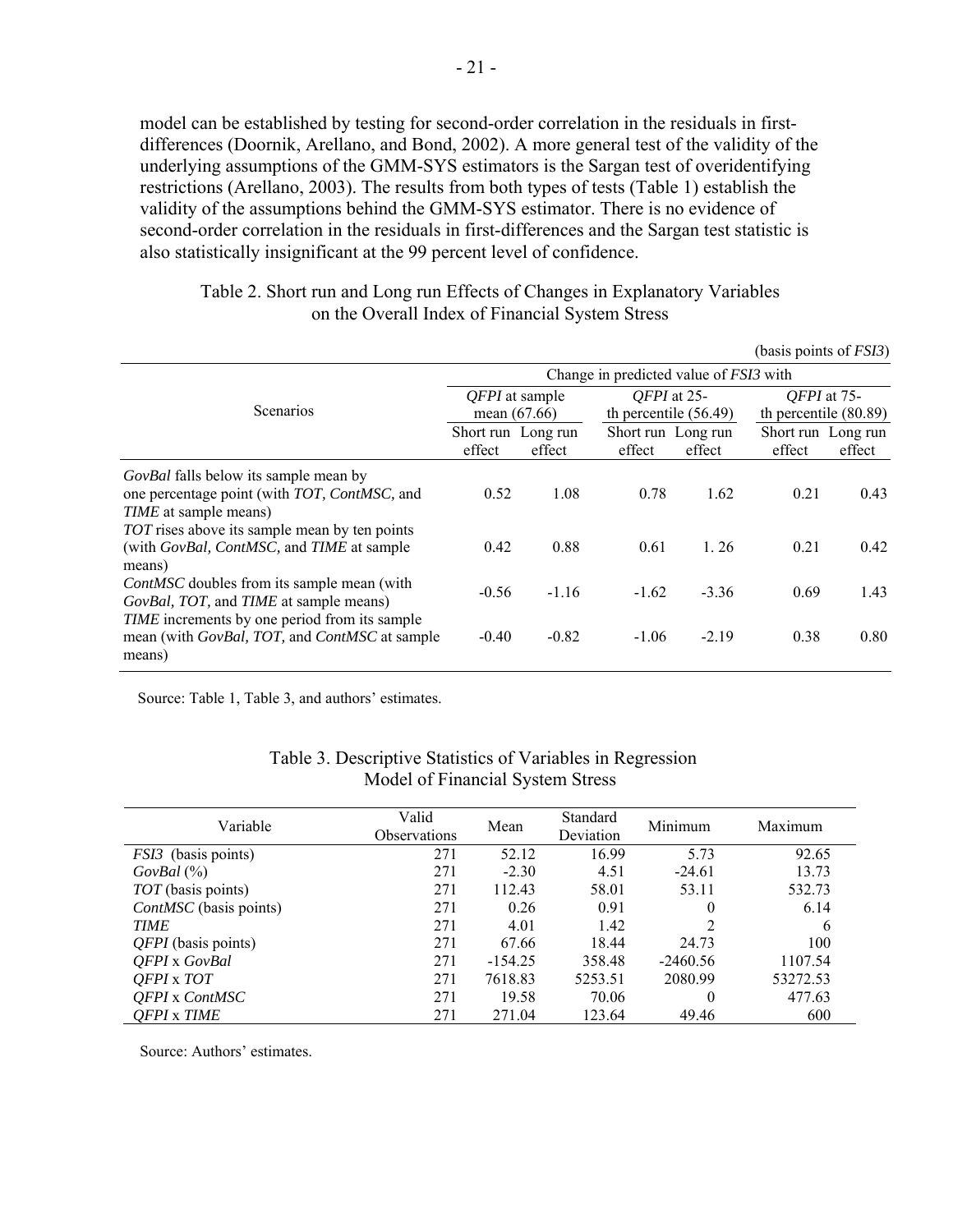

Figure 2. Histograms of Variables in Regression Model of Financial System Stress

#### **V. CONCLUSION**

In this paper, we construct multi-country indices of financial system stress and quality of financial policies. The overall index of financial stress, used in the regression analysis of its determinants, encompasses the banking sector, and the foreign exchange and equity markets. It is created by combining sector-wise indices of financial stress, based on variables that measure the first and, whenever possible, the second moments of price data from the respective sectors/markets. The index of quality of financial policies is based on information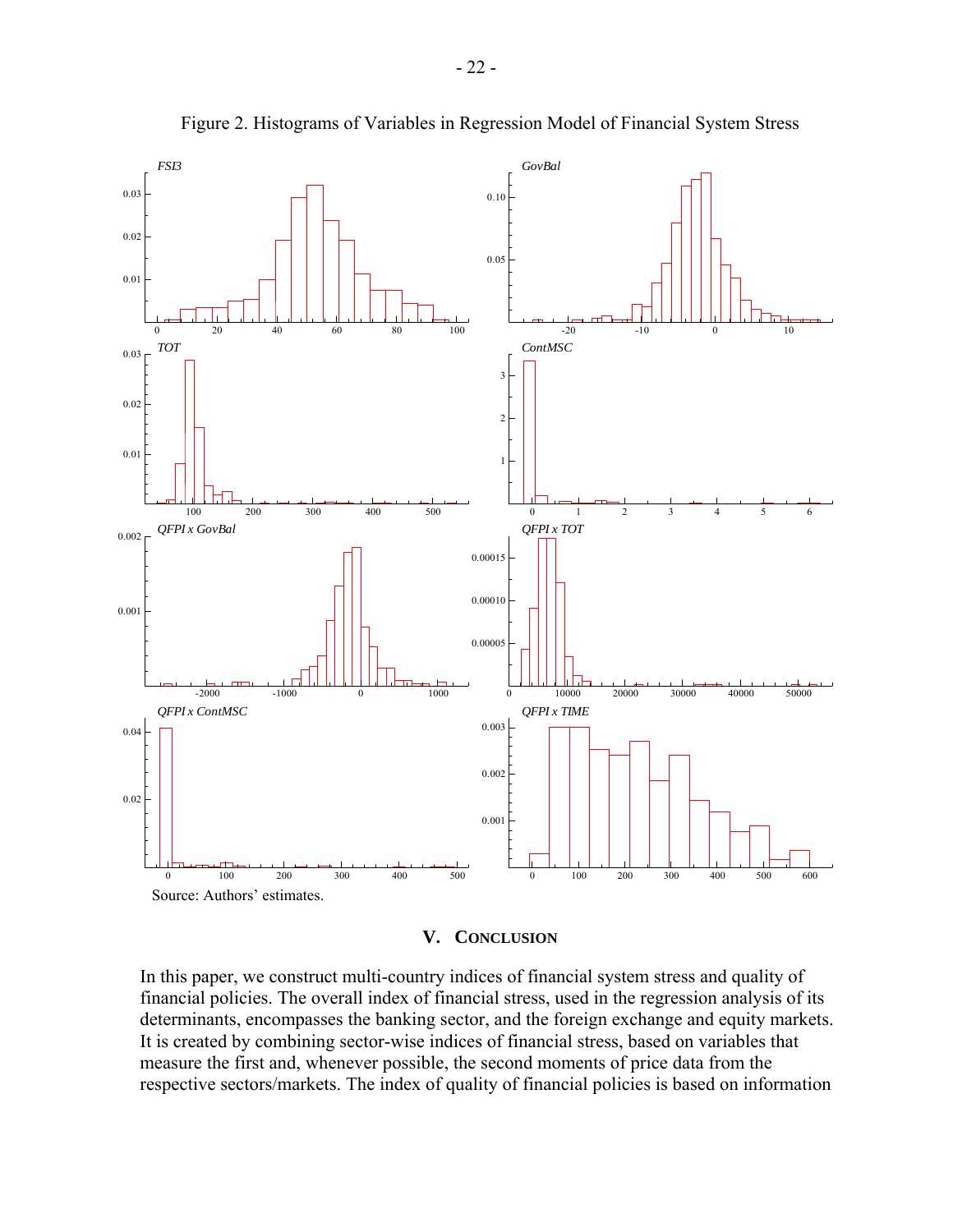on countries' practices relating to financial policies relating to banking supervision and securities markets.

Regression analysis of determinants of financial system stress suggests that it is a function of the interplay between macroeconomic fundamentals and cross-border contagion, and the quality of institutions. The level of financial system stress is positively related to government budget deficits and the terms-of-trade index, with the strength of the association determined by the quality of countries' financial policies (the higher the quality, the smaller the impact on financial system stress). We do not find evidence of the presence of portfolio rebalancing contagion channel among emerging market countries. On the contrary, the direct effect of a higher realization of financial stress in the stock market of a country that is a member of the MSCI Emerging Markets Index is to decrease financial system stress in the other member countries of the index. The overall negative effect of contagion-driven influx of foreign funds on financial system stress in emerging stock markets is more pronounced for low values of the index of quality of financial policies.

Over time, wider availability of data should allow further examination of the issues analyzed in this paper. The attention paid to financial sector health and related policies has increased in recent years and this is likely to gradually improve the availability of data about segments of the financial sector and the characteristics of the financial polices in place. Additional data should allow, for instance, construction of stress indices incorporating other segments of the financial sector or increased robustness of regression analysis by using repeated measurements of the quality of financial policies.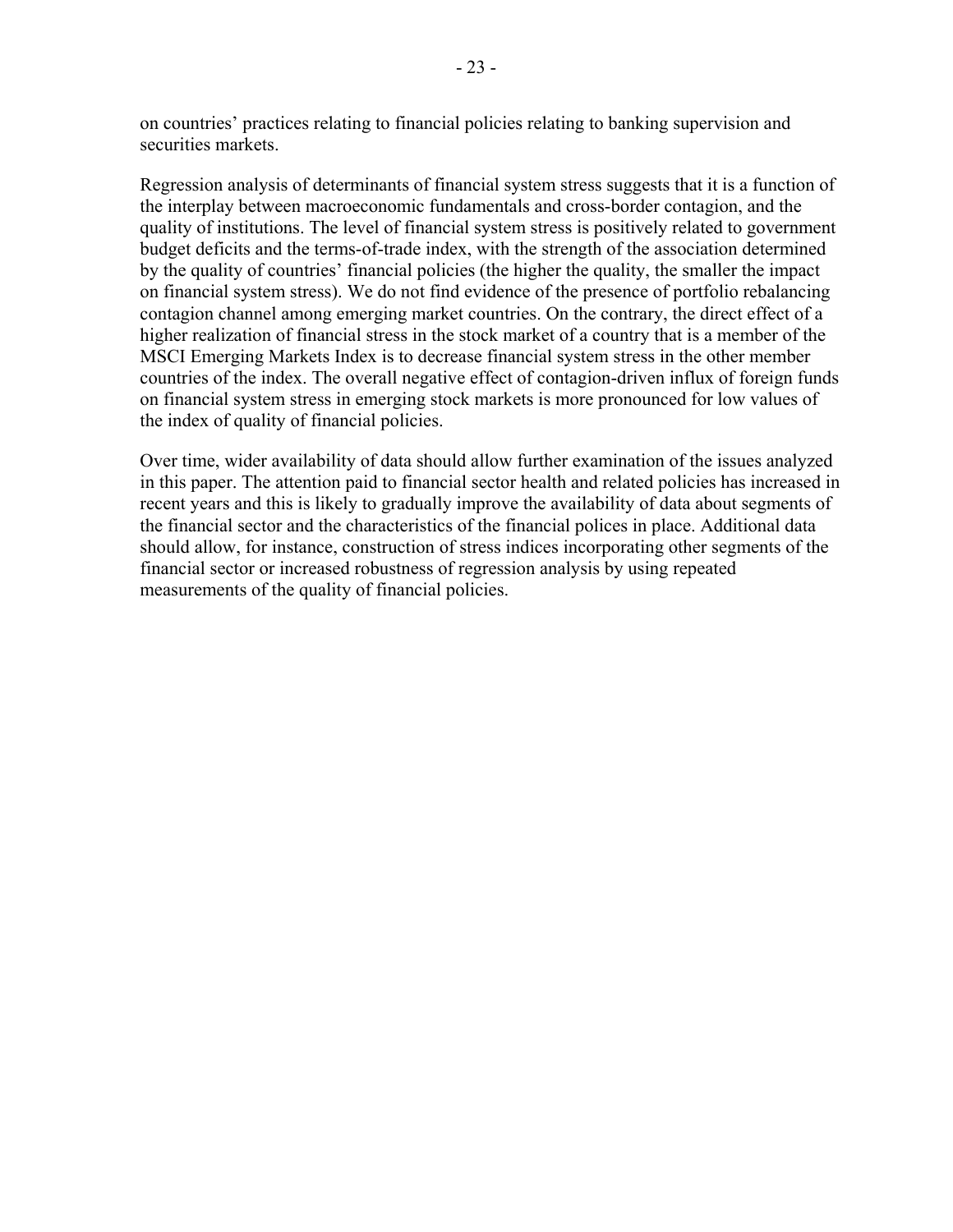#### **REFERENCES**

- Agenor, P.-R., and J. Aizenman, 1999, "Financial Sector Inefficiencies and Coordination Failures: Implications for Crisis Management," NBER Working Paper 7446 (Cambridge, Massachusetts: National Bureau of Economic Research).
- Aizenman, Joshua and Brian Pinto, 2004, "Managing Volatility and Crises: A Practitioner's Guide Overview," in Joshua Aizenman and Brian Pinto, eds., *Managing Volatility and Crises: A Practitioner's Guide*, www1.worldbank.org/economicpolicy/mv/mvcguide.html, (Washington: World Bank).
- Alesina, Alberto, A. Devleeschauwer, W. Easterly, S. Kurlat, and R. Wacziarg, 2002, "Fractionalization," NBER Working Paper 9411.
- Arellano, Manuel, 2003, *Panel Data Econometrics*, (Oxford, UK: Oxford University Press).
- , and Olympia Bover, 1995, "Another Look at the Instrumental Variable Estimation of Error-Components Models," *Journal of Econometrics,* 68, pp. 29–51.
- Barth, James R., Gerald Caprio, Jr., and Ross Levine, 2001, "Bank Regulation and Supervision. What Works Best?," Policy Research Working Paper 2725, [http://econ.worldbank.org/files/2733\\_wps2725.pdf,](http://econ.worldbank.org/files/2733_wps2725.pdf) (Washington: World Bank).
- Bartholomew, Philip, and Gary Whalen, 1995, "Fundamentals of Systemic Risk," in *Banking, Financial Markets, and Systemic Risk,* Volume 7 of *Research in Financial Services: Private and Public Policy*, JAI Press, pp. 3–17.
	- , 2000, "Systemic Risk: An Overview with Applications to Transitional Economies," in James R Barth, R Dan Brumbaugh, and Glenn Yago, eds., *Restructuring Regulation and Financial Institutions*, pp. 343–362, (Singapore: World Scientific).
- Bera, Anil, K. and Matthew L.Higgins, 1993, "A Survey of ARCH Models: Properties, Estimation and Testing," *Journal of Economic Surveys*, 7(4), Dec., pp. 305–66.
- Berg, Andrew, Eduardo Borensztein, and Catherine Pattillo, 2004, "Assessing Early Warning Systems: How Have They Worked in Practice?," IMF Working Paper WP/04/52, www.imf.org/external/pubs/ft/wp/2004/wp0452.pdf, (Washington: International Monetary Fund).
- BIS, 1999, "A Review of Financial Market Events in Autumn 1998," CGFS Publications No. 12, www.bis.org/publ/cgfs12.pdf, (Basel: Bank for International Settlements).

 , 2004, *International Banking Statistics 1980–2004,*  www.bis.org/statistics/bankstats.htm, (Basel: Bank for International Settlements).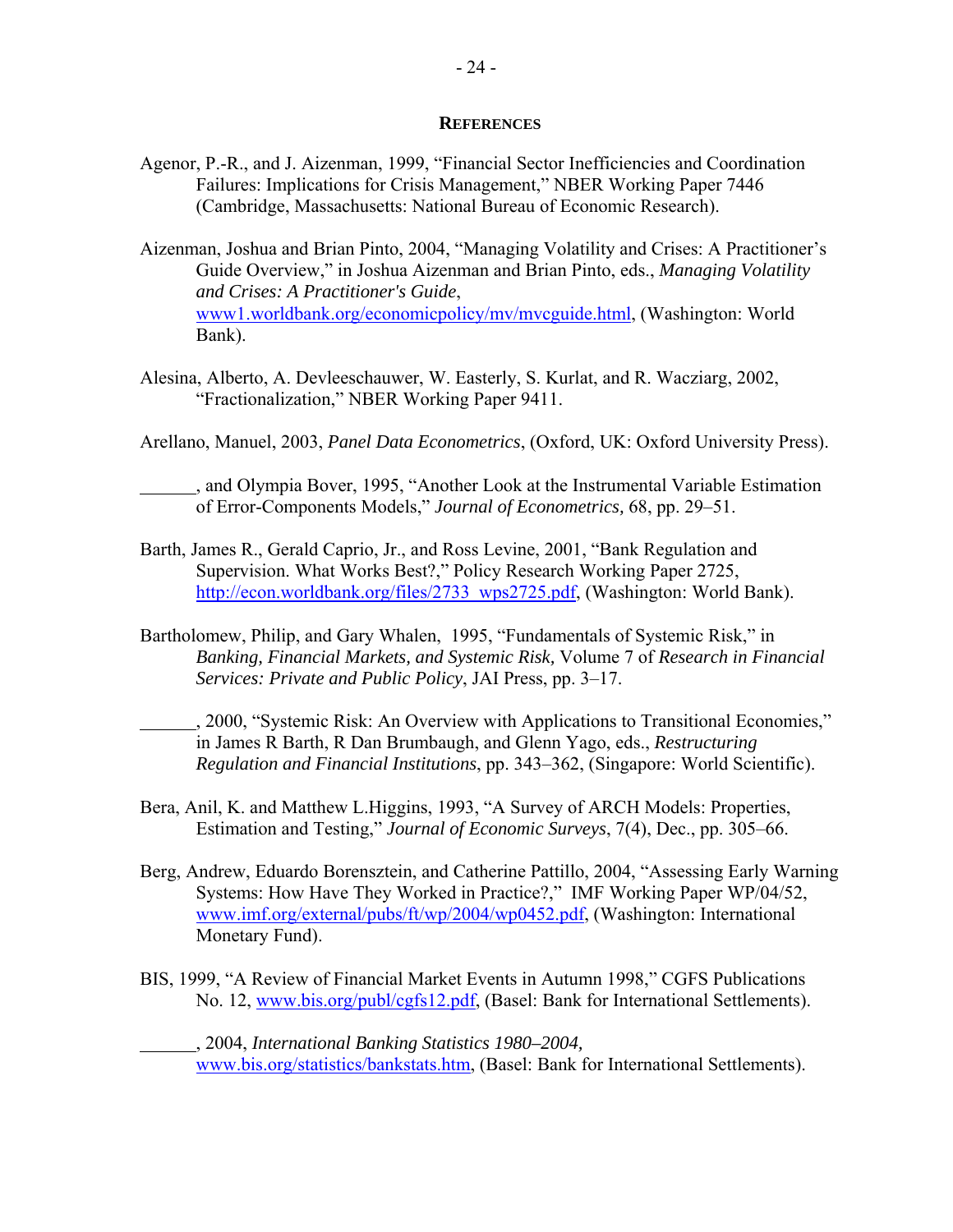- Blanchard, Olivier, and Justin Wolfers, 1999, "The Role of Shocks and Institutions in the Rise of European Unemployment: The Aggregate Evidence," NBER Working paper 7282, (Cambridge, MA: National Bureau of Economic Research).
- Blundell, R. and S. Bond, 1998, "Initial Conditions and Moment Restrictions in Dynamic Panel Data Models," *Journal of Econometrics*, 87, pp. 115–43.
- Bollerslev, Tim, Ray Chou, and Kenneth Kroner, 1992, "ARCH Modelling in Finance: A Review of the Theory and Empirical Evidence," *Journal of Econometrics*, 52(1–2), Apr–May, pp. 5–59.
- Bond, Stephen, 2002, "Dynamic Panel Data Models: A Guide to Micro Data Methods and Practice," CEMMAP Working Paper CWP09/02, [http://cemmap.ifs.org.uk/wps/cwp0209.pdf,](http://cemmap.ifs.org.uk/wps/cwp0209.pdf) (London: Institute for Fiscal Studies).
- Bonin, J., and P.Wachtel, 2003, "Financial Sector Development in Transition Economies: Lessons from the First Decade," Financial Markets, Institutions and Instruments, Volume 12, Number 1, pp. 1–66.
- Bordo, Michael, Michael Dueker, and David Wheelock, 2000, "Aggregate Price Shocks and Financial Instability: an Historical Analysis," NBER Working Paper 7652, (Cambridge, MA: National Bureau of Economic Research).
- , and Anna Schwartz, 2000, "Measuring Real Economic Effects of Bailouts: Historical Perspectives on How Countries in Financial Distress Have Fared With and Without Bailouts," NBER Working Paper 7701, (Cambridge, MA: National Bureau of Economic Research).
- Borio, Claudio and Philip Lowe, 2002, "Asset Prices, Financial and Monetary Stability: Exploring the Nexus," BIS Working Paper 114, www.bis.org/publ/work114.pdf, (Basel: Bank for International Settlements).
- Breuer, Janice, 2004, "An Exegesis on Currency and Banking Crises," *Journal of Economic Surveys*, 18(3), July, pp. 293–320.
- Calvo, G., 1995, "Varieties of Capital Market Crises," University of Maryland Working Paper.
- Caprio, Gerard, 2003, *Episodes of Systemic and Borderline Financial Crises Database 1970– 2002*, [http://econ.worldbank.org/programs/finance/library/doc?id=23456,](http://econ.worldbank.org/programs/finance/library/doc?id=23456) (Washington: World Bank).
- Catao, Luis, and Bennett Sutton, 2002, "Sovereign Defaults: The Role of Volatility," IMF Working Paper WP/02/149, www.imf.org/external/pubs/ft/wp/2002/wp02149.pdf, (Washington: International Monetary Fund).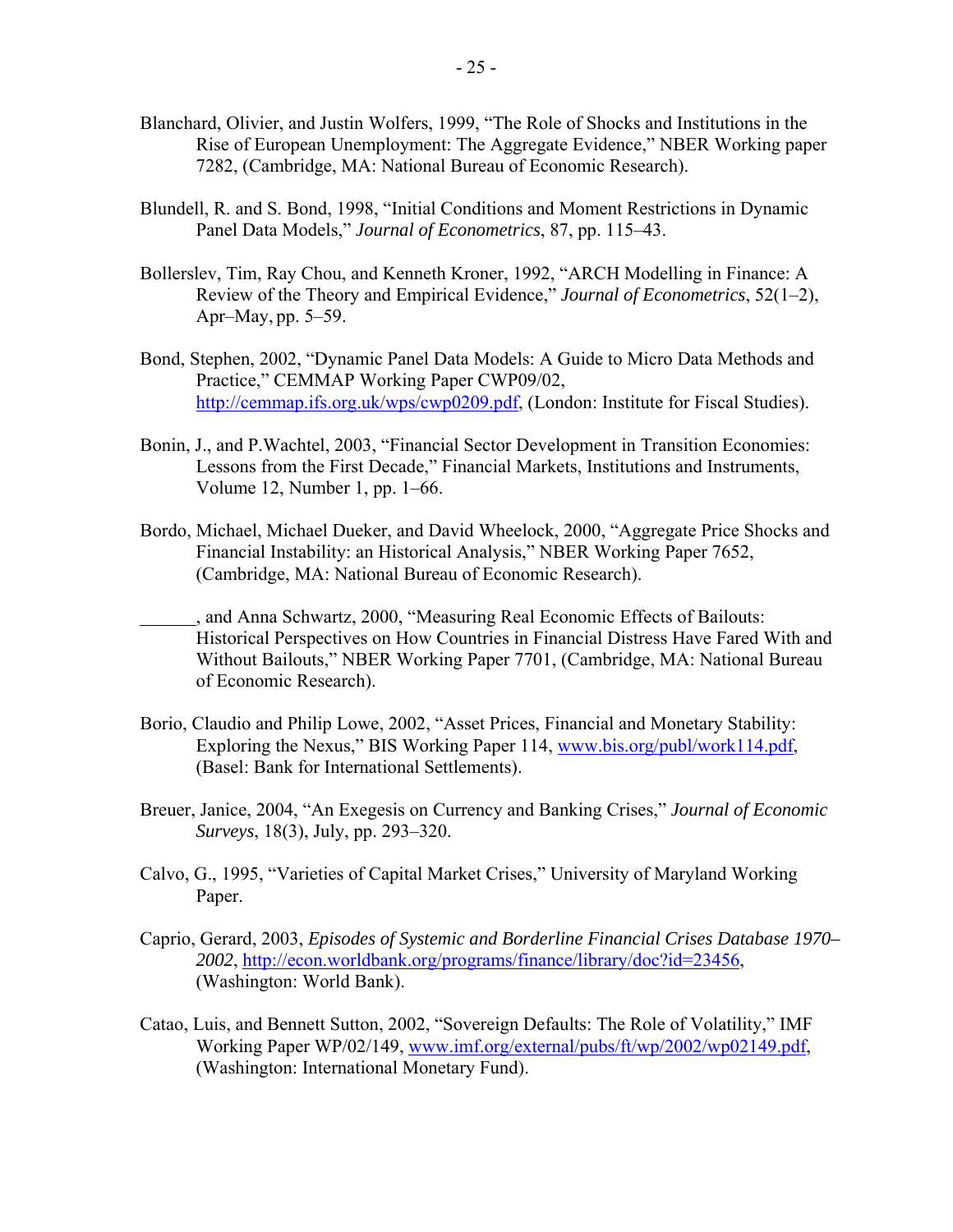- Christofides, Charis, Christian Mulder, and Andrew Tiffin, 2003, "The Link Between Adherence to International Standards of Good Practice, Foreign Exchange Spreads, and Ratings," IMF Working Paper WP/03/74, www.imf.org/external/pubs/ft/wp/2003/wp0374.pdf, (Washington: International Monetary Fund).
- Claessens, Stijn, 2004, "Finance and Volatility," in Joshua Aizenman and Brian Pinto, eds., *Managing Volatility and Crises: A Practitioner's Guide*, www1.worldbank.org/economicpolicy/mv/mvcguide.html, (Washington: World Bank).
- Das, Udaibir S., Marc Quintyn, and Kina Chenard, 2004, "Does Regulatory Governance Matter for Financial System Stability? An Empirical Analysis," IMF Working Paper WP/04/89, www.imf.org/external/pubs/ft/wp/2004/wp0489.pdf, (Washington: International Monetary Fund).
- De Bandt, Olivier, and Philipp Hartmann, 2000, "Systemic Risk: A Survey," ECB Working Paper Series, 35, www.ecb.int/pub/wp/ecbwp035.pdf (Frankfurt: European Central Bank).
- Demirguc-Kunt, Asli, and Enrica Detragiache, 1997, "The Determinants of Banking Crises. Evidence from Industrial and Developing Countries," Policy Research Working Paper 1828, [http://econ.worldbank.org/docs/472.pdf,](http://econ.worldbank.org/docs/472.pdf) (Washington: World Bank).
- Demirguc-Kunt, Asli, and Tolga Sobaci, 2000, *Deposit Insurance Around the World: A Data Base*, www.worldbank.org/research/interest/confs/upcoming/deposit\_insurance/data.htm, (Washington: World Bank).
- De Nicolò, Gianni, Sami Geadah, and Dmitriy Rozhkov, 2003, "Financial Development in the CIS-7 Countries: Bridging the Great Divide," IMF Working Paper WP/03/205.
- Diamond, D.W., and P.H. Dybvig, 1983, "Bank Runs, Deposit Insurance, and Liquidity," *Journal of Political Economy* 91, pp. 401–419.
- Doornik, Jurgen and David Hendry, 2001, *Econometric Modelling Using PcGive*, Vol. III, (London: Timberlake Consultants Ltd.).
- Doornik, Jurgen, Manuel Arellano, and Stephen Bond, 2002, Panel Data Estimation Using DPD for Ox, [http://www.doornik.com/download/dpd.pdf.](http://www.doornik.com/download/dpd.pdf)
- Dornbusch, Rudiger, Yung Park, and Stijn Claessens, 2000, "Contagion: How it Spreads and How it can be Stopped," in Stijn Claessens and Kristin Forbes, eds., *International Financial Contagion: How It Spreads and How It Can Be Stopped*, [http://www1.worldbank.org/economicpolicy/managing%20volatility/contagion/book.](http://www1.worldbank.org/economicpolicy/managing%20volatility/contagion/book) html, (Washington: World Bank).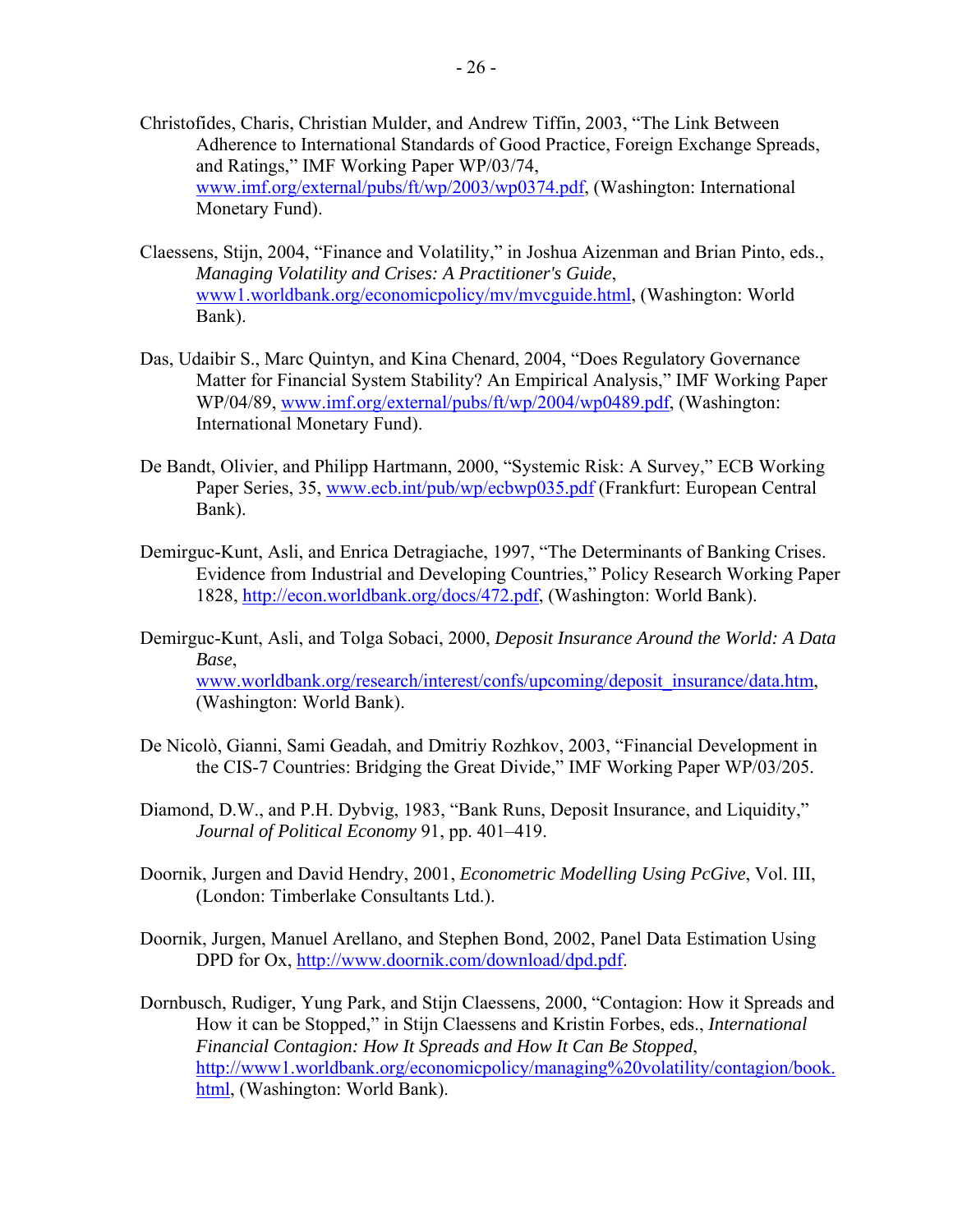- Eichengreen, Barry and Richard Portes, 1987, "The Anatomy of Financial Crises," NBER Working Paper 2126 (Cambridge, MA: National Bureau of Economic Research).
- , Andrew K. Rose, and Charles Wyplosz, 1996, "Contagious Currency Crises," NBER Working Paper 5681 (Cambridge, MA: National Bureau of Economic Research).
- , and Carlos Arteta, 2000, "Banking Crises in Emerging Markets: Presumptions and Evidence," CIDER Working Paper 115, <http://ideas.repec.org/p/ucb/calbcd/c00-> 115.html, (Berkeley: Center for International and Development Economics Research).
- , and Michael Bordo, 2002, "Crises Now and Then: What Lessons from the Last Era of Financial Globalization," NBER Working Paper No. 8716.
- Fischer, Stanley, 2001, "Exchange Rate Regimes: Is the Bipolar View Correct?," *Journal of Economic Perspectives*, 15(2), Spring, pp. 3–24.
- Flood, R., and P. Garber, 1984, "Collapsing Exchange Rate Regimes: Some Linear Examples," *Journal of International Economics* 17: pp. 1–13.
- Forbes, Kristin and Roberto Rigobon, 2002, "No Contagion, Only Interdependence: Measuring Stock Market Comovements," *Journal of Finance*, 57(5), Oct., pp. 2223– 61.
- Frankel, Jeffrey and Shang-Jin Wei, 2004, "Managing Macroeconomic Crises: Policy Lessons," in Joshua Aizenman and Brian Pinto, eds., *Managing Volatility and Crises: A Practitioner's Guide*, [http://www1.worldbank.org/economicpolicy/mv/mvcguide.html,](http://www1.worldbank.org/economicpolicy/mv/mvcguide.html) (Washington: World Bank).
- FSF, 2000, Issues *Paper of the Task Force on Implementation of Standards*, www.fsforum.org/publications/Issues\_Paper\_Standards00.pdf, (Basel: Financial Stability Forum).
- Group of Ten, 2001, *Report on Consolidation in the Financial Sector*, www.imf.org/external/np/g10/2001/01/Eng/pdf/file3.pdf.
- Hall, R.E., and C.I. Jones, 1999, "Why Do Some Countries Produce So Much More Output Per Worker Than Others?," *Quarterly Journal of Economics* 114: pp. 83–116.
- Hendry, David F., 1995, *Dynamic Econometrics*, Oxford: Oxford University Press.
- Herrera, Santiago, and Guillermo Perry, 2001, "Tropical Bubbles: Asset Prices in Latin America, 1980–2001," World Bank Policy Research Working Paper 2724.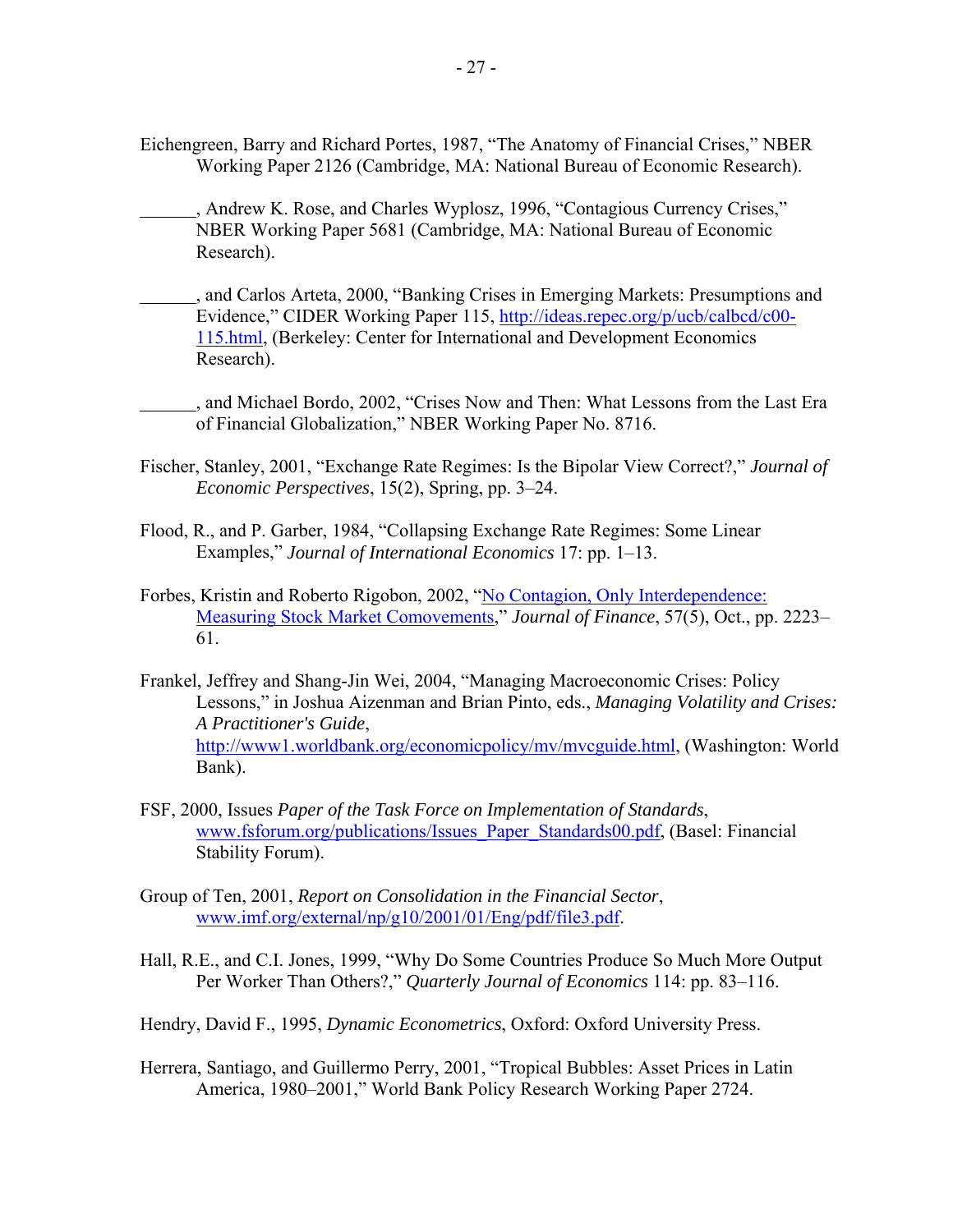- Houben, Aerdt, Jan Kakes, and Garry Schinasi, 2004, "Toward a Framework for Safeguarding Financial Stability," IMF Working Paper WP/04/101, www.imf.org/external/pubs/ft/wp/2004/wp04101.pdf, (Washington: International Monetary Fund).
- Illing, Mark, and Ying Liu, 2003, "An Index of Financial Stress for Canada," Bank of Canada Working Paper 2003–14, [http://ideas.repec.org/p/bca/bocawp/03-14.html,](http://ideas.repec.org/p/bca/bocawp/03-14.html)  (Ottawa: Bank of Canada).
- IMF, Annual *Report on Exchange Arrangements and Exchange Restrictions*, various issues, (Washington: International Monetary Fund).

 , International *Financial Statistics*, various issues, (Washington: International Monetary Fund).

 , Global *Financial Stability Report*, various issues, www.imf.org/external/pubs/ft/gfsr/index.htm, (Washington: International Monetary Fund).

- , Government *Finance Statistics*, various issues, (Washington: International Monetary Fund).
- , 1998, *World Economic Outlook,* May, (Washington: International Monetary Fund).

 , 1999, *Code of Good Practices on Transparency in Monetary and Financial Policies: Declaration of Principles*, www.imf.org/external/np/mae/mft/code/index.htm, Sep., (Washington: International Monetary Fund).

 , 2001a, *Financial Soundness Indicators: Policy Paper*, www.imf.org/external/np/mae/fsi/2001/eng/pp.pdf, Jun, (Washington: International Monetary Fund).

 , 2001b, *Macroprudential Analysis: Selected Aspects Background Paper*, www.imf.org/external/np/mae/fsi/2001/eng/bkg.pdf, Jun, (Washington: International Monetary Fund).

 , 2001c, *Experience with the Insurance Core Principles Assessments Under the Financial Sector Assessment Program*, Aug., [http://imf.org/external/np/mae/ins/2001/eng/index.htm,](http://imf.org/external/np/mae/ins/2001/eng/index.htm) (Washington: International Monetary Fund).

 , 2002a, *Experience with the Assessments of the IOSCO Objectives and Principles of Securities Regulation Under the Financial Sector Assessment Program*, Apr.,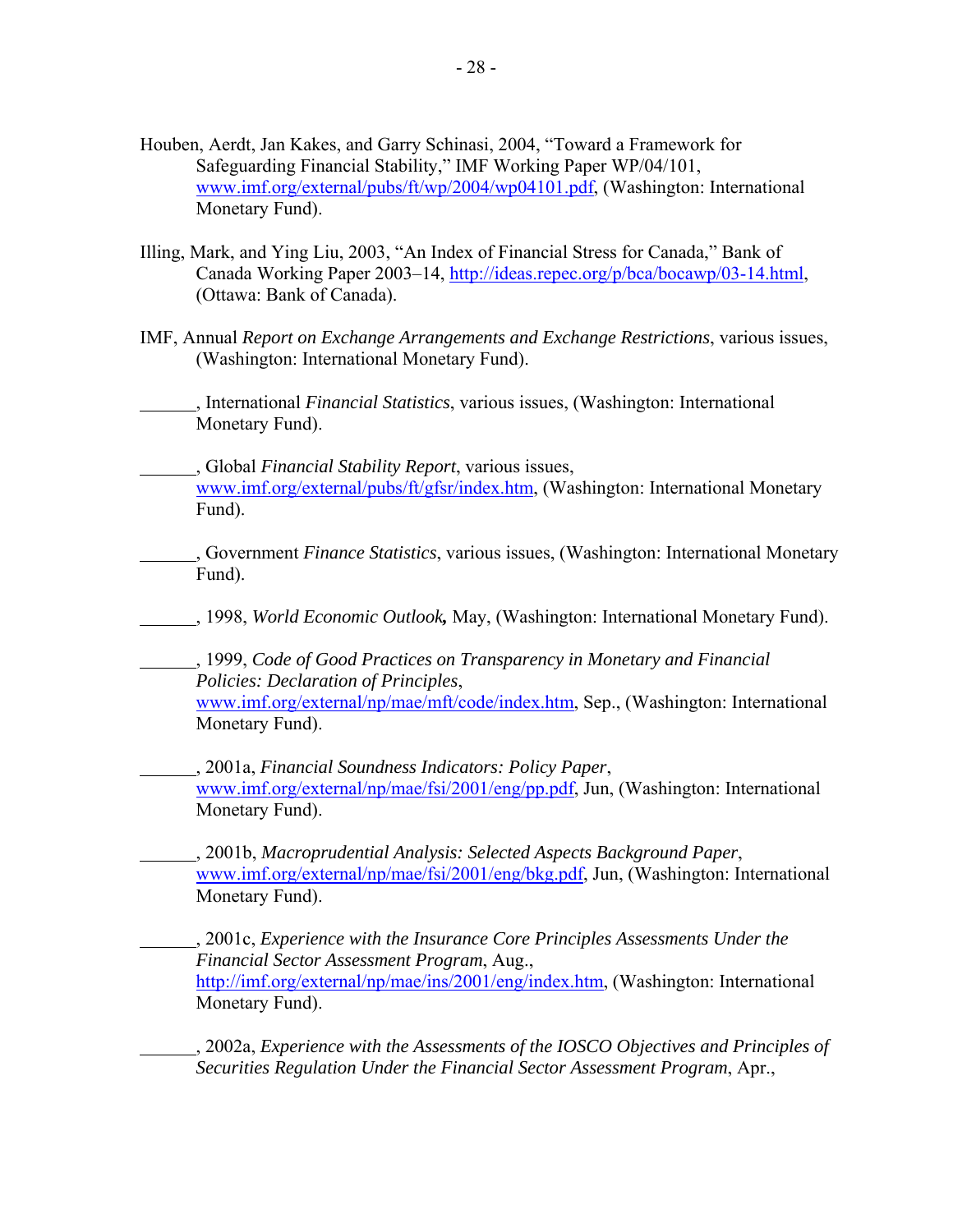[http://imf.org/external/np/mae/IOSCO/2002/eng/041802.htm,](http://imf.org/external/np/mae/IOSCO/2002/eng/041802.htm) (Washington: International Monetary Fund).

- , 2002b, *Implementation of the Basel Core Principles for Effective Banking Supervision, Experiences, Influences, and Perspectives*, Sep., [http://imf.org/external/np/mae/bcore/2002/092302.htm,](http://imf.org/external/np/mae/bcore/2002/092302.htm) (Washington: International Monetary Fund).
- , 2003, *Financial Soundness Indicators*⎯*Background Paper*, www.imf.org/external/np/sta/fsi/eng/2003/051403bp.pdf, May, (Washington: International Monetary Fund).

 , 2004, *Financial Sector Regulation: Issues and Gaps,*  [http://www.imf.org/external/np/sec/pn/2004/pn04131.htm,](http://0-www-imf-org.library.svsu.edu/external/np/sec/pn/2004/pn04131.htm) October, (Washington: International Monetary Fund).Joint Forum, 2001, "Core Principles: Cross-sectoral Comparison," www.bis.org/publ/joint03.pdf, Nov., (Basel: Bank for International Settlements).

- Kaminsky, Graciela and Carmen Reinhart, 1999, "The Twin Crises: The Causes of Banking and Balance-Of-Payments Problems," *American Economic Review*, 89(3), Jun, pp. 473–500.
- , 2001, "Financial Markets in Times of Stress," NBER Working Paper 8569 (Cambridge, MA: National Bureau of Economic Research).
- Kaufmann, D., Aart Kraay, and M. Mastruzzi, 2003, "Governance Matters III: Governance Indicators for 1996–2002," Policy Research Working Paper 3106, [http://econ.worldbank.org/files/28791\\_wps3106.pdf](http://econ.worldbank.org/files/28791_wps3106.pdf) (Washington: World Bank).
- Kaufman, George, 2000, "Banking and Currency crises and Systemic Risk: Lessons from Recent Events," *Federal Reserve Bank of Chicago Economic Perspectives*, 24(3), <http://www1.worldbank.org/economicpolicy/managing%20volatility/contagion/docu> ments/3qep2.pdf, (Chicago: Federal Reserve Bank of Chicago).
- Kindleberger, Charles, 1978, *Manias, Panics, and Crashes: A History of Financial Crises*, (New York: Basic Books).
- Kiyotaki, N., and J. Moore, 1997, "Credit Cycles," *Journal of Political Economy* 105: pp. 211–48.
- Krugman, Paul, 1979, "A Model of Balance of Payment Crises," *Journal of Money, Credit, and Banking* 11: pp. 311-25.
- La Porta, Rafael, Florencio Lopez-de-Silanes, Andrei Shleifer, and Robert Vishny, 1998, "Law and Finance," *Journal of Political Economy*, 106, Dec., pp.1113–55.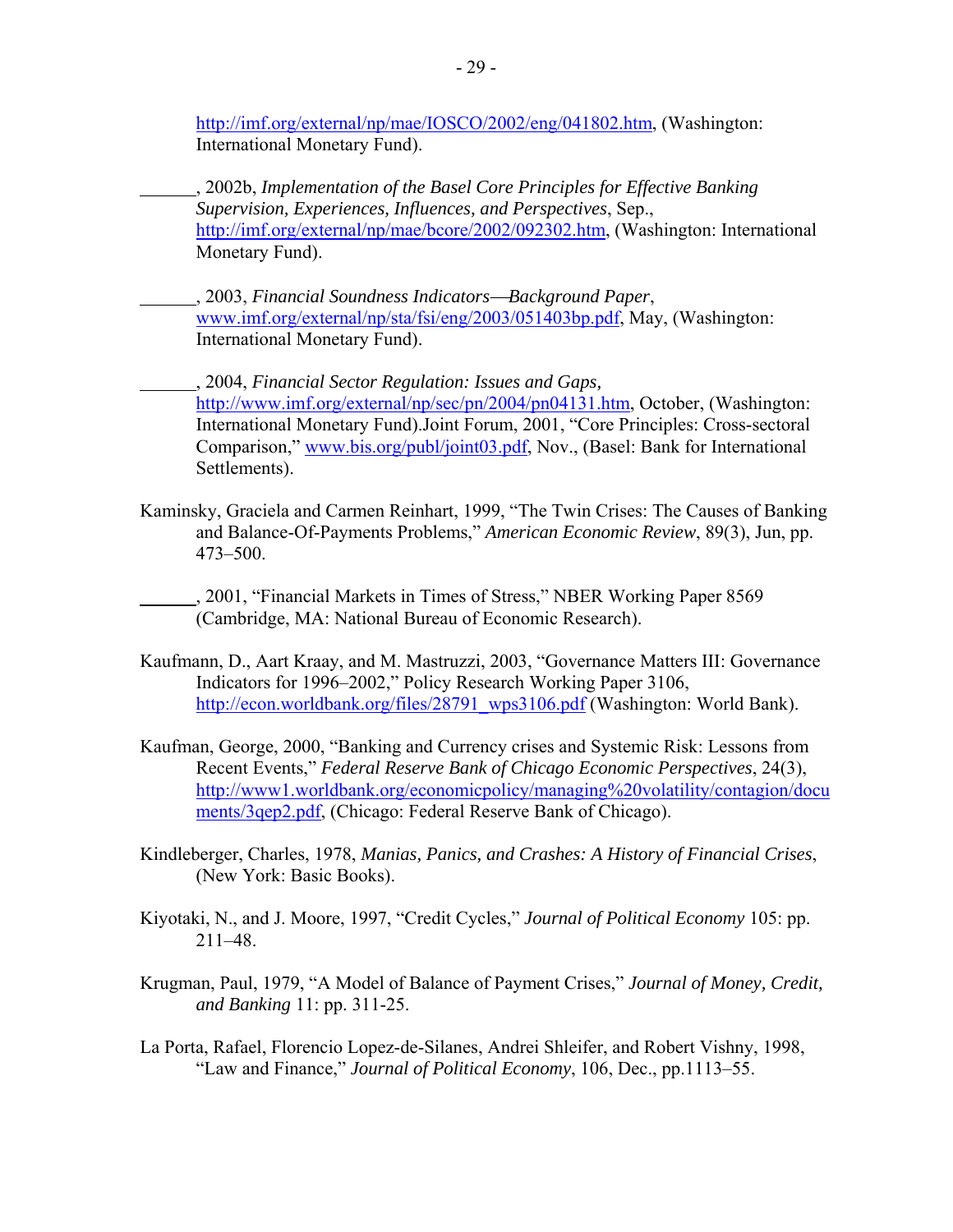- Merrick, John J. Jr., 2004, "Evaluating Pricing Signals from the Bond Markets," in Joshua Aizenman and Brian Pinto, eds., *Managing Volatility and Crises: A Practitioner's Guide*, [http://www1.worldbank.org/economicpolicy/mv/mvcguide.html,](http://www1.worldbank.org/economicpolicy/mv/mvcguide.html)  (Washington: World Bank).
- Miller, V., 1996, "Speculative Currency Attacks with Endogenously Induced Commercial Bank Crises," *Journal of International Finance and Money* 15: pp. 385–403.
- Mishkin, Frederic, 1978, "The Household Balance Sheet and the Great Depression," *Journal of Economic History* 38: pp. 918–37.
- , 2001, "Financial Policies and the Prevention of Financial Crises in Emerging Market Countries," NBER Working Paper 8087 (Cambridge, MA: National Bureau of Economic Research).
- Mulder, Christian, Robert Perrelli, and Manuel Rocha, 2002, "The Role of Corporate, Legal and Macroeconomic Balance Sheet Indicators in Crisis Detection and Prevention," IMF Working Paper WP/02/59, [http://imf.org/external/pubs/ft/wp/2002/wp0259.pdf,](http://imf.org/external/pubs/ft/wp/2002/wp0259.pdf) (Washington: International Monetary Fund).
- Obstfeld, Maurice, 1994, "The Logic of Currency Crises," *Cahiers Économiques et Monétaires*, Bank of France, 43: pp. 189–213.
- OECD, *Central Government Debt: Statistical Yearbook*, various issues, (Paris: Organization for Economic Co-operation and Development)
- Patel, Sandeep and Asani Sarkar, 1998, "Stock Crises in Developed and Emerging Markets," Research Paper 9809, www.newyorkfed.org/research/staff\_reports/research\_papers/9809.pdf, (New York: Federal Reserve Bank of New York).
- Podpiera, Richard, 2004, "Does Compliance with Basel Core Principles Bring Any Measurable Benefits?," IMF Working Paper No. 04/204 (Washington: International Monetary Fund).
- Roodman, David, 2003, "XTABOND2: Stata Module to Extend XTABOND Dynamic Panel Data Estimator," Statistical Software Components S435901, Boston College Department of Economics, revised March 14, 2005.
- Rossi, Marco, 1999, "Financial Fragility and Economic Performance in Developing Economies: Do Capital Controls, Prudential Regulation and Supervision Matter?" IMF Working Paper WP/99/66, [http://imf.org/external/pubs/ft/wp/1999/wp9966.pdf,](http://imf.org/external/pubs/ft/wp/1999/wp9966.pdf) (Washington: International Monetary Fund).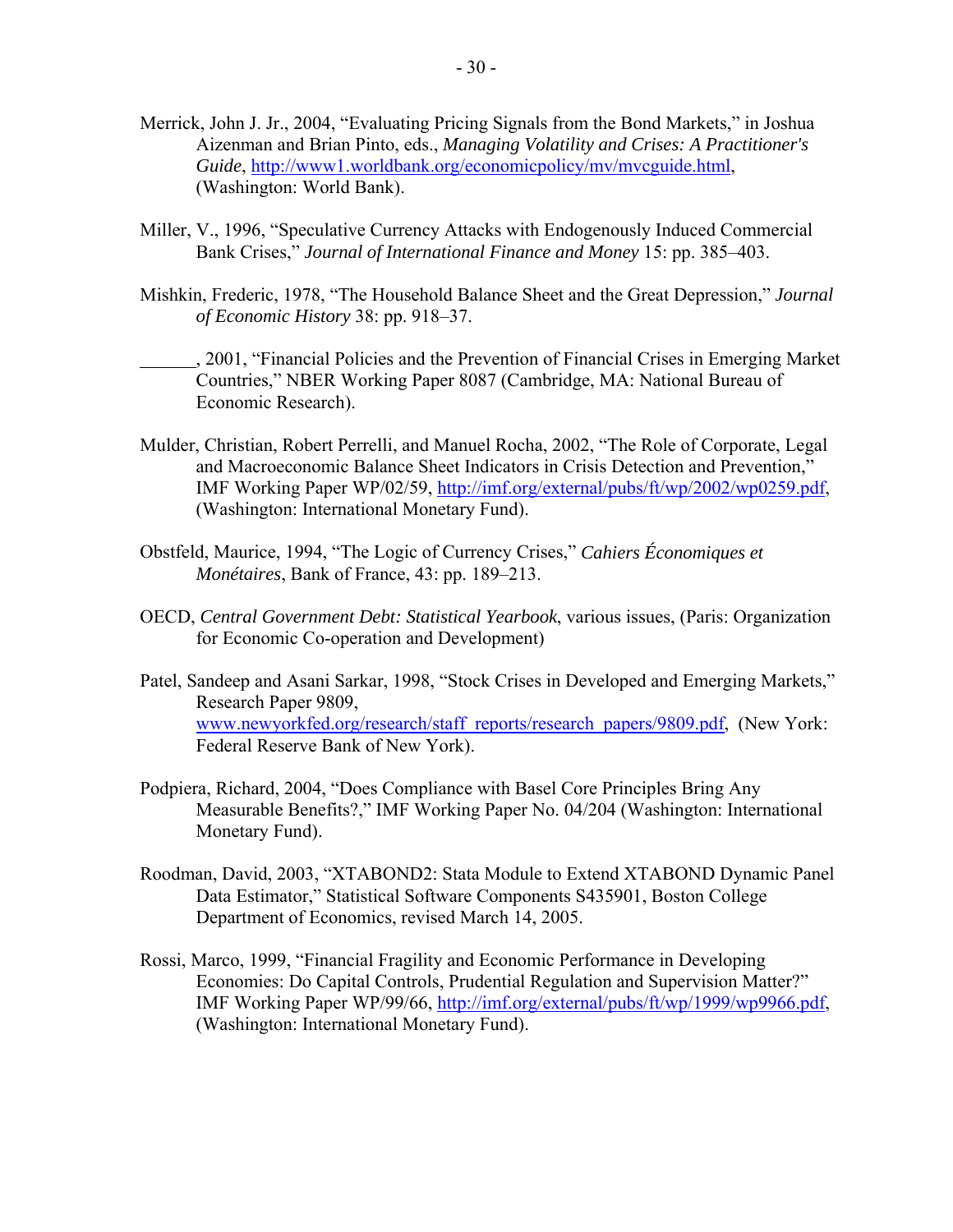- Sachs, Jeffrey, Aaron Tornell, and Andres Velasco, 1995, "Financial Crises in Emerging Markets: The Lessons from 1995," NBER Working Paper 5576 (Cambridge, MA: National Bureau of Economic Research).
- Salant, S., and D. Henderson, 1978, "Market Anticipation of Government Policy and the Price of Gold," *Journal of Political Economy* 86: pp. 627–48.
- Schinasi, Garry and Todd Smith, 2000, "Portfolio Diversification, Leverage, and Financial Contagion," in Stijn Claessens and Kristin Forbes, eds., *International Financial Contagion: How It Spreads and How It Can Be Stopped*, [http://www1.worldbank.org/economicpolicy/managing%20volatility/contagion/book.](http://www1.worldbank.org/economicpolicy/managing%20volatility/contagion/book) html, (Washington: World Bank).
- StataCorp, 2003b, *Stata Cross-Sectional Time-Series Reference Manual Release 8.0*, College Station, TX: Stata Corporation.
- Sundararajan, V., David Marston, and Ritu Basu, 2001, "Financial System Standards and Financial Stability - The Case of Basel Core Principles," IMF Working Paper WP/01/62, [http://imf.org/external/pubs/ft/wp/2001/wp0162.pdf,](http://imf.org/external/pubs/ft/wp/2001/wp0162.pdf) (Washington: International Monetary Fund).
- Sundararajan, V., Udaibir S. Das, and Plamen Yossifov, 2003, "Cross-Country and Cross-Sector Analysis of Transparency of Monetary and Financial Policies," IMF Working Paper WP/03/94, [http://imf.org/external/pubs/ft/wp/2003/wp0394.pdf,](http://imf.org/external/pubs/ft/wp/2003/wp0394.pdf) (Washington: International Monetary Fund).
- Sy, Amadou N., 2003, "Rating the Rating Agencies: Anticipating Currency Crises or Debt Crises," IMF Working Paper WP/03/122, [http://www.imf.org/external/pubs/ft/wp/2003/wp03122.pdf,](http://0-www-imf-org.library.svsu.edu/external/pubs/ft/wp/2003/wp03122.pdf) (Washington: International Monetary Fund).
- Van Rijckeghem, Caroline and Beatrice Weder, 2000, "Financial Contagion: Spillovers Through Banking Centers," in Stijn Claessens and Kristin Forbes, eds., *International Financial Contagion: How It Spreads and How It Can Be Stopped*, [http://www1.worldbank.org/economicpolicy/managing%20volatility/contagion/book.](http://www1.worldbank.org/economicpolicy/managing%20volatility/contagion/book) html, (Washington: World Bank).
- World Bank, *Global Development Finance,* various issues, www.worldbank.org/prospects/gdfhome.htm, (Washington: World Bank).
	- , *World Development Indicators,* various issues, www.worldbank.org/data/wdi2004/index.htm, (Washington: World Bank).

 , 2003a, *Financial Structure and Economic Development Database 1960–2001*, www.worldbank.org/research/projects/finstructure/database.htm, (Washington: World Bank).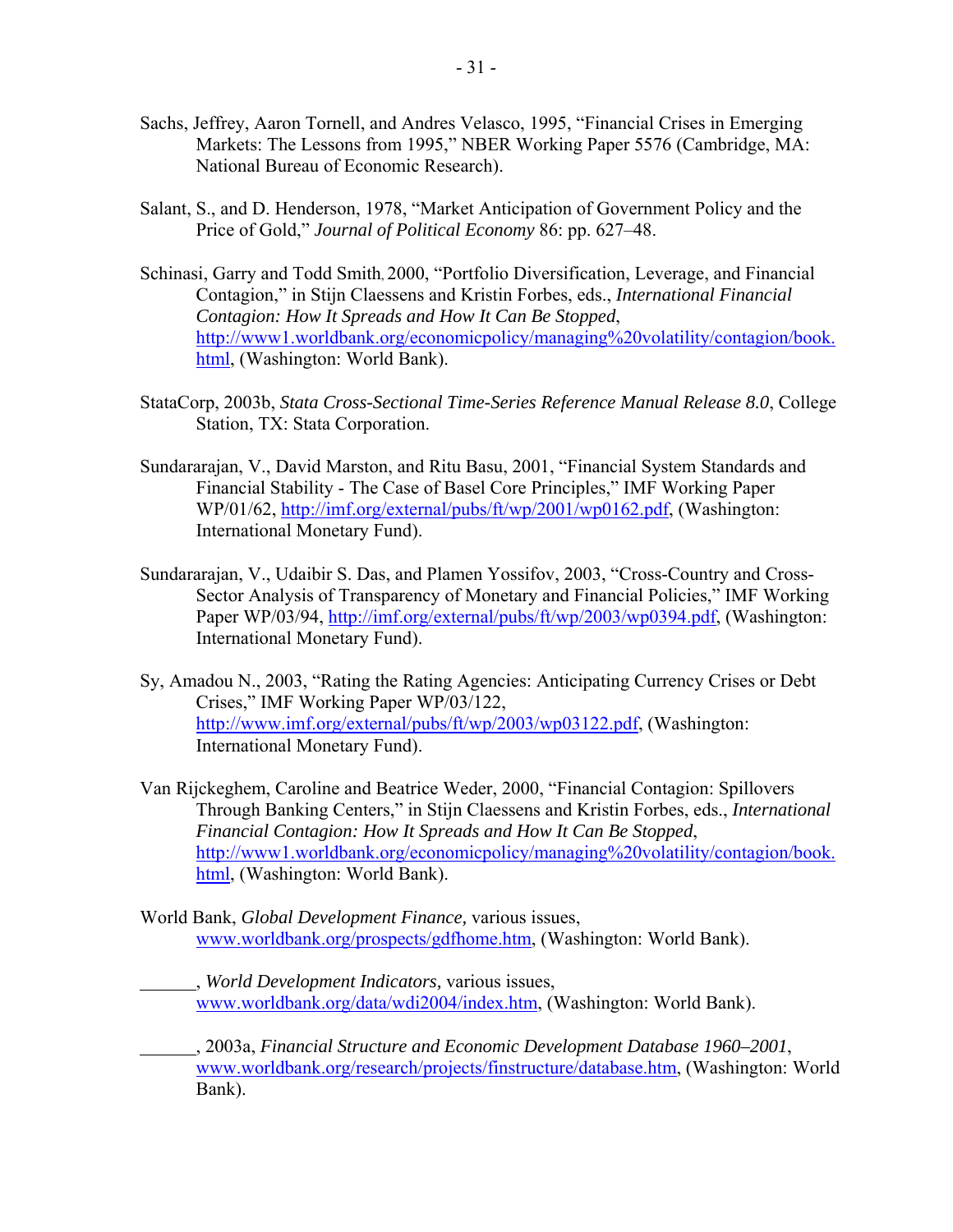## **SECTOR-WISE INDICES OF FINANCIAL STRESS**

We carry out the analysis at quarterly frequency (raw daily data and estimates based on it are averaged by quarter) over an eleven year period 1993–2003. We choose a relatively long time span for our sample for several reasons. On the one hand, one of the weighting schemes described in the following section relies on the assumption of normality of the distributions of individual variables within a country. Having 44 quarterly observations (minus any missing values) per country for all variables goes a long way in meeting this requirement. On the other hand, a frequent criticism of using quantitative indicators to identify incidences of financial crises or to measure the severity of financial stress is that this method is guaranteed to signal occurrences of crises/high level of stress, even in relatively tranquil periods. Pushing back the start date of our sample to include all major financial crises in the 1990s, addresses this valid point. We carry out the analysis at quarterly frequency to mitigate the effect of seasonality of constituent variables on the values of the final indices, and because we believe that reported quarterly data on the consumer price index and some of the other variables used in the construction of financial stress indices is less prone to sizable revisions relative to monthly data and is generally more reliable.

The construction of indices requires judgment on the part of the researcher on: (1) the set of variables included in the index; (2) the necessary transformations of the values of each variable; and (3) the choice of a weighting scheme.

# **Transformations**

An increase in the values of each component of the index must signal an increase in the level of financial stress. Therefore, variables, which in their original specification signal higher financial stress when they assume low values (e.g., real asset prices, level of international reserves, etc.) are multiplied by -1 before added to the index.

Treatment of missing values. Some of the variables, used in the construction of sector-wise indices of financial stress, have a number of missing values for some countries. When the missing values are in the beginning, at the end, or permeate the whole country series, we do not attempt to extrapolate them. In all other cases, we extrapolate missing values as follows: (1) Series that do not exhibit time trends: missing values are replaced by the arithmetic average of the realizations of the variable before and after the period with missing observations; and (2) Trending series: Missing values are extrapolated under the assumption that in each quarter with missing observation, the variable grew at a constant rate equal to the geometric mean of its quarterly growth implied by the realizations of the variable before and after the period with missing observations.

# **Variables**

# *Banking sector*

• Real Overnight Interbank Rate 
$$
\left(\frac{1+R_t}{1+\pi_t}\right)
$$
 (quarterly frequency):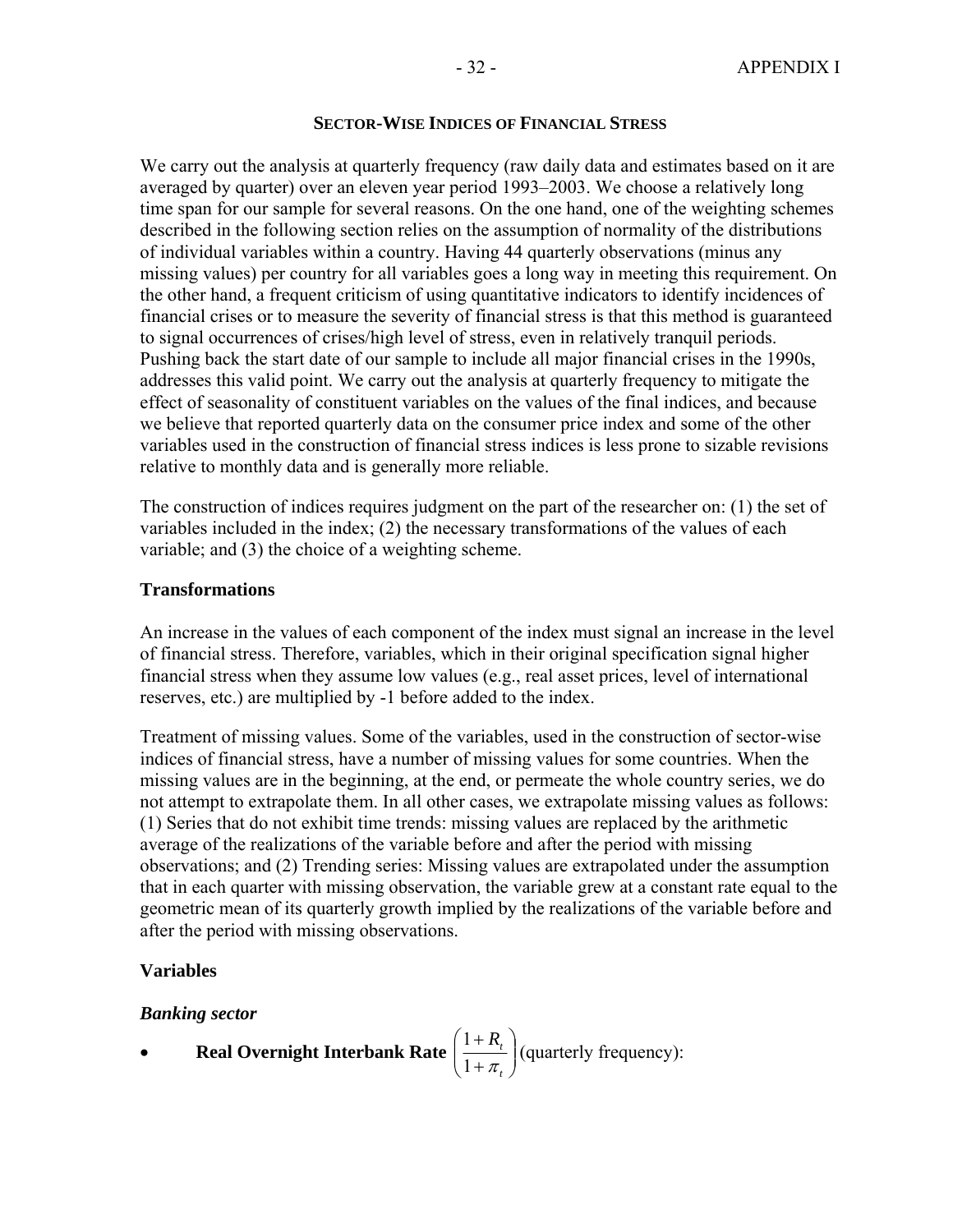- *R<sub>t</sub> nominal money market rate* (quarterly frequency). Source: IMF's *International Financial Statistics*; CEIC Data Company Limited; Bloomberg; country websites.
- $\pi$  *inflation* (quarterly frequency). Annualized growth rate of quarterly CPI:
	- 1 1  $t_t = 4 \cdot \frac{C_1 I_t C_1 I_t}{C_1 I}$  $Infl<sub>t</sub> = 4 \cdot \frac{CPI_{t} - CPI_{t-1}}{CPI_{t-1}}$ −  $=4 \cdot \frac{CPI_t - CPI_{t-1}}{2C}$ , where *CPI* is the Consumer Price Index (base equal to

100 in 2000). Source: IMF's *International Financial Statistics*.

- **Central bank credit to deposit money banks (DMB) as ratio of DMB's total assets** (quarterly frequency):
	- *Central bank credit to deposit money banks* (quarterly frequency). Source: IMF's International *Financial Statistic*s; unpublished country data.
	- *DMB's total assets* (extrapolated quarterly data<sup>27</sup>)—Sum of all asset types in DMBs' aggregate balance sheet. If the sum of assets exceeds the sum of liabilities by more than one percent, value set to not available.<sup>28</sup> Source: IMF's *International Financial Statistics*.

# *Foreign exchange market*

1

- **International reserves net of gold in U.S. dollars as ratio of imports in U.S. dollars multiplied by -1** (quarterly frequency). We use this indicator for all countries in our sample, even though a number of them maintain floating exchange rate regimes, because as pointed out by Fischer (2001, p. 13): "Many countries that claim to have floating exchange rates do not allow the exchange rate to float freely, but rather deploy interest rates and intervention policy to affect its behavior." Source: IMF's *International Financial Statistics*.
- **Real effective exchange rate (REER**⎯**nominal exchange rate, measured in foreign currency units per unit of domestic currency, expressed in real terms)29 multiplied by -1** (quarterly frequency). Source: IMF's International Financial Statistics and unpublished data.

 $^{27}$  Quarterly data extrapolated from annual data under the assumption that, in each quarter, the variable grew at a constant rate equal to the geometric mean of its quarterly growth implied by the end-of-year realizations of the variable.

 $^{28}$  In the case of member states of the euro area, special rules apply for the post-1998 data: (1) the sum of assets excludes the following items: "CLAIMS ON GEN. GOVT. IN CTY;" "CL. ON OTH. RES. SECT. IN CTY;" (2) the sum of liabilities excludes the following items: "D. DEP. OF OTH. RES. SECT. IN CTY;" "O. DEP. OF OTH. RES. SECT. IN CTY;" "CENT. GOVT. DEP. IN CTY;" "MMFS HELD BY RESID. OF CTY;" "BONDS & MMI HELD BY RESID. OF CTY."

 $29$  An increase in REER indicates appreciation, in real terms, of the domestic currency.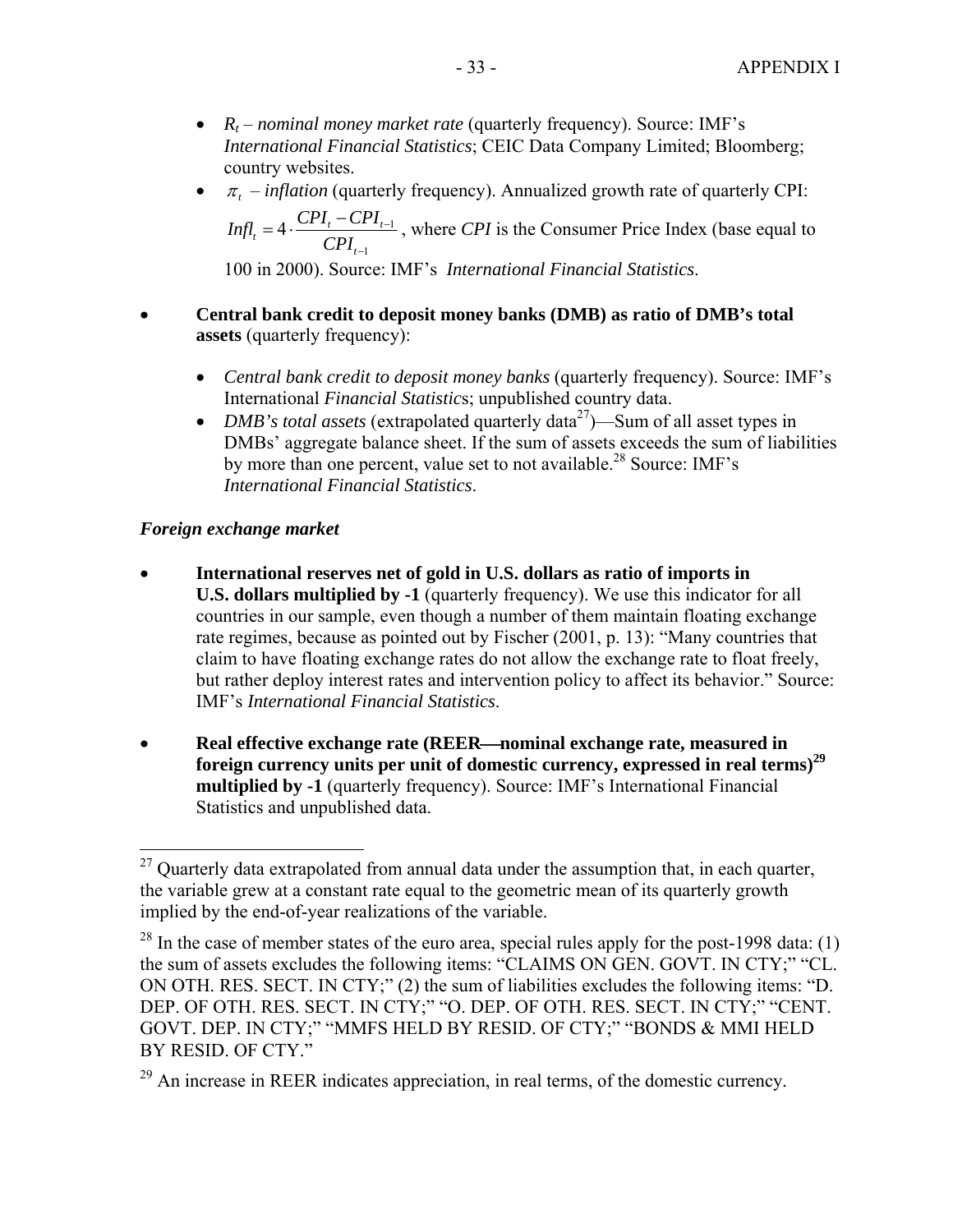• **Quarterly averages of the conditional variance (h<sub>t</sub>) of the one-day nominal returns (in percentage terms) on the foreign exchange market** (domestic currency units per US\$1), modeled as  $GARCH(1,1)$  process for all countries with exchange rate regimes other than fixed: $30$ 

$$
r_t = \zeta_0 + u_t,
$$
  
\n
$$
u_t = \varepsilon_t h_t^{1/2}, \varepsilon_t |F_{t-1} \sim N[0,1],
$$
  
\n
$$
h_t = \alpha_0 + \alpha_1 u_{t-1}^2 + \beta_1 h_{t-1}, \ t = 2, ..., T,
$$
  
\n
$$
\alpha_0 \ge 0, \alpha_1 + \beta_1 \ge 0, \text{ and } \alpha_1 + \beta_1 < 1
$$
  
\n
$$
r_t = 100 \cdot \ln(E_t - E_{t-1});
$$
  
\n
$$
E_t - \text{nominal exchange rate (domestic currency units per US$1) (daily frequency). Source: Bloomberg and Datastream.}
$$

For countries with fixed exchange rates, for which the distributions of one-day nominal foreign exchange returns does not exhibit the leptokurtosis and volatility clustering characteristic of ARCH processes, we use an alternative measure of uncertainty (Bollersley, Chou, and Kroner, 1992)—quarterly averages of the realized squared one-day nominal foreign exchange returns. The data on countries' exchange rate regimes comes from IMF's *Annual Report on Exchange Arrangements and Exchange Restrictions*. Countries with the following exchange rate arrangements—exchange arrangements with no separate legal tender, currency board arrangements, and conventional pegs—were classified as having fixed exchange rate regimes.

# *Stock market*

 $\overline{a}$ 

• **Real stock market index**  $\left| \frac{100 \cdot 5ML_t}{CDI} \right|$ ⎠ ⎞  $\overline{\phantom{a}}$ ⎝  $(100 \cdot$ *t t CPI*  $\left(\frac{100 \cdot SMI_t}{200 \cdot SMI_t}\right)$ , scaled by the average of its quarterly values

in 2002 (average 2002=100), and multiplied by -1 (quarterly frequency):

- *SMI<sub>t</sub>*—average quarterly values of the nominal stock market index derived from daily data. Source: Bloomberg, Datastream, CEIC Data Company Limited, websites of country exchanges.
- *CPI*—Consumer Price Index (base equal to 100 in 2000). Source: IMF's *International Financial Statistics*.
- **Quarterly averages of the conditional variance**  $(h_t)$  **of the one-day nominal stock market returns (in percentage terms)**, modeled as GARCH(1,1) process for all countries:

 $r_t = \zeta_0 + u_t$ 

 $30$  As pointed out by Bollerslev, Chou, and Kroner (1992), in most empirical studies the GARCH(1,1) model suffices to remove the autocorrelation in the squared residuals from the conditional mean regressions of nominal returns.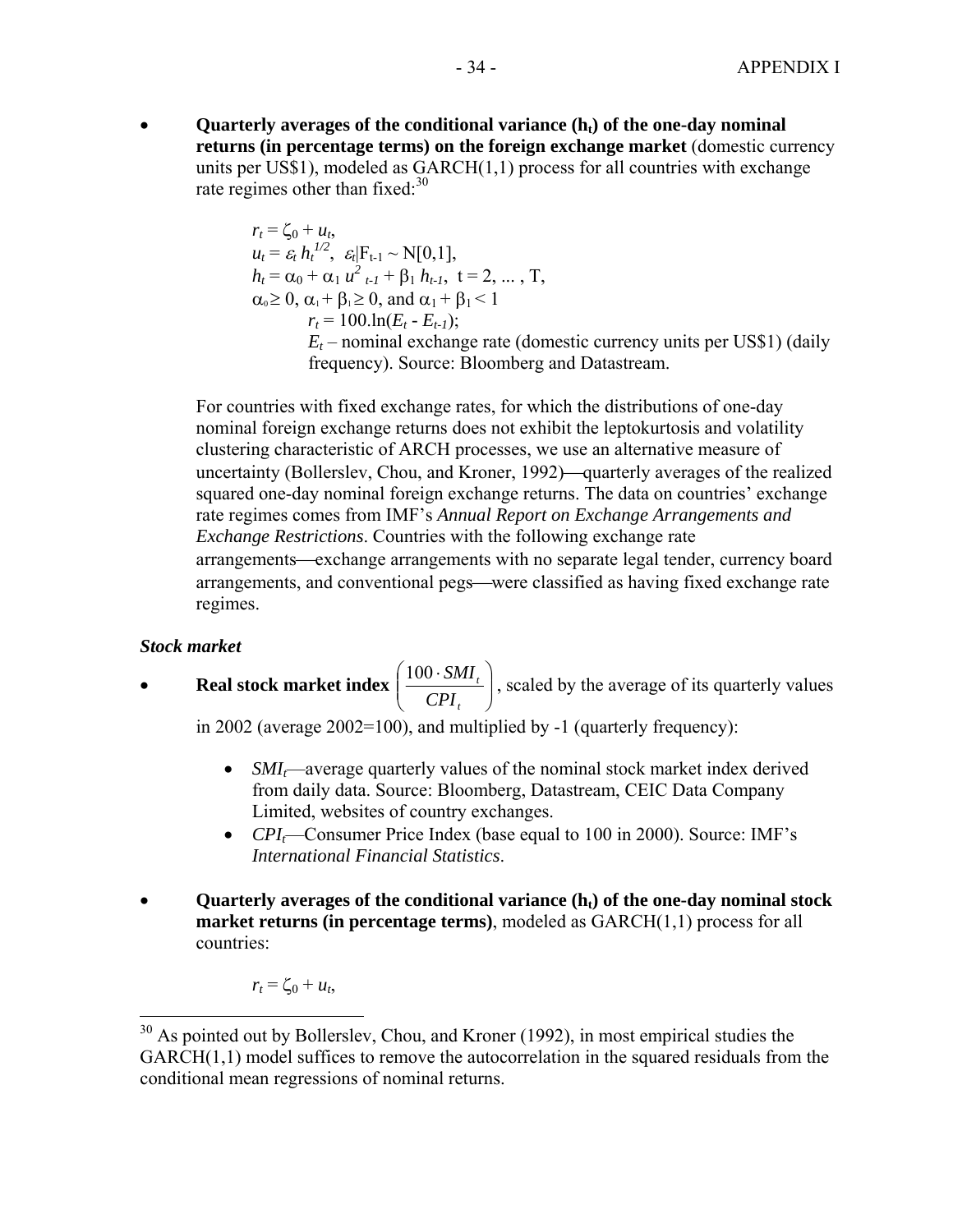$u_t = \varepsilon_t h_t^{1/2}, \ \varepsilon_t |F_{t-1} \sim N[0,1],$  $h_t = \alpha_0 + \alpha_1 u^2_{t-1} + \beta_1 h_{t-1}, t = 2, ..., T,$  $\alpha_0 \geq 0$ ,  $\alpha_1 + \beta_1 \geq 0$ , and  $\alpha_1 + \beta_1 < 1$  $r_t = 100 \cdot \ln(SMI_t - SMI_{t-1});$  $SMI_t$  – nominal stock market index (daily frequency). Source: Bloomberg, Datastream, CEIC Data Company Limited, websites of country exchanges.

# *External government debt market*

- *For emerging markets*: **Quarterly averages of stripped spreads between the return on countries' U.S. dollar-denominated foreign debt and that of U.S. government securities with comparable maturity** (daily frequency). Source: J.P. Morgan Emerging Markets Bond Index.<sup>31</sup>
- *For developed countries*: **Quarterly averages of the spread between the 12-month hedged return in U.S. dollars of benchmark government bond index and the 12 month return of the U.S. benchmark government bond index** (daily frequency). Source: J.P. Morgan Government Bond Index.<sup>32</sup>

## *Domestic government debt market*

1

- **Real 3-Month Treasury Bill rate**  $\left| \frac{1 + R_t}{1 + \pi} \right|$ ⎠ ⎞  $\overline{\phantom{a}}$ ⎝  $\big($ + + *t*  $R_{t}$  $1 + \pi$  $\frac{1+R_t}{1}$  (quarterly frequency):
	- o *Rt*—*nominal 3-Month Treasury Bill rate* (quarterly frequency). Source: IMF's *International Financial Statistics*.
	- o <sup>π</sup> *<sup>t</sup>* —*inflation* (quarterly frequency). Annualized growth rate of quarterly CPI: 1 1  $t_t = 4 \cdot \frac{C_1 I_t C_1 I_t}{C_1 I}$  $Infl<sub>t</sub> = 4 \cdot \frac{CPI_{t} - CPI_{t-1}}{CPI_{t-1}}$ −  $=4 \cdot \frac{CPI_t - CPI_{t-1}}{T}$ , where *CPI* is the Consumer Price Index (base equal

to 100 in 2000). Source: IMF's *International Financial Statistics*.

<sup>&</sup>lt;sup>31</sup> "Included in the EMBI Global are U.S.-dollar-denominated Brady bonds, Eurobonds, traded loans, and local market debt instruments issued by sovereign and quasi-sovereign entities. (Effective May 31, 2002, local law instruments are no longer eligible for the index; inclusion will be limited to issues with legal jurisdiction that is domestic to a G7 country.)" (J.P. Morgan, www.utdt.edu/~ely/intro\_embig.pdf).

 $32$  "The J.P. Morgan Government Bond Index is the most widely-used benchmark for measuring performance and quantifying risk across international fixed income bond markets. The indices measure the total, principal, and interest returns in each market and can be reported in 19 different currencies. By including only traded issues available to international investors, the Index provides a realistic measure of market performance." (J.P. Morgan, www2.jpmorgan.com/MarketDataInd/GovernBondIndex/Introduction/Introduction.html).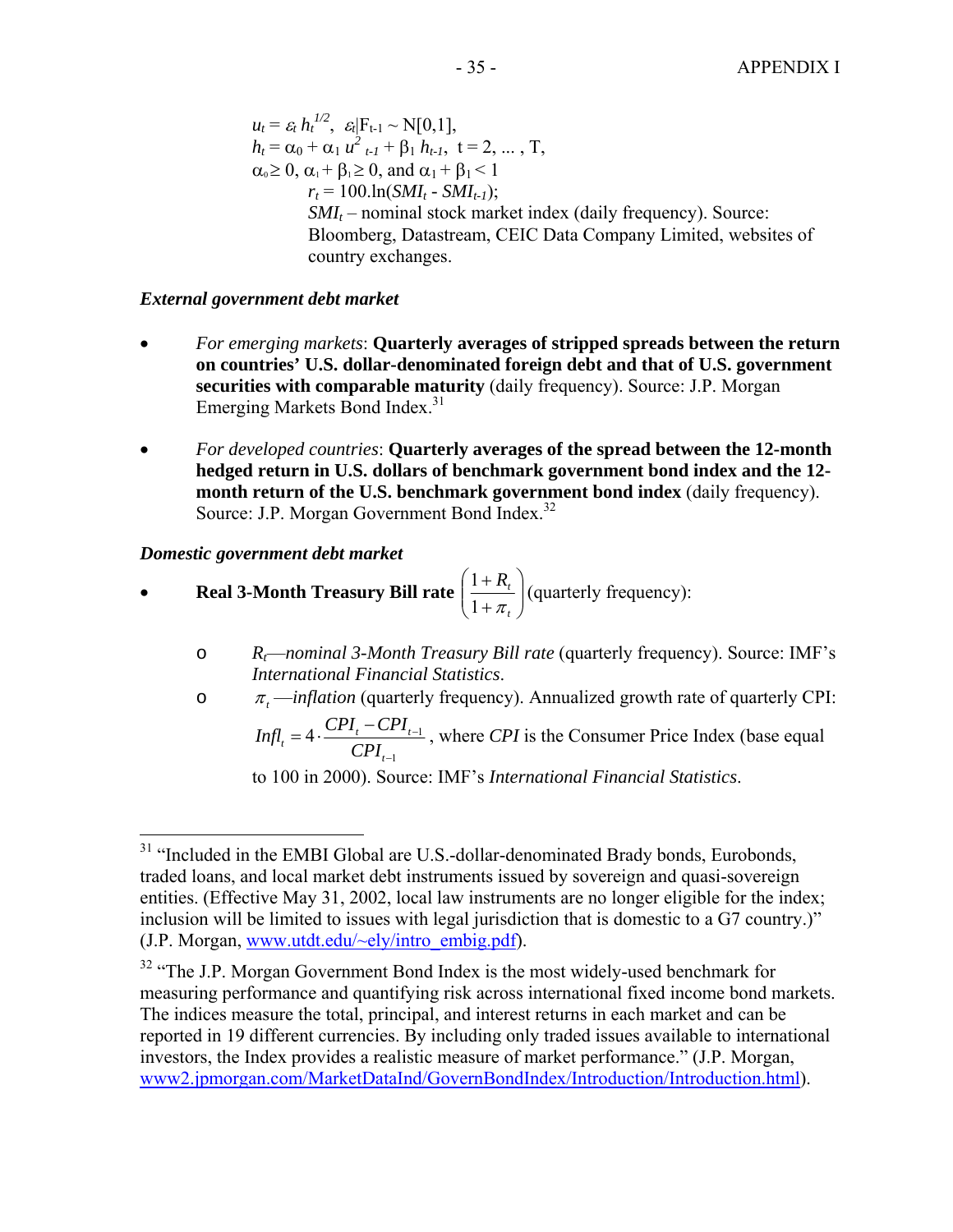# **Weighting scheme**

We experiment with two different weighting schemes for constructing sector-wise indices of financial stress. The first one is a variant of the standard "variance-equal weights" method. The second one uses the sample cumulative distribution function of each variable across all countries and quarters to transform its values in percentiles. According to Illing and Liu (2003, p. 6), this is the weighting scheme used in the construction of the JP Morgan Liquidity, Credit and Volatility Index (LCVI).

After comparing country scores on the financial stress indices based on each of the two techniques described above, we choose in favor of the percentile transformation. On the one hand, the variance-equal weights method is particularly ill-suited for constructing indices that measure the severity of financial stress in a heterogeneous set of countries. Because by construction the weights do not sum up to one, countries with low variances of individual components of the financial stress index (developed countries that have not suffered from actual financial crises) could potentially be assigned higher scores on this index than countries, in which these variables exhibit greater variability (crises-prone emerging markets). Secondly, using this technique allows us to assign scores on the financial stress indices to more countries in our sample, because it accepts a more liberal treatment of missing values of constituent variables.<sup>33</sup> Finally, in our judgment, the percentiles transformation method is more transparent and the resultant country scores have more intuitive interpretation.

# *"Variance-equal weights" method*

 $\overline{a}$ 

In the empirical financial crises literature, the most commonly used procedure for combining several variables in an overall sector-wise crisis index is the "variance-equal weights" method, which weights each variable by the inverse of its sample standard deviation (Illing and Liu, 2003, p. 20). Under the assumption of normality of the distributions of individual variables within a country, the weighted variables have equal variances, which prevent one of them from dominating the others in the created index. Existing studies that use the "varianceequal weights" method (e.g., Eichengreen, Rose, and Wyplosz, 1996, p. 31; Kaminsky and Reinhart, 1999, p. 498; etc.) do not discuss in detail its properties and suitability for different types of analyses.

Our own analysis shows that the use of the "variance-equal weights" method is only justified in the rather special cases, for which (by luck or authors' good judgment) it has been used thus far—namely, for constructing intermediate indices, the extreme realizations of which are then used to define binary variables that capture the incidence of crises for a homogenous set

 $33$  Because the percentiles transformation method assigns equal weights to each variable that depend only on the number of variables that enter the index, it is both possible and logical to redefine the weights, in the presence of missing values, as the reciprocal of the number of variables with valid observations in a given quarter. This is the approach that we use in this paper.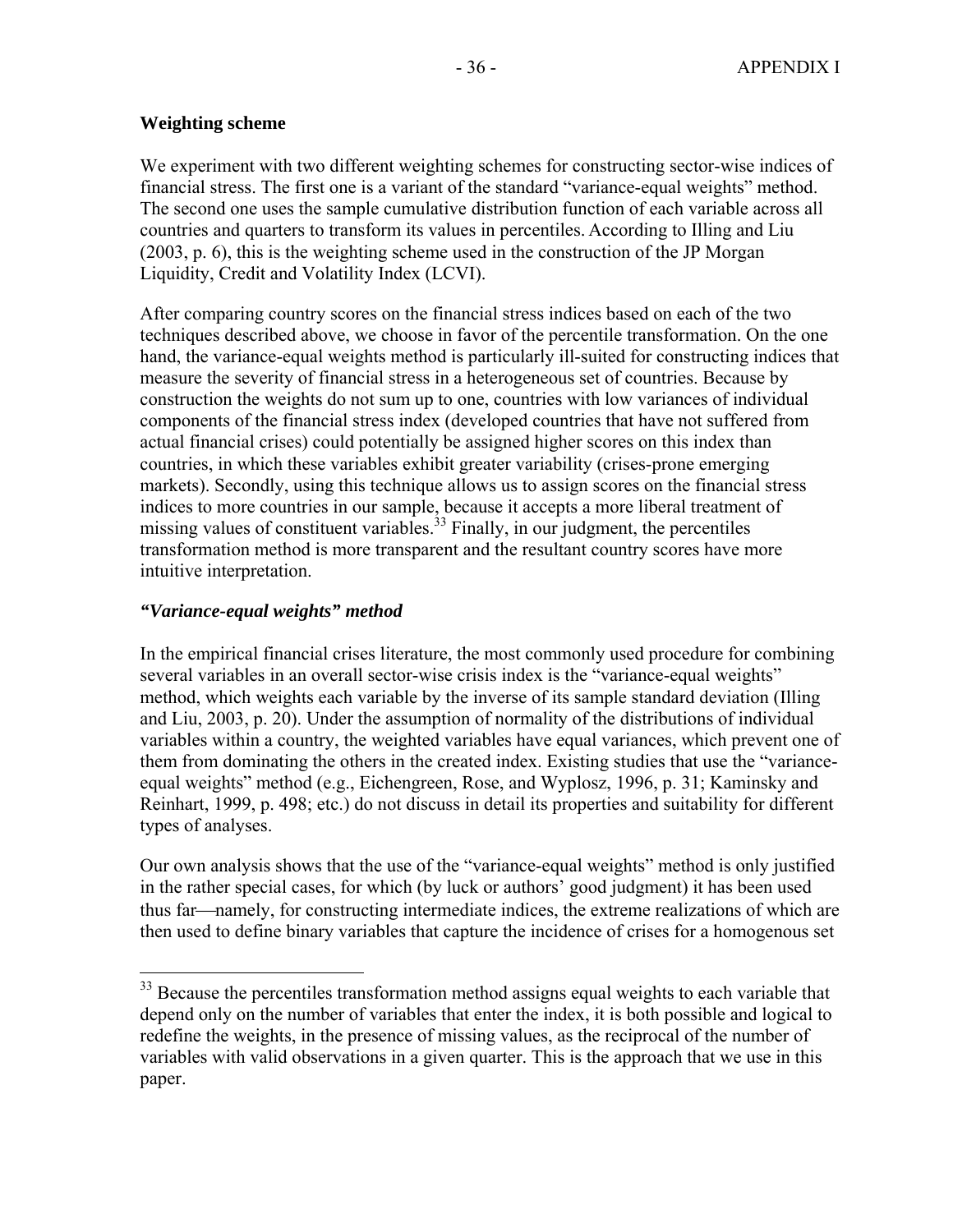of countries (i.e., emerging markets with fixed exchange rate regimes (Breuer, 2004, p. 295; Illing and Liu, 2003, p. 23)). The severe limitations of the "variance-equal weights" method stem from its very nature. By equating the variances of different variables, it effectively penalizes variables with higher within-country variance, under the assumption that more volatile series are noisier (Sachs, Tornell, Velasco, 1995, p. 159). However, volatility and crises are intimately intertwined (Aizenman and Pinto, 2004). The time-varying nature of financial prices' volatilities (Bollerslev, Chou, and Kroner, 1992; Bera and Higgins, 1993) and their tendency to increase dramatically in the distress and crash phases of crises (Forbes and Rigobon, 2002, p. 2234) mean that the better an indicator is in capturing the incidence and magnitude of different symptoms of financial system disruption, the higher its variance will be. The "variance-equal weights" method, therefore, assigns small weights to variables that best measure financial stress and gives high weights to less-precise indicators. While undesirable on theoretical grounds, this will not compromise the analysis, if all variables are relatively good indicators of financial stress for all analyzed countries (e.g., nominal exchange rate devaluation and loss of foreign exchange reserves in countries with fixed exchange rates), and if the constructed index is used as an intermediate step in defining country-specific dummy variables for the incidence of crises.

## *Percentiles transformation method*

The second weighting scheme for constructing sector-wise indices of financial stress uses the sample cumulative distribution function of each variable across all countries and quarters to transform its values in percentiles. "For a set of measurements arranged in order of magnitude, the p-th percentile is the value that has p percent of the measurements below it and (100-p) percent above it" (SAS Procedures Guide,

<http://v8doc.sas.com/sashtml/proc/ztatback.htm>). The minimum value of variables transformed in percentiles is 0 and the maximum is 99. This technique does not rely on the assumption of normality of the distributions of individual variables. The final sector-wise index of financial stress is obtained by averaging the values of the transformed series for each country in each quarter.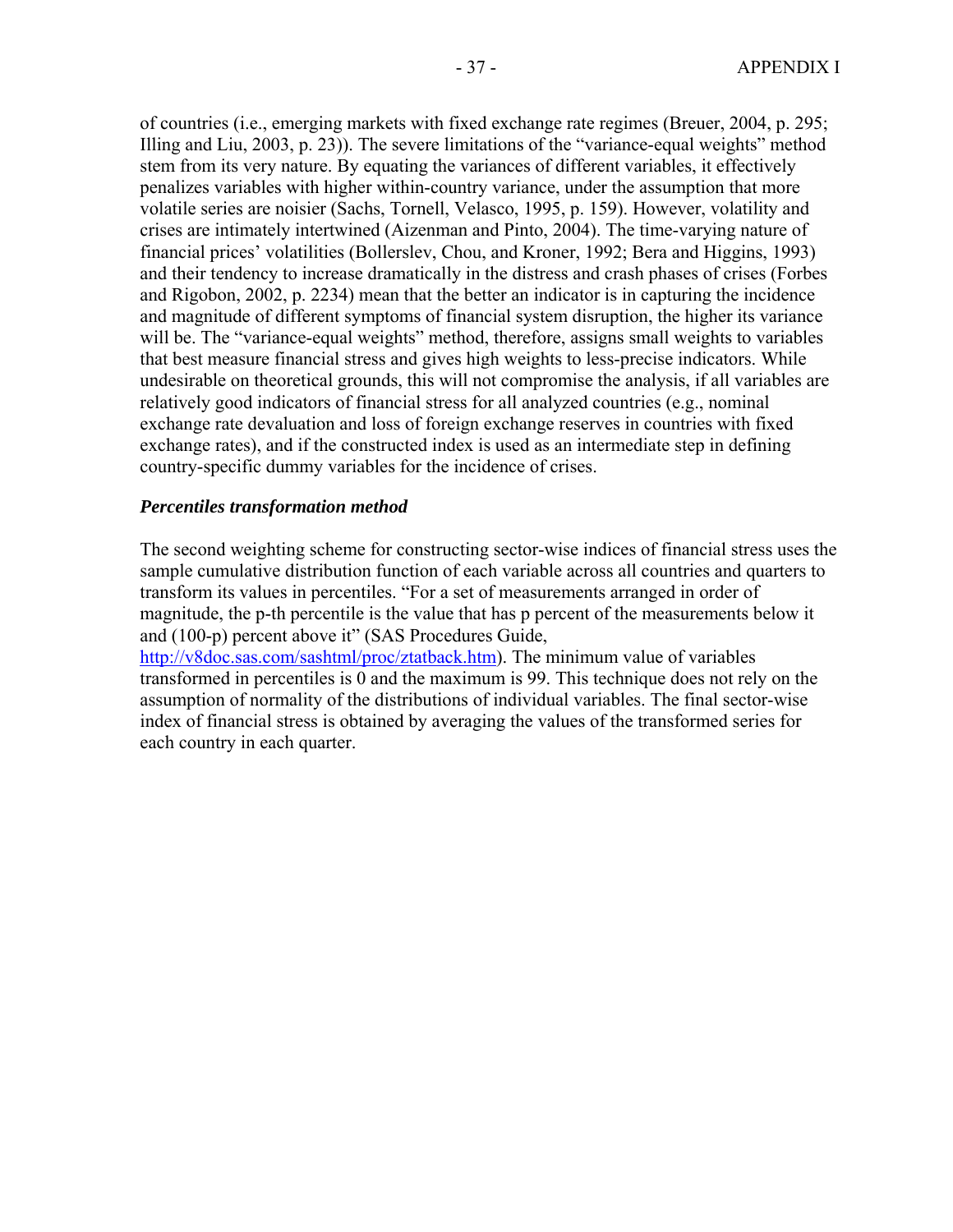# - 38 - APPENDIX I

|                 | Sector-wise financial stress indices |                           |             |                           | Overall financial stress indices |                   |                  |
|-----------------|--------------------------------------|---------------------------|-------------|---------------------------|----------------------------------|-------------------|------------------|
|                 |                                      |                           |             |                           |                                  |                   | Based on the     |
|                 | Banking                              | Stock                     | Foreign     | External                  | Domestic                         | Based on all five | banking sector,  |
|                 | sector                               | market                    | exchange    | government                | government                       | sectors/markets   | and stock and    |
|                 |                                      |                           | market      | debt market               | debt market                      |                   | foreign exchange |
|                 |                                      |                           |             |                           |                                  |                   | markets          |
| Algeria         | X                                    |                           | X           | $\mathbf X$               | X                                | X                 | $\mathbf X$      |
| Armenia         | $\mathbf X$                          |                           | $\mathbf X$ |                           | $\mathbf X$                      |                   | $\mathbf X$      |
| Bangladesh      | X                                    | $\mathbf X$               | $\mathbf X$ |                           |                                  |                   | $\mathbf X$      |
| <b>Barbados</b> | X                                    |                           | $\mathbf X$ |                           | $\mathbf X$                      |                   |                  |
| <b>Brazil</b>   | $\mathbf X$                          | $\mathbf X$               | $\mathbf X$ | $\mathbf X$               | $\mathbf X$                      | X                 | X                |
| Bulgaria        | X                                    | $\mathbf X$               | $\mathbf X$ | $\mathbf X$               | $\mathbf X$                      | $\mathbf X$       | $\mathbf X$      |
| Cameroon        | X                                    |                           | $\mathbf X$ |                           |                                  |                   | X                |
| Canada          | X                                    | $\mathbf X$               | $\mathbf X$ | $\mathbf X$               | X                                | X                 | $\mathbf X$      |
| Colombia        | $\mathbf X$                          | $\mathbf X$               | $\mathbf X$ | $\boldsymbol{\mathrm{X}}$ |                                  |                   | X                |
| Costa Rica      | $\mathbf X$                          | $\mathbf X$               | $\mathbf X$ |                           |                                  |                   | X                |
| Croatia         | X                                    | $\mathbf X$               | $\mathbf X$ | X                         |                                  |                   | $\mathbf X$      |
| Czech Rep.      | X                                    | $\mathbf X$               | $\mathbf X$ | $\mathbf X$               | $\mathbf X$                      | $\mathbf X$       | $\mathbf X$      |
| Dominican Rep.  | $\mathbf X$                          |                           | $\mathbf X$ | $\mathbf X$               |                                  |                   | $\mathbf X$      |
| Egypt           | $\mathbf X$                          | $\mathbf X$               | $\mathbf X$ | $\mathbf X$               | $\mathbf X$                      |                   | $\mathbf X$      |
| El Salvador     | X                                    |                           | $\mathbf X$ | $\mathbf X$               |                                  |                   | $\mathbf X$      |
| Estonia         | $\boldsymbol{\mathrm{X}}$            | $\mathbf X$               | $\mathbf X$ |                           |                                  |                   | $\mathbf X$      |
| Finland         | X                                    | $\mathbf X$               | $\mathbf X$ |                           | X                                |                   | $\mathbf X$      |
| Gabon           | X                                    |                           | $\mathbf X$ |                           |                                  |                   | $\mathbf X$      |
| Georgia         | X                                    |                           | $\mathbf X$ |                           |                                  |                   |                  |
| Germany         | X                                    | $\mathbf X$               | $\mathbf X$ | $\mathbf X$               | X                                | $\mathbf X$       | $\mathbf X$      |
| Ghana           |                                      |                           | $\mathbf X$ |                           | $\mathbf X$                      |                   |                  |
| Guatemala       | X                                    |                           | $\mathbf X$ |                           |                                  |                   | $\mathbf X$      |
| Honduras        | X                                    |                           | $\mathbf X$ |                           |                                  |                   | $\mathbf X$      |
| Hong Kong SAR   | X                                    | $\mathbf X$               | $\mathbf X$ | $\mathbf X$               | $\mathbf X$                      | $\mathbf X$       | $\mathbf X$      |
| Hungary         | X                                    | $\mathbf X$               | $\mathbf X$ | $\mathbf X$               | $\mathbf X$                      | $\mathbf X$       | $\mathbf X$      |
| Iceland         | X                                    | $\mathbf X$               | $\mathbf X$ |                           | $\mathbf X$                      |                   | $\mathbf X$      |
| India           | $\mathbf X$                          | $\mathbf X$               | $\mathbf X$ |                           |                                  |                   | $\mathbf X$      |
| Iran, I.R. of   | $\mathbf X$                          |                           | $\mathbf X$ |                           |                                  |                   | $\mathbf X$      |
| Ireland         | X                                    | $\mathbf X$               | $\mathbf X$ | X                         |                                  |                   | $\mathbf X$      |
| Israel          | X                                    | $\mathbf X$               | $\mathbf X$ |                           | X                                |                   | $\mathbf X$      |
| Japan           | $\mathbf X$                          | $\boldsymbol{\mathrm{X}}$ | $\mathbf X$ | $\mathbf X$               | $\mathbf X$                      | $\mathbf X$       | $\mathbf X$      |
| Jordan          | $\mathbf X$                          | X                         | $\mathbf X$ |                           |                                  |                   | $\mathbf X$      |
| Kazakhstan      | $\mathbf X$                          |                           | X           |                           | X                                |                   |                  |
| Korea, Rep. of  | $\mathbf X$                          | X                         | $\mathbf X$ | $\mathbf X$               |                                  |                   | X                |
| Kyrgyz Rep.     | X                                    |                           | $\mathbf X$ |                           | $\mathbf X$                      |                   | $\mathbf X$      |
| Latvia          | $\mathbf X$                          | $\mathbf X$               | $\mathbf X$ |                           | $\mathbf X$                      |                   | $\mathbf X$      |
| Lebanon         | $\mathbf X$                          | $\mathbf X$               | $\mathbf X$ | $\mathbf X$               |                                  |                   | $\mathbf X$      |
| Lithuania       | $\mathbf X$                          | $\mathbf X$               | $\mathbf X$ |                           | $\mathbf X$                      |                   | $\mathbf X$      |
| Luxembourg      | $\mathbf X$                          | $\mathbf X$               | $\mathbf X$ |                           |                                  |                   | $\mathbf X$      |
| Macedonia, FYR  | X                                    | $\mathbf X$               | $\mathbf X$ |                           |                                  |                   | X                |
| Malta           |                                      | $\mathbf X$               | $\mathbf X$ |                           | X                                |                   |                  |
| Mauritius       | X                                    | $\mathbf X$               | $\mathbf X$ |                           |                                  |                   | X                |
| Mexico          | $\mathbf X$                          | $\mathbf X$               | $\mathbf X$ | X                         | $\mathbf X$                      | $\mathbf X$       | $\mathbf X$      |
| Morocco         | $\mathbf X$                          | $\mathbf X$               | $\mathbf X$ | $\mathbf X$               |                                  |                   | $\mathbf X$      |
| Mozambique      | $\mathbf X$                          |                           | $\mathbf X$ |                           |                                  |                   | $\mathbf X$      |
| New Zealand     | $\mathbf X$                          | $\mathbf X$               | $\mathbf X$ | X                         | X                                | X                 | $\mathbf X$      |
| Nigeria         | $\mathbf X$                          | $\mathbf X$               | $\mathbf X$ | $\mathbf X$               | $\mathbf X$                      | $\mathbf X$       | $\mathbf X$      |

# Table 1. Coverage of Financial Stress Indices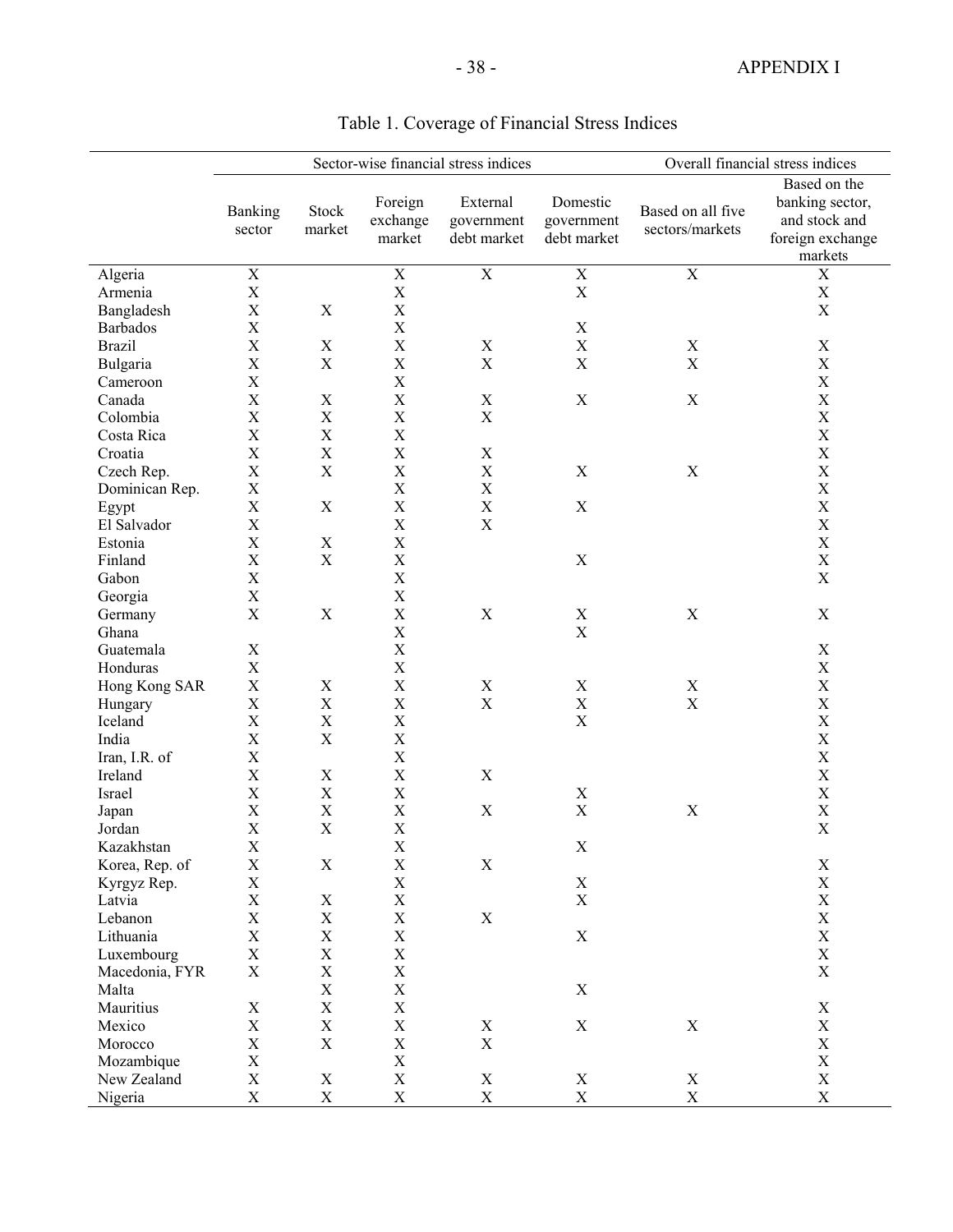- 39 - APPENDIX I

|                                  |                           |                 |                               | Sector-wise financial stress indices  |                                       |                                      | Overall financial stress indices                                                |
|----------------------------------|---------------------------|-----------------|-------------------------------|---------------------------------------|---------------------------------------|--------------------------------------|---------------------------------------------------------------------------------|
|                                  | Banking<br>sector         | Stock<br>market | Foreign<br>exchange<br>market | External<br>government<br>debt market | Domestic<br>government<br>debt market | Based on all five<br>sectors/markets | Based on the<br>banking sector,<br>and stock and<br>foreign exchange<br>markets |
| Peru                             | $\mathbf X$               | $\mathbf X$     | $\overline{X}$                | $\mathbf X$                           |                                       |                                      | $\mathbf X$                                                                     |
| Philippines                      | X                         | $\mathbf X$     | $\mathbf X$                   | $\mathbf X$                           | $\mathbf X$                           | $\boldsymbol{\mathrm{X}}$            | $\mathbf X$                                                                     |
| Poland                           | $\boldsymbol{\mathrm{X}}$ | $\mathbf X$     | $\mathbf X$                   | $\mathbf X$                           | $\mathbf X$                           | $\mathbf X$                          | $\mathbf X$                                                                     |
| Romania                          | $\mathbf X$               | $\mathbf X$     | $\mathbf X$                   |                                       | $\mathbf X$                           |                                      | X                                                                               |
| Russian<br>Federation            | X                         | $\mathbf X$     | $\mathbf X$                   | $\mathbf X$                           | $\mathbf X$                           | $\mathbf X$                          | $\mathbf X$                                                                     |
| Senegal                          | X                         |                 | $\mathbf X$                   |                                       |                                       |                                      | $\mathbf X$                                                                     |
| Singapore                        | $\boldsymbol{\mathrm{X}}$ | $\mathbf X$     | $\mathbf X$                   | $\mathbf X$                           | $\mathbf X$                           | $\mathbf X$                          | $\mathbf X$                                                                     |
| Slovak Rep.                      | X                         | $\mathbf X$     | $\mathbf X$                   |                                       |                                       |                                      | $\boldsymbol{\mathrm{X}}$                                                       |
| Slovenia                         | $\mathbf X$               | $\mathbf X$     | $\mathbf X$                   |                                       | $\mathbf X$                           |                                      | $\mathbf X$                                                                     |
| South Africa                     | $\mathbf X$               | $\mathbf X$     | $\mathbf X$                   | $\mathbf X$                           | $\mathbf X$                           | $\mathbf X$                          | $\mathbf X$                                                                     |
| Sri Lanka                        | $\mathbf X$               | $\mathbf X$     | $\mathbf X$                   |                                       | $\mathbf X$                           |                                      | $\mathbf X$                                                                     |
| Sweden                           | $\mathbf X$               | $\mathbf X$     | $\mathbf X$                   | $\mathbf X$                           | $\mathbf X$                           | $\mathbf X$                          | $\mathbf X$                                                                     |
| Switzerland                      | $\mathbf X$               | $\mathbf X$     | $\mathbf X$                   |                                       | $\mathbf X$                           |                                      | $\mathbf X$                                                                     |
| Tanzania                         | $\mathbf X$               |                 | $\mathbf X$                   |                                       | $\mathbf X$                           |                                      | $\mathbf X$                                                                     |
| Tunisia                          | X                         | $\mathbf X$     | $\mathbf X$                   | X                                     |                                       |                                      | $\mathbf X$                                                                     |
| Uganda                           | $\mathbf X$               |                 | $\mathbf X$                   |                                       | $\mathbf X$                           |                                      | $\mathbf X$                                                                     |
| Ukraine                          | $\mathbf X$               | $\mathbf X$     | $\mathbf X$                   | $\mathbf X$                           |                                       |                                      | $\mathbf X$                                                                     |
| <b>United Arab</b><br>Emirates   | X                         | X               | X                             |                                       |                                       |                                      | X                                                                               |
| United Kingdom<br>Yemen, Rep. of | $\mathbf X$               | $\mathbf X$     | $\mathbf X$                   | $\mathbf X$                           | $\mathbf X$                           | $\mathbf X$                          | $\mathbf X$                                                                     |
| Zambia                           | $\mathbf X$               | $\mathbf X$     | $\mathbf X$                   |                                       | X                                     |                                      | $\mathbf X$                                                                     |
| Memorandum<br>items              |                           |                 |                               |                                       |                                       |                                      |                                                                                 |
| <b>United States</b>             | X                         | $\mathbf X$     | $\mathbf X$                   |                                       | $\mathbf X$                           | $\boldsymbol{\mathrm{X}}$            | X                                                                               |
| France                           | $\mathbf X$               | $\mathbf X$     | $\mathbf X$                   | $\mathbf X$                           | $\mathbf X$                           | $\mathbf X$                          | $\boldsymbol{\mathrm{X}}$                                                       |
| Italy                            | $\mathbf X$               | $\mathbf X$     | $\mathbf X$                   | $\mathbf X$                           | $\mathbf X$                           | $\mathbf X$                          | $\mathbf X$                                                                     |
| Column counts:                   | 68                        | 52              | 70                            | 33                                    | 41                                    | 22                                   | 65                                                                              |

Notes:

1. "X" indicates the existence of valid observations on the particular index of financial stress for a given country or economy.

2. An empty cell indicates that a particular index could not be estimated due to lack of data.

3. The overall indices of financial stress could have valid observations for a given country or economy, even when some of the indices used in their construction do not, if the weights assigned to these indices are zero.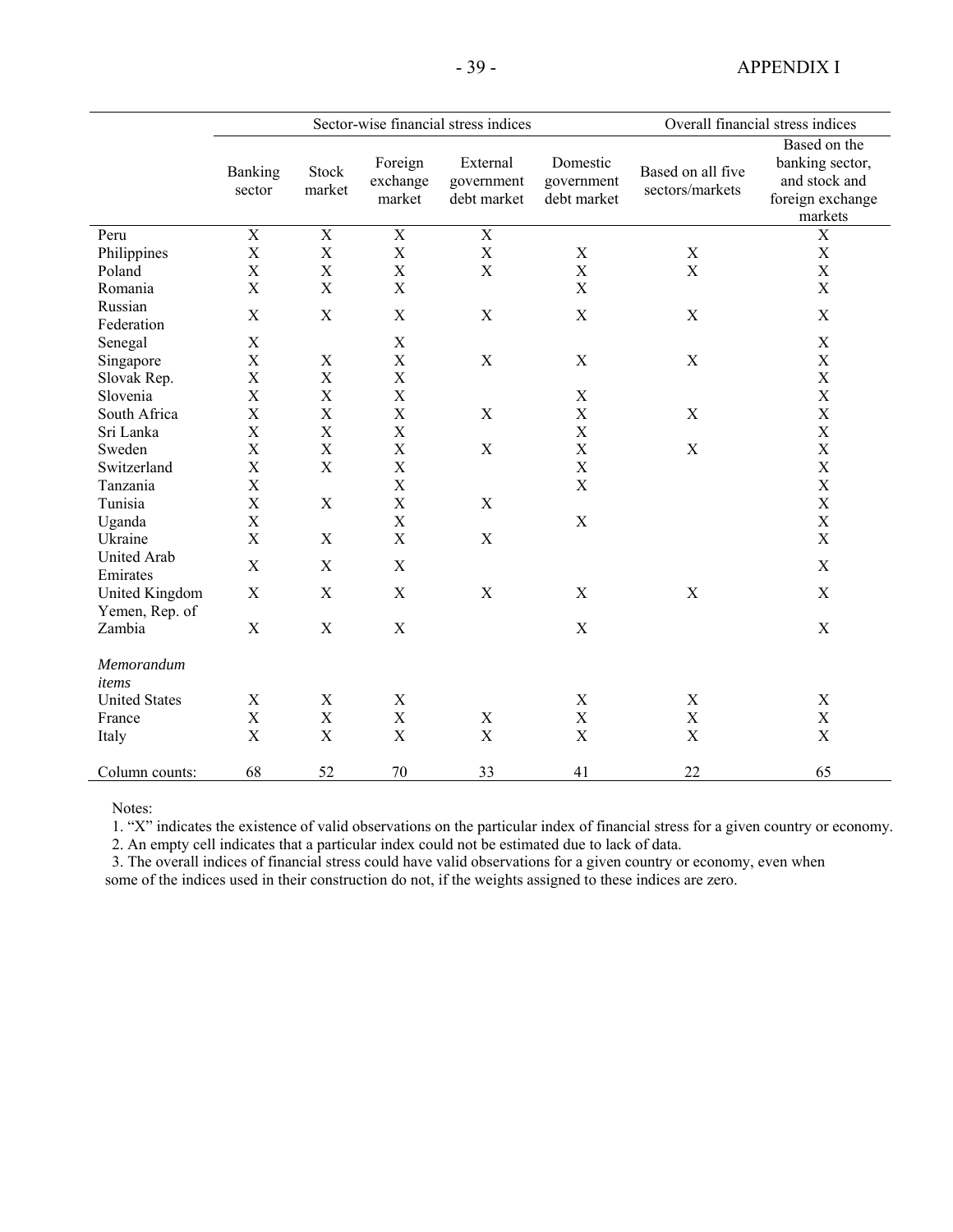# **SECTOR-WISE INDICES OF QUALITY OF FINANCIAL POLICIES**

The primary data available from the principle-by-principle BCP and OPSR assessments is a set of categorical variables that show the assessment grade assigned to countries' observance of each of the constituent principles. Extensive analysis of the assessments of the main regulatory standards<sup>34</sup> (IMF, 2001c, 2002a, 2002b) has led to a mapping of their constituent principles in four broad areas of financial policies that are of particular relevance from financial stability viewpoint (the mapping is broadly based on the framework developed by the Joint Forum, 2001; for details see IMF (2004):

- **Regulatory governance,** which refers to the capacity of supervisory agencies to manage resources efficiently and to formulate, implement, and enforce sound regulatory policies and practices. Principles that fall in this grouping address the objectives of regulation; the independence and adequate resources of supervisory agencies; their enforcement powers and capabilities; the clarity and transparency of regulatory process; and external participation.
- **Regulatory practices** refer to the practical application of laws, rules, and procedures by supervisory agencies. Principles that fall in this grouping address issues of group-wide supervision; monitoring and on-site inspection; reporting to supervisors; enforcement, cooperation and information sharing; confidentiality; licensing, ownership transfer, and corporate control; and qualifications.
- **Prudential framework** comprises the rules, directives, and regulatory requirements that lay down the structure to guide financial firms to exercise judgment and caution in their operations. Principles that fall in this grouping deal with risk management; risk concentration; capital requirements; corporate governance; and internal controls.
- **Financial integrity and safety net arrangements** refer to the regulatory policies and instruments designed to promote fairness and integrity in the operations of financial institutions and markets, and the provision of safeguards for depositors, investors and policyholders.

In the construction of indices of quality of financial policies in the banking sector and securities market, we assign equal weights to countries' performance in the four areas of financial policies that are of particular relevance for financial stability.<sup>35</sup> The constituent principles of the two regulatory standards are first grouped under the above four headings (Appendix Table 3). For each regulatory standard, we next calculate the proportion of principles, under each of the four groupings that have been assigned a particular assessment

 $\overline{a}$ 

<sup>&</sup>lt;sup>34</sup> The Basel Core Principles for Effective Banking Supervision; the IOSCO Objectives and Principles of Securities Regulation; and the IAIS Insurance Core Principles.

<sup>&</sup>lt;sup>35</sup> We do not create an index of quality of financial policies in the insurance sector, because for this sector we were not able to collect enough information to construct an index of financial stress.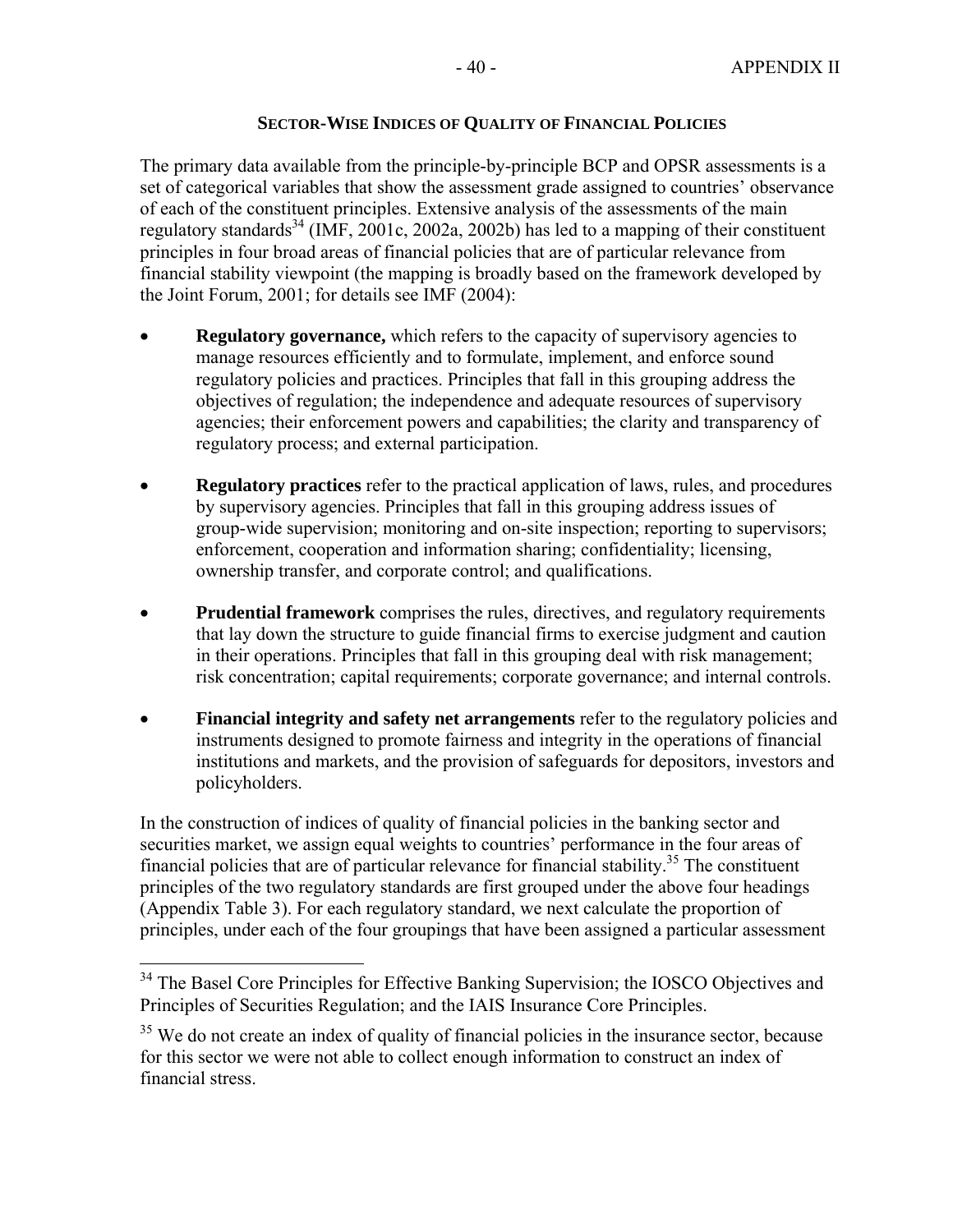grade, out of the total principles in that grouping that have been found to be applicable and have been assessed. For each IFS regulatory standard and area of financial policies, we then multiply the respective proportions with the following weights: Compliant/Implemented— 100; largely compliant/Broadly implemented—66.67; materially noncompliant/Partially implemented—33.33; Noncompliant/Nonimplemented—0, and sum up the resulting terms. Countries' final scores on the sector-wise indices of quality of financial policies are then obtained by taking simple averages of the respective four scores obtained in the preceding step.

|                 | Basel core principles for<br>effective banking supervision $1/$ | <b>IOSCO</b> objectives<br>and principles of securities<br>regulation |
|-----------------|-----------------------------------------------------------------|-----------------------------------------------------------------------|
| Algeria         | $\overline{X}$                                                  |                                                                       |
| Armenia         | $\mathbf X$                                                     | $\mathbf X$                                                           |
| Bangladesh      | $\mathbf X$                                                     | $\mathbf X$                                                           |
| <b>Barbados</b> | $\mathbf X$                                                     | $\mathbf X$                                                           |
| <b>Brazil</b>   | $\mathbf X$                                                     | $\mathbf X$                                                           |
| Bulgaria        | $\boldsymbol{\mathrm{X}}$                                       | $\mathbf X$                                                           |
| Cameroon        | $\boldsymbol{\mathrm{X}}$                                       |                                                                       |
| Canada          |                                                                 |                                                                       |
| Colombia        | $\mathbf X$                                                     |                                                                       |
| Costa Rica      | $\mathbf X$                                                     |                                                                       |
| Croatia         | $\mathbf X$                                                     | $\mathbf X$                                                           |
| Czech Rep.      | $\mathbf X$                                                     | $\mathbf X$                                                           |
| Dominican Rep.  | $\mathbf X$                                                     |                                                                       |
| Egypt           | $\boldsymbol{\mathrm{X}}$                                       | $\mathbf X$                                                           |
| El Salvador     | $\boldsymbol{\mathrm{X}}$                                       |                                                                       |
| Estonia         | $\mathbf X$                                                     | $\mathbf X$                                                           |
| Finland         | $\mathbf X$                                                     | $\mathbf X$                                                           |
| Gabon           | X                                                               |                                                                       |
| Georgia         | $\boldsymbol{\mathrm{X}}$                                       | $\mathbf X$                                                           |
| Germany         | $\boldsymbol{\mathrm{X}}$                                       | $\mathbf X$                                                           |
| Ghana           | $\boldsymbol{\mathrm{X}}$                                       | $\mathbf X$                                                           |
| Guatemala       | $\mathbf X$                                                     |                                                                       |
| Honduras        | $\mathbf X$                                                     |                                                                       |
| Hong Kong SAR   | $\mathbf X$                                                     | $\mathbf X$                                                           |
| Hungary         | $\boldsymbol{\mathrm{X}}$                                       | $\mathbf X$                                                           |
| Iceland         | $\mathbf X$                                                     | $\mathbf X$                                                           |
| India           | $\mathbf X$                                                     | $\boldsymbol{\mathrm{X}}$                                             |
| Iran, I.R. of   | $\mathbf X$                                                     |                                                                       |
| Ireland         | $\boldsymbol{\mathrm{X}}$                                       | $\mathbf X$                                                           |
| Israel          | $\mathbf X$                                                     | $\mathbf X$                                                           |
| Japan           | $\mathbf X$                                                     | $\mathbf X$                                                           |
| Jordan          | $\boldsymbol{\mathrm{X}}$                                       | $\mathbf X$                                                           |
| Kazakhstan      | $\boldsymbol{\mathrm{X}}$                                       | $\mathbf X$                                                           |
| Korea, Rep. of  | $\boldsymbol{\mathrm{X}}$                                       | $\mathbf X$                                                           |
| Kyrgyz Rep.     | $\mathbf X$                                                     |                                                                       |
| Latvia          | $\mathbf X$                                                     | $\mathbf X$                                                           |

 Table 2. Coverage of BCP and IOSCO Standards in Economies with Completed FSAPs (as of end of June 2004)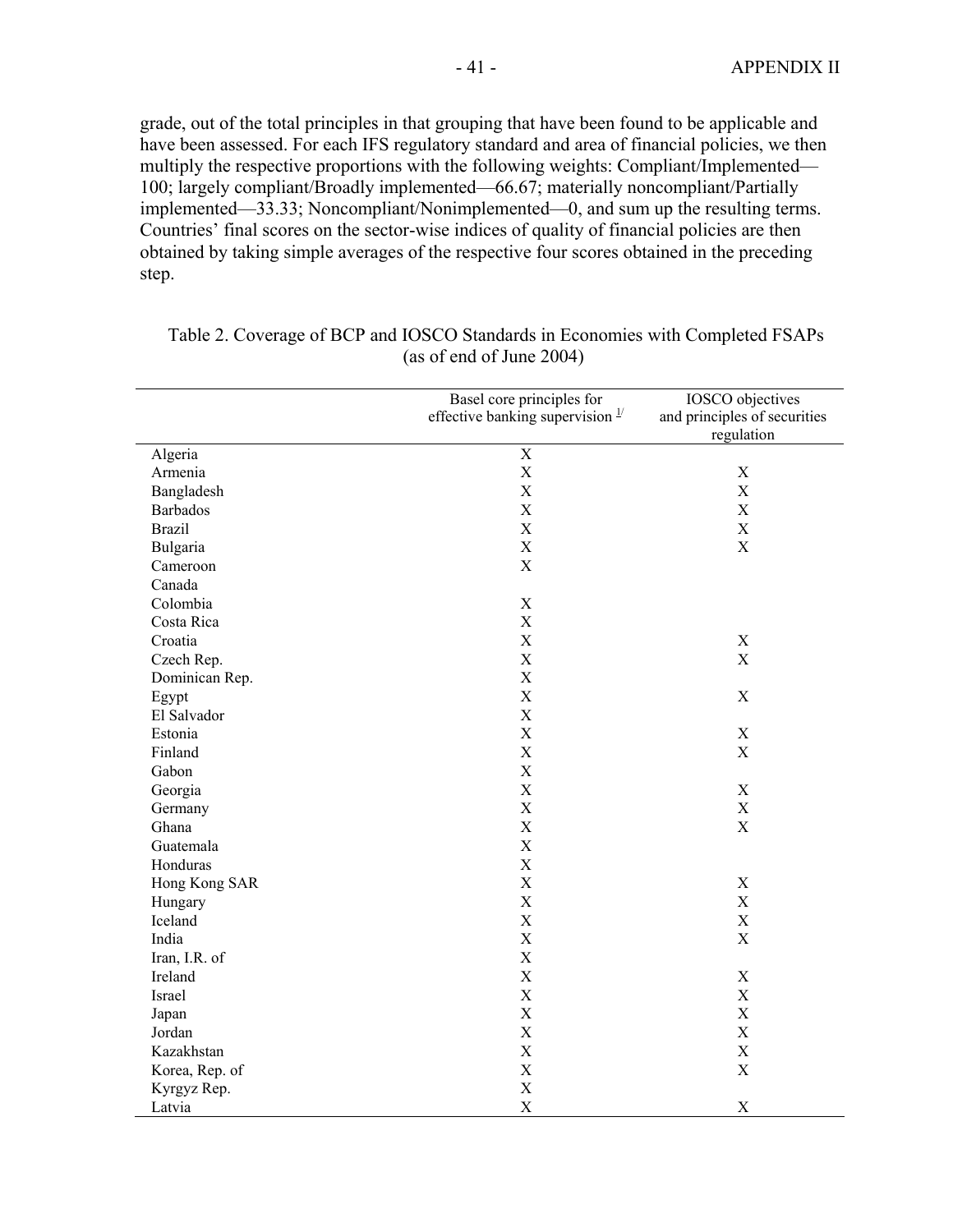|                             | Basel core principles for                   | IOSCO objectives             |
|-----------------------------|---------------------------------------------|------------------------------|
|                             | effective banking supervision $\frac{1}{2}$ | and principles of securities |
|                             |                                             | regulation                   |
| Lebanon                     | $\overline{\mathbf{X}}$                     |                              |
| Lithuania                   | $\mathbf X$                                 | X                            |
| Luxembourg                  | $\mathbf X$                                 | $\mathbf X$                  |
| Macedonia, FYR              | $\mathbf X$                                 |                              |
| Malta                       | $\boldsymbol{\mathrm{X}}$                   | X                            |
| Mauritius                   | $\mathbf X$                                 |                              |
| Mexico                      | X                                           | X                            |
| Morocco                     | $\boldsymbol{\mathrm{X}}$                   | $\mathbf X$                  |
| Mozambique                  | $\mathbf X$                                 |                              |
| New Zealand                 | $\mathbf X$                                 | $\mathbf X$                  |
| Nigeria                     | $\mathbf X$                                 | $\mathbf X$                  |
| Peru                        | $\mathbf X$                                 |                              |
| Philippines                 | $\mathbf X$                                 | $\mathbf X$                  |
| Poland                      | $\mathbf X$                                 | $\mathbf X$                  |
| Romania                     | $\mathbf X$                                 | $\mathbf X$                  |
| Russia                      | X                                           | $\mathbf X$                  |
| Senegal                     |                                             | $\mathbf X$                  |
| Singapore                   | $\mathbf X$                                 | $\mathbf X$                  |
| Slovak Rep.                 | $\mathbf X$                                 | $\mathbf X$                  |
| Slovenia                    | $\mathbf X$                                 | $\mathbf X$                  |
| South Africa                | $\mathbf X$                                 | $\mathbf X$                  |
| Sri Lanka                   | $\mathbf X$                                 | $\mathbf X$                  |
| Sweden                      | $\mathbf X$                                 | $\mathbf X$                  |
| Switzerland                 | $\mathbf X$                                 | $\mathbf X$                  |
| Tanzania                    | $\mathbf X$                                 |                              |
| Tunisia                     | $\boldsymbol{\mathrm{X}}$                   | X                            |
| Uganda                      | $\mathbf X$                                 |                              |
| Ukraine                     | $\mathbf X$                                 | X                            |
| <b>United Arab Emirates</b> | $\mathbf X$                                 |                              |
| United Kingdom              | $\mathbf X$                                 | $\mathbf X$                  |
| Yemen, Rep. of              | $\mathbf X$                                 |                              |
| Zambia                      | $\mathbf X$                                 |                              |
|                             |                                             |                              |
| Memorandum item             |                                             |                              |
| Column counts:              |                                             |                              |
| 68                          | 66                                          | 46                           |

Source: IMF internal databases.

 $1/2$  Excluding assessments conducted prior to the development of the assessment methodology by the Basel Committee on Banking Supervision.<br><sup>2/</sup> Excluding qualitative assessments that do not assign assessment grades to individual principles.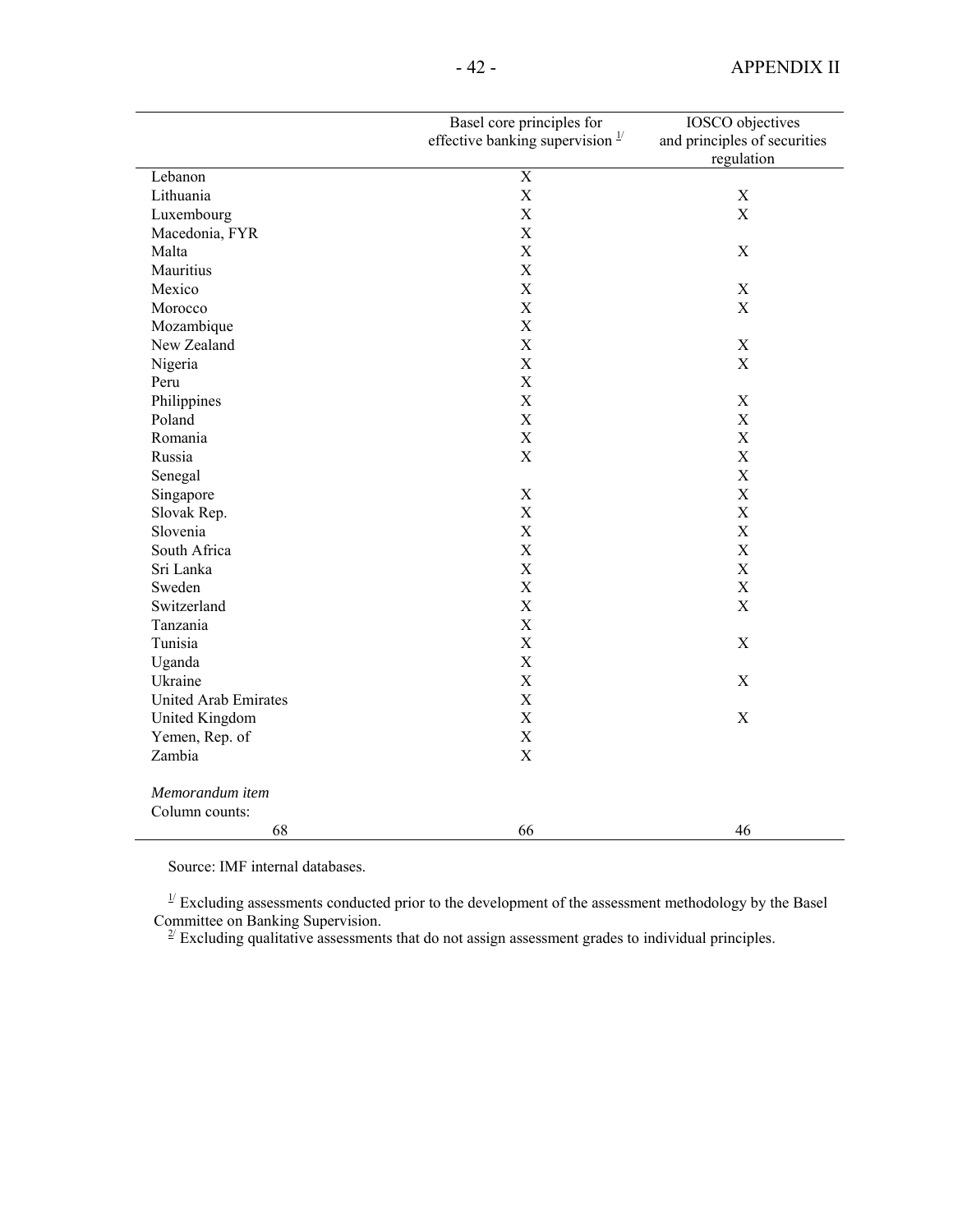| Areas of financial policies / financial<br>system's sectors | Banking sector          | Securities markets       |
|-------------------------------------------------------------|-------------------------|--------------------------|
| I. Regulatory governance                                    | BCP Principle $1(1)$    | <b>OPSR</b> Principle 1  |
|                                                             | $BCP$ Principle $1(2)$  | <b>OPSR</b> Principle 2  |
|                                                             | BCP Principle 1(3)      | <b>OPSR</b> Principle 3  |
|                                                             | $BCP$ Principle $1(4)$  | <b>OPSR</b> Principle 4  |
|                                                             | BCP Principle $1(5)$    | <b>OPSR</b> Principle 5  |
|                                                             | $BCP$ Principle $1(6)$  | <b>OPSR</b> Principle 6  |
|                                                             | <b>BCP</b> Principle 19 | <b>OPSR</b> Principle 7  |
| II. Prudential framework                                    | <b>BCP</b> Principle 2  | <b>OPSR</b> Principle 8  |
|                                                             | <b>BCP</b> Principle 3  | <b>OPSR</b> Principle 9  |
|                                                             | <b>BCP</b> Principle 4  | <b>OPSR</b> Principle 10 |
|                                                             | <b>BCP</b> Principle 6  | <b>OPSR</b> Principle 11 |
|                                                             | <b>BCP</b> Principle 16 | <b>OPSR</b> Principle 12 |
|                                                             | <b>BCP</b> Principle 17 | <b>OPSR</b> Principle 13 |
|                                                             | <b>BCP</b> Principle 18 | <b>OPSR</b> Principle 29 |
|                                                             | <b>BCP</b> Principle 20 |                          |
|                                                             | <b>BCP</b> Principle 22 |                          |
|                                                             | <b>BCP</b> Principle 23 |                          |
|                                                             | <b>BCP</b> Principle 24 |                          |
|                                                             | <b>BCP</b> Principle 25 |                          |
| III. Regulatory practices                                   | <b>BCP</b> Principle 5  | <b>OPSR</b> Principle 17 |
|                                                             | <b>BCP</b> Principle 6  | <b>OPSR</b> Principle 18 |
|                                                             | <b>BCP</b> Principle 7  | <b>OPSR</b> Principle 20 |
|                                                             | <b>BCP</b> Principle 8  | <b>OPSR</b> Principle 21 |
|                                                             | <b>BCP</b> Principle 9  | <b>OPSR</b> Principle 22 |
|                                                             | <b>BCP</b> Principle 10 | <b>OPSR</b> Principle 23 |
|                                                             | <b>BCP</b> Principle 11 | <b>OPSR</b> Principle 25 |
|                                                             | <b>BCP</b> Principle 12 | <b>OPSR</b> Principle 27 |
|                                                             | <b>BCP</b> Principle 13 |                          |
|                                                             | <b>BCP</b> Principle 14 |                          |
| IV. Financial integrity and safety nets                     | <b>BCP</b> Principle 15 | <b>OPSR</b> Principle 14 |
|                                                             | <b>BCP</b> Principle 21 | <b>OPSR</b> Principle 15 |
|                                                             |                         | <b>OPSR</b> Principle 16 |
|                                                             |                         | <b>OPSR</b> Principle 19 |
|                                                             |                         | <b>OPSR</b> Principle 24 |
|                                                             |                         | <b>OPSR</b> Principle 26 |
|                                                             |                         | <b>OPSR</b> Principle 28 |
|                                                             |                         | <b>OPSR</b> Principle 30 |

 Table 3. Groupings of Principles of Main Regulatory IFS Standards by Areas of Financial Policies of Particular Relevance for Financial Stability

Source: IMF.

BCP—Basel Core Principles for Effective Banking Supervision; OPSR—IOSCO Objectives and Principles of Securities Regulation.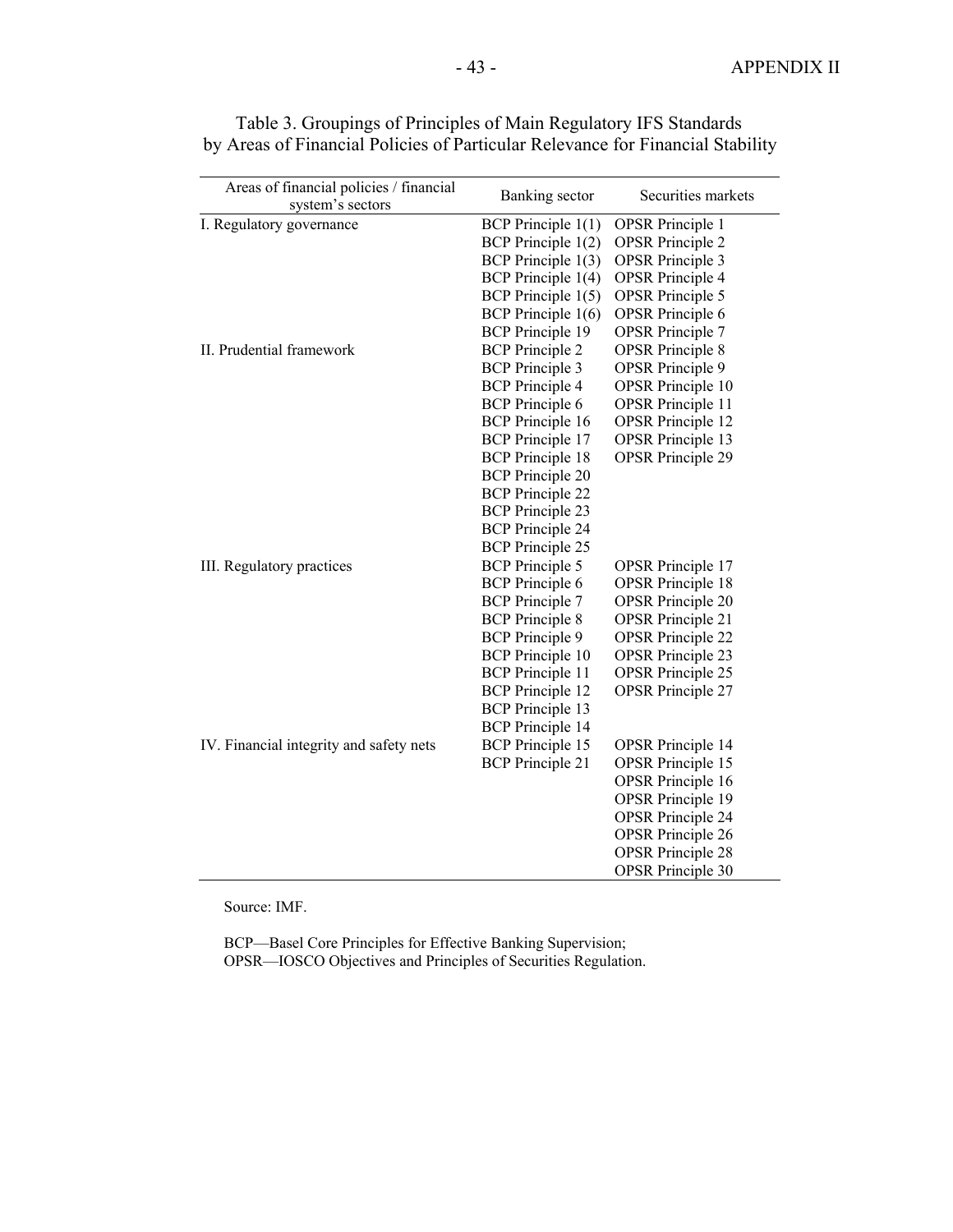# **MEASURES OF CONTAGION**

All contagion measures are constructed in the spirit of the Eichengreen, Rose, and Wyplosz (1996) analysis of contagious currency crises. The value of each contagion measure for a country (X) in a given year is calculated as the product of the appropriate sector-wise index of financial stress in another country (Y, chosen on the basis of some criteria) multiplied by the importance for country X of the trade or financial links with country Y. Because, typically the initial spill-over of financial stress occurs between segments of the foreign and domestic financial systems of the same type (e.g., equity markets, etc.), we weight each contagion measure by the relative importance of the financial system segment, through which stress spills over, in the financial systems of our sample countries.

## **Foreign exchange market**

 $\overline{a}$ 

Contagion via the trade channel affects primarily the foreign exchange market. To construct measures for the two types of contagion via trade, we first identify the top three trading partners of each country in our sample, using the country weights, applied by the IMF, in the estimation of real multilateral effective exchange rates.<sup>36</sup> We next establish that Germany is the country that is one of the top three trading partners for the largest number of countries (54) in our sample. The two measures of contagion via trade are then constructed as follows:

- The maximum quarterly realization of the index of financial stress in the foreign exchange market in the top trading partner of each country in our sample, multiplied by the trading partner's weight in the total external trade of the sample country. The result is multiplied by the relative share of the foreign exchange market in the financial systems of our sample countries.
- *For all sample countries that have Germany as one of their three top trading partners*: The maximum quarterly realization of the index of financial stress in the foreign exchange markets of all countries that have Germany as one of their three top trading partners, multiplied by the weight of Germany in the total external trade of each of these countries (the value of the contagion measure is set to "0" in the country, where the maximum realization of stress occurred). The result is multiplied by the relative share of the foreign exchange market in the financial systems of our sample countries. *For all other countries in the sample*: the value of the contagion measure is set to "0."

 $36$  The IMF's methodology derives the weight for "j" in country "i's" effective exchange rate as a convex combination of bilateral import weights and double export weights, using trade in manufacturing…. The weights are time-invariant." (Eichengreen, Rose, and Wyplosz (1996, p. 30).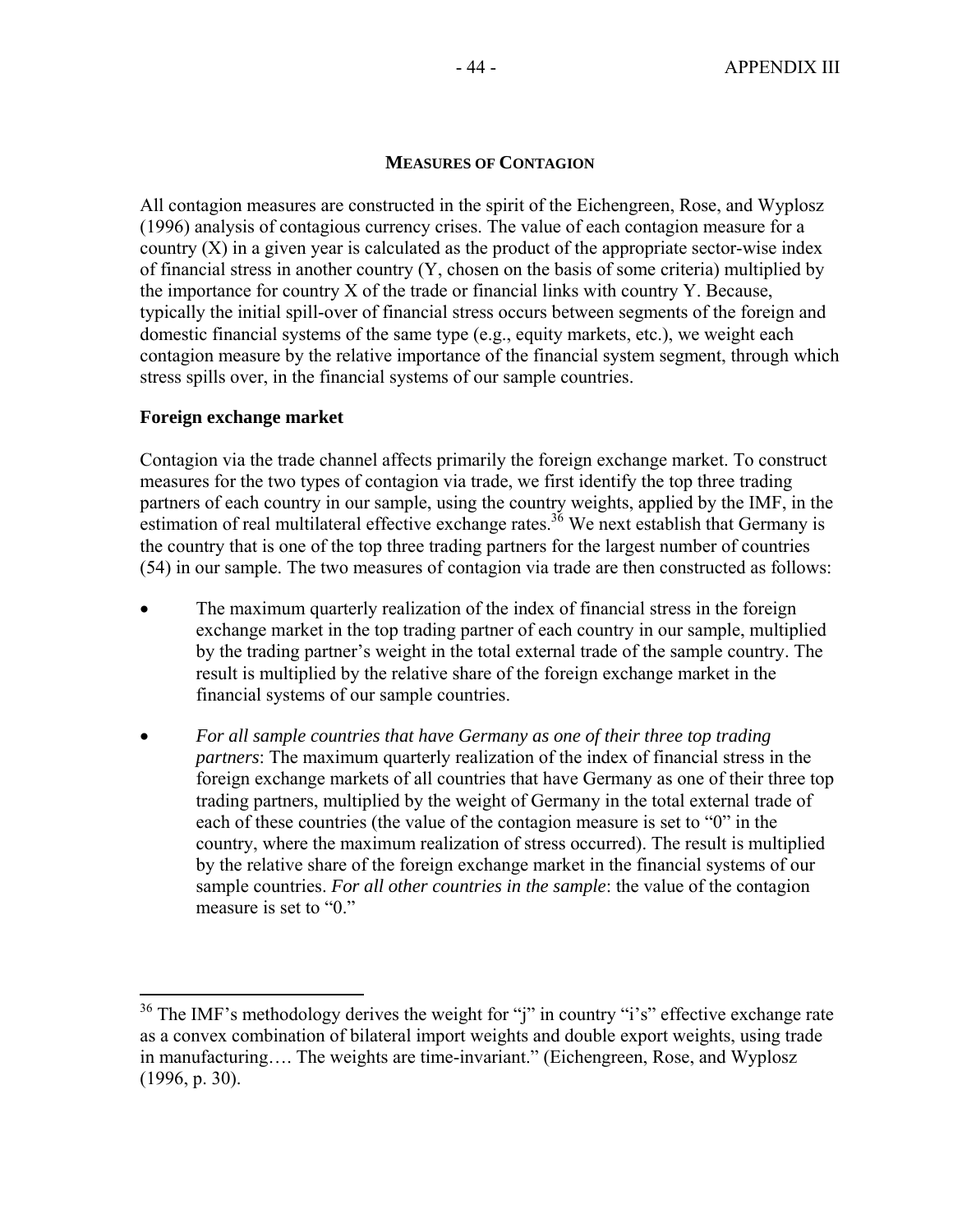# **Banking sector**

To construct the measures of contagion via international bank lending, we first identify the number one international lender of bank funds of each country in our sample. We use BIS (2004) data to calculate the average shares over 1993–2003 of each of the 24 BIS reporting countries in the consolidated international claims on each country in our sample, and determine the three BIS reporting countries with the highest shares. We next establish that France is the country that is one of the top three international bank lenders for the largest number of countries (40) in our sample. The two measures of contagion via international bank lending are then constructed as follows:

- The maximum quarterly realization of the index of financial stress in the banking sector in the top international bank lender of each country in our sample, multiplied by the international bank lender's weight in the consolidated international claims on each country in our sample. The result is multiplied by the relative share of the banking sector in the financial systems of our sample countries.
- *For all sample countries that have France as one of their three top international bank lenders*: The maximum quarterly realization of the index of financial stress in the banking sectors of all countries that have France as one of their three top international bank lenders, multiplied by the weight of France in the consolidated international claims on each of these countries (the value of the contagion measure is set to "0" in the country, where the maximum realization of stress occurred). *For all other countries in the sample*: the value of the contagion measure is set to "0." The result is multiplied by the relative share of the banking sector in the financial systems of our sample countries.

# **Stock market**

1

In the case of the stock market, we focus on sample countries' inclusion in the MSCI Emerging Markets Index:<sup>37</sup>

• *For all sample countries members of the MSCI Emerging Markets Index*: The maximum quarterly realization of the index of financial stress in the stock markets of all countries members of the MSCI Emerging Markets Index, multiplied by the weight of each sample country in that index (the value of the contagion measure is set to "0" in the country, where the maximum realization of stress occurred). *For all other countries in the sample*: the value of the contagion measure is set to "0." The

 $37$  The following countries in our sample are constituents of the MSCI Emerging Markets Index (www.msci.com/licensing/em\_factsheet.pdf): Brazil, Colombia, Czech Republic, Egypt, Hungary, India, Israel, Jordan, Korea, Mexico, Morocco, Peru, Philippines, Poland, Russian Federation, and South Africa.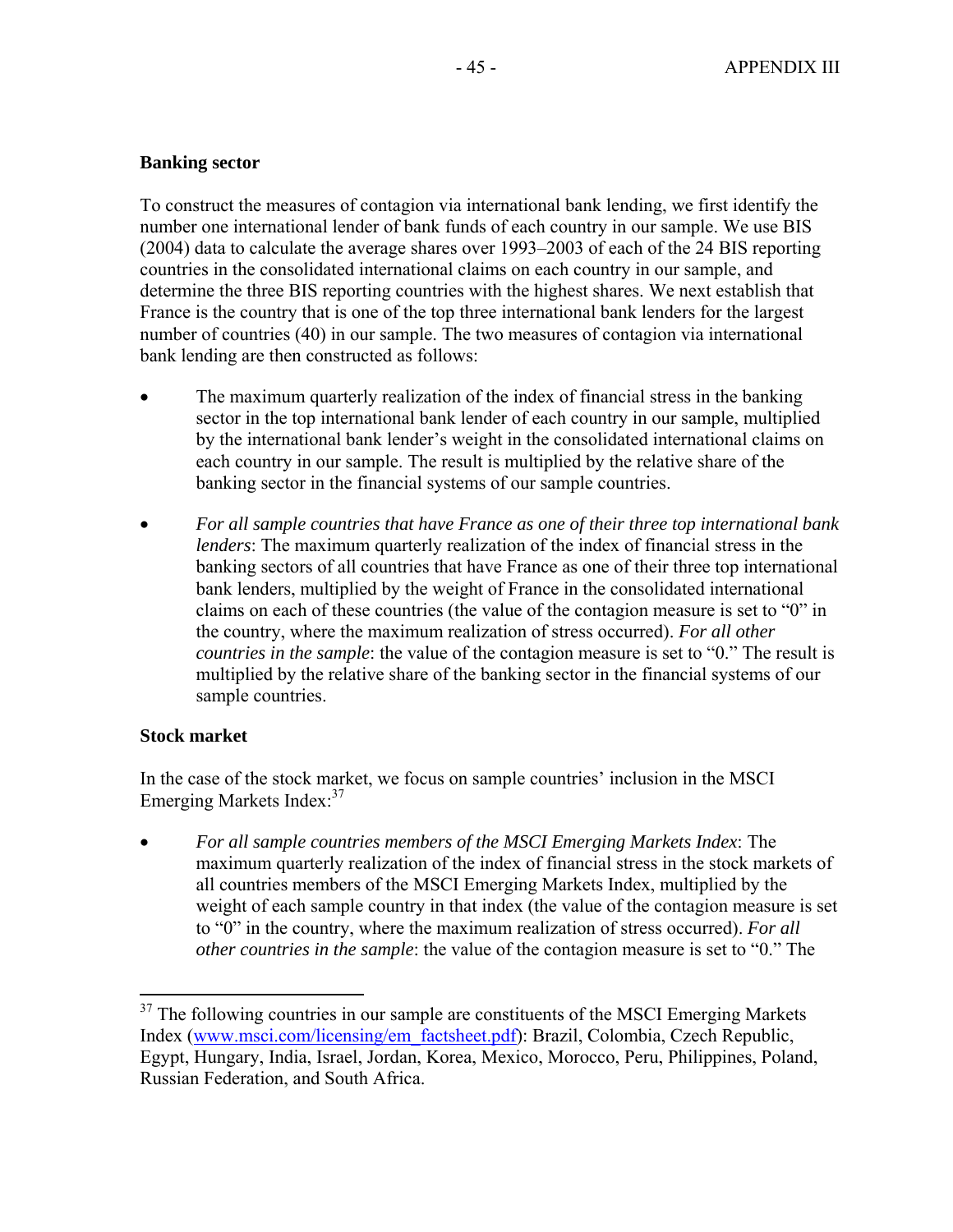result is multiplied by the relative share of the equity market in the financial systems of our sample countries.

## **External government debt market**

1

In the case of the external government debt market, we focus on sample countries' inclusion in the J.P. Morgan Emerging Markets Bond Index:<sup>38</sup>

• *For all sample countries members of the J.P. Morgan Emerging Markets Bond Index*: The maximum quarterly realization of the index of financial stress in the external government debt markets of all countries members of the J.P. Morgan Emerging Markets Bond Index, multiplied by the weight of each sample country in that index (the value of the contagion measure is set to "0" in the country, where the maximum realization of stress occurred). The result is multiplied by the relative share of the foreign exchange market in the financial systems of our sample countries. The weight is not the relative share of the external government debt market, because our index of financial stress does not cover this segment of the financial system. On the other hand, stress in the external government debt market, more often than not, results in heightened stress in the foreign currency market. *For all other countries in the sample*: the value of the contagion measure is set to "0."

 $38$  The following countries in our sample are constituents of the J.P. Morgan Emerging Markets Bond Index: Algeria, Brazil, Bulgaria, Colombia, Croatia, Dominican Republic, Egypt, El Salvador, Hungary, Korea, Lebanon, Mexico, Morocco, Nigeria, Peru, Philippines, Poland, Russian Federation, South Africa, Tunisia, and Ukraine.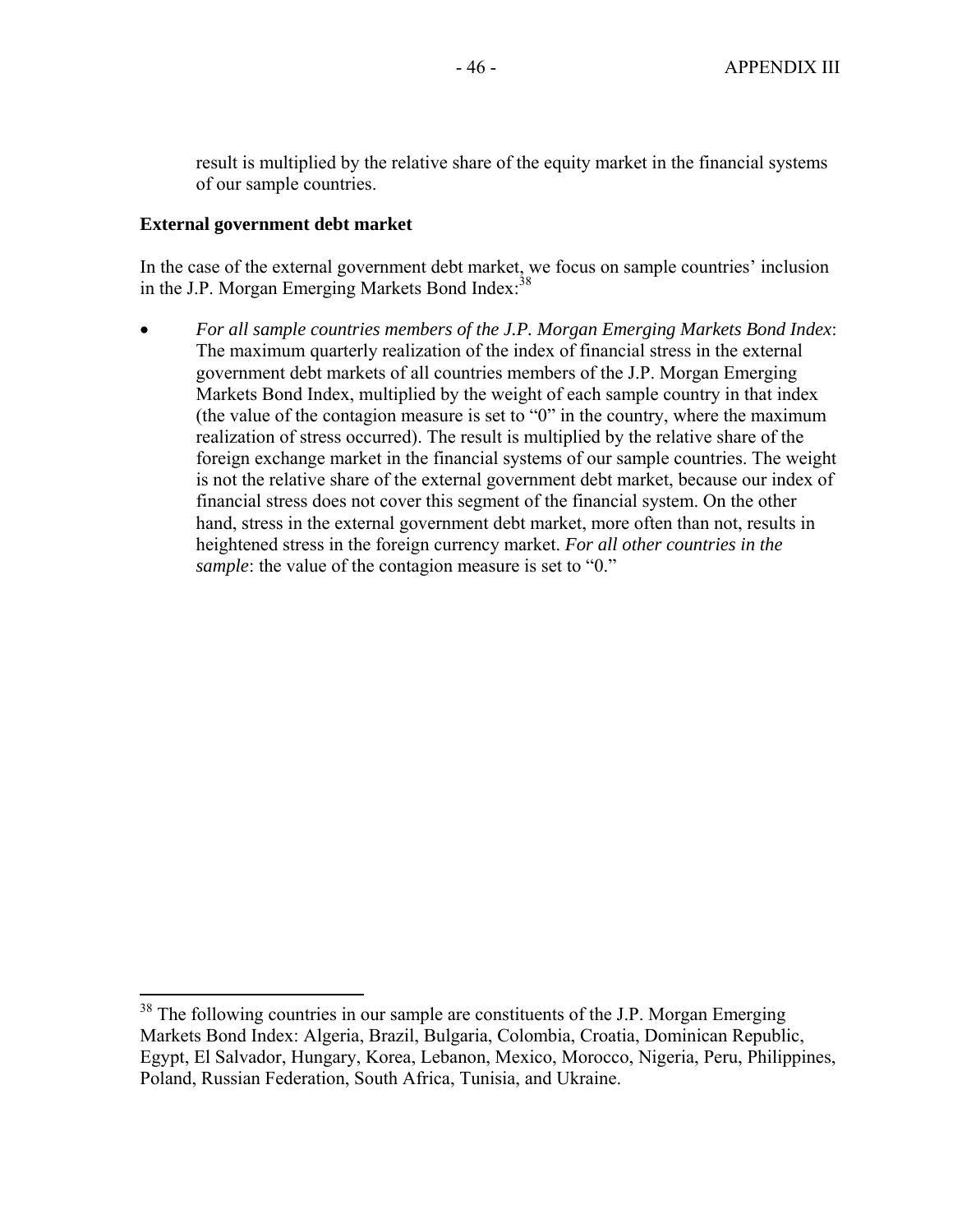# **MACROECONOMIC FUNDAMENTALS**

The definition and selection of macroeconomic fundamentals follow the consensus in the empirical literature on financial crises (Kaminsky and Reinhart, 1999; Eichengreen and Arteta, 2000):

- Log of real PPP GDP per capita, measured in constant 1995 international U.S. dollars (annual frequency). Source: World Bank's World Development Indicators.
- Average value of inflation, measured at quarterly frequency in percent. Inflation at quarterly frequency estimated as the annualized growth rate of quarterly CPI in percent. Source: IMF's *International Financial Statistics*.
- Index of terms of trade in goods and services (1995=100, annual frequency). Unit value of exports as a ratio of the unit value of imports. Source: Unpublished IMF data, derived from IMF's *International Financial Statistics*.
- General government balance as percent of GDP (annual frequency). Source: Unpublished IMF data, derived from IMF's *International Financial Statistics*.
- Gross fixed capital formation as percent of GDP (annual frequency). Source: Unpublished IMF data, derived from IMF's *International Financial Statistics*.
- Ratio of broad money (converted in U.S. dollars) to international reserves net of gold in USD (annual averages of quarterly data). Source: IMF's I*nternational Financial Statistics*.
- Imports of goods and services plus exports of goods and services as percent of GDP (annual frequency). Source: Unpublished IMF data, derived from IMF's *International Financial Statistics*.
- Number of capital account restrictions in place as percent of the total number of capital account restrictions<sup>39</sup> judged to be applicable for a given country (annual frequency). Source: IMF's *Annual Report on Exchange Arrangements and Exchange Restrictions*.
- Dummy variables for countries' exchange rate regimes (annual frequency). Source: IMF's *Annual Report on Exchange Arrangements and Exchange Restrictions*:

 $\overline{a}$ 

 $39$  Capital account restrictions on: (1) restrictions on transactions with capital market securities; (2) restrictions on transactions with money market instruments; (3) restrictions on transactions with collective investment securities; (4) controls on derivatives and other instruments; (5) restrictions on commercial credits; (6) restrictions on financial credits; (7) restrictions on guarantees, sureties, and financial backup facilities; (8) controls on direct investment; (9) controls on liquidation of direct investment; (10) controls on real estate transactions; and (11) controls on personal capital transactions.